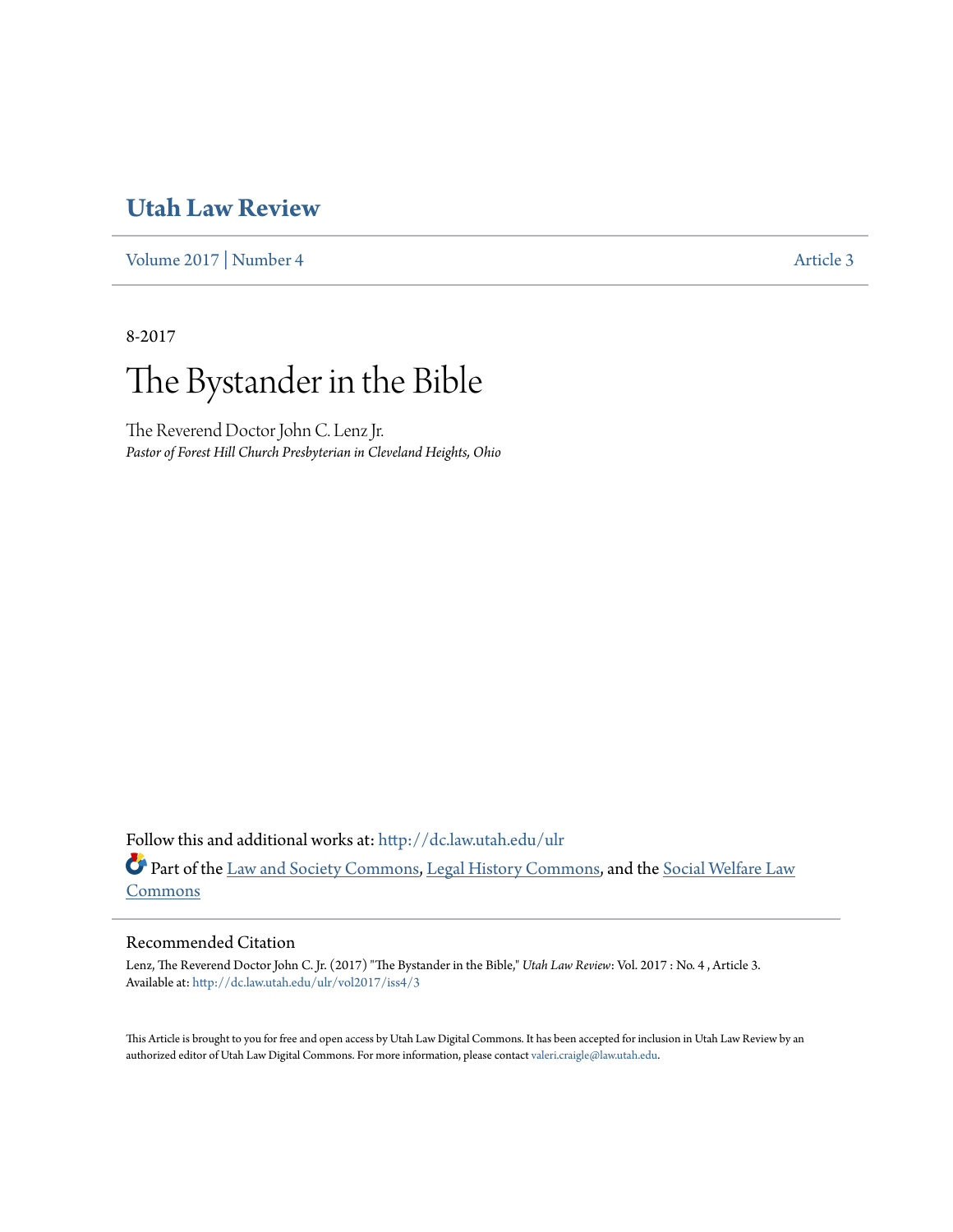# THE BYSTANDER IN THE BIBLE

# The Reverend Doctor John C. Lentz, Jr.<sup>\*</sup>

*"[T]he Bystander [is] an individual who observes another in clear distress but is not the direct cause of the harm. A culpable bystander is one who has the ability to mitigate the harm but chooses not to."*<sup>1</sup>

#### I. INTRODUCTION

In his new book entitled *The Crime of Complicity: The Bystander in the Holocaust*, Professor Amos N. Guiora asks the simple, but obvious question: why didn't anyone do anything to stop the horrors perpetrated on the Jews, and others, who were murdered, imprisoned, and abused by the Nazis? How could presumably "good," even religious, people stand by and allow this to happen? Of course, the simple question raises a myriad of complex answers.

What sets Guiora's study apart from the other works that investigate bystanders in the Holocaust are his methodology and goal. In this recent work, he shares his family's Holocaust story.<sup>2</sup> He interviews many Jewish survivors; listens to non-Jewish citizens who stood and watched the round-ups, marches, and the forced walks to the train stations where millions were transported to concentration and death camps. Guiora does not accept the excuses that people did not know what was going on or that they *wanted* to help but were fearful of retribution.<sup>3</sup> His conclusion is that the Holocaust would not have happened if people would not have been "bystanders" but rather had helped or, at very least, raised a voice of protest.

He then takes the historical leap from the 1940s to our contemporary world where he sees increasing examples of individuals standing by and watching while others are hurt, raped, and sometimes killed. The increase of reported sexual assaults on college campuses is of particular interest to him. Guiora proposes that laws should be written and passed to hold the bystander complicit of the crime of standing by and doing nothing to alleviate the situation.<sup>4</sup> He argues that assuming that people will do the "right" thing, or react from some instinctive or learned moral, religious, or ethical norm, is simply not good enough.<sup>5</sup>

 \* © 2017 The Reverend Doctor John C. Lentz, Jr. Lentz is Pastor of Forest Hill Church Presbyterian in Cleveland Heights, Ohio. Special thanks to Pat Jenkins, Peg Weissbrod and Dave Bell for their help in the critical reading of this essay.

<sup>&</sup>lt;sup>1</sup> AMOS N. GUIORA, THE CRIME OF COMPLICITY: THE BYSTANDER AND THE HOLOCAUST 85 (2017). <sup>2</sup> *Id.* at 11–18; 37–51. <sup>3</sup> *Id.* at 32–36 <sup>4</sup> *See id.* at 132–39; 181–83; 190–94. <sup>5</sup> *See id.*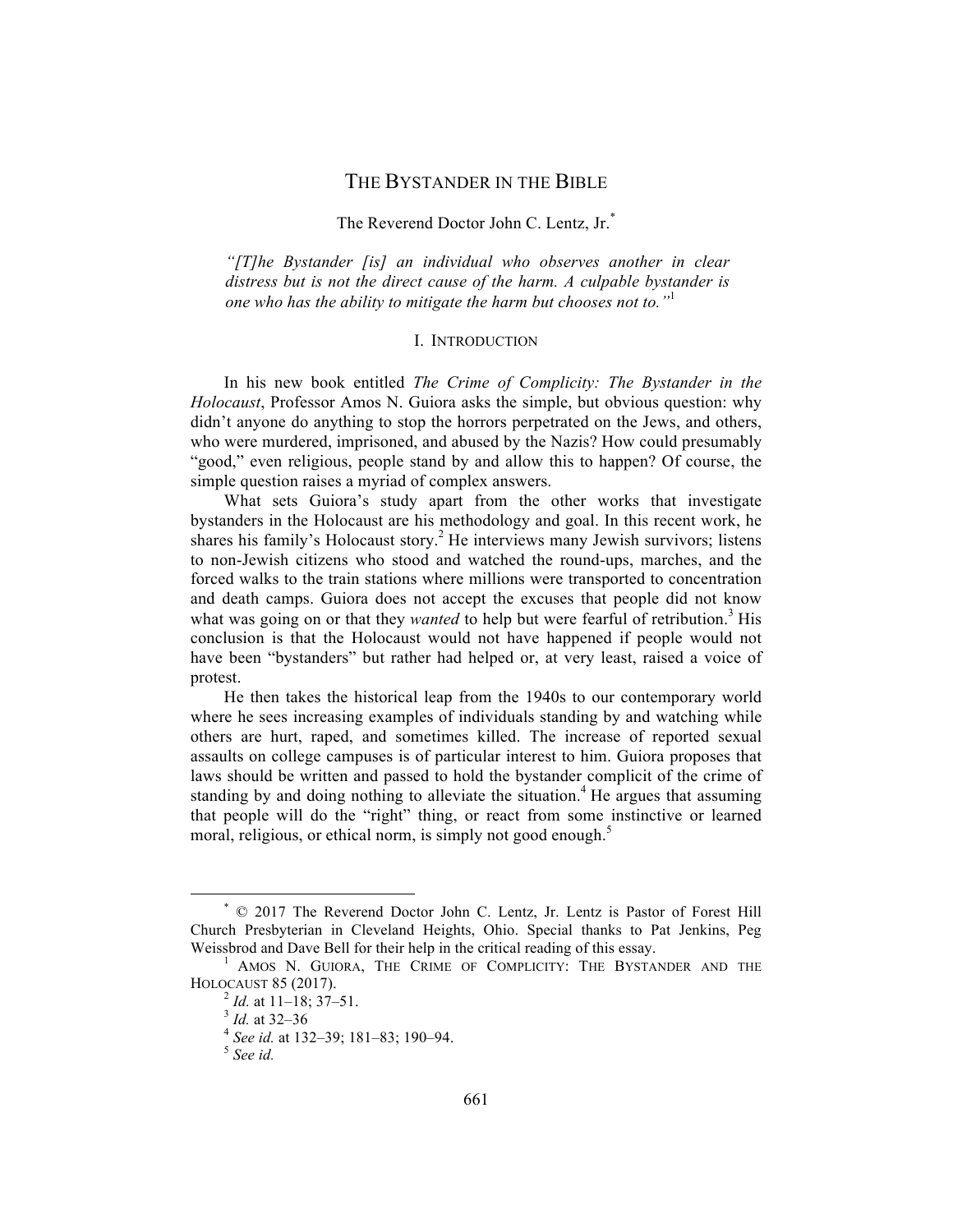It is a compelling argument. It is reminiscent of Dr. Martin Luther King, Jr.'s admonition in a speech given in 1963 at Western Michigan University:

Now the other myth that gets around is the idea that legislation cannot really solve the problem and that it has no great role to play in this period of social change because you've got to change the heart and you can't change the heart through legislation. You can't legislate morals. The job must be done through education and religion. Well, there's half-truth involved here. Certainly, if the problem is to be solved then in the final sense, hearts must be changed. Religion and education must play a great role in changing the heart. But we must go on to say that while it may be true that morality cannot be legislated, behavior can be regulated. It may be true that the law cannot change the heart but it can restrain the heartless. It may be true that the law cannot make a man love me but it can keep him from lynching me and I think that is pretty important, also. So there is a need for executive orders. There is a need for judicial decrees. There is a need for civil rights legislation on the local scale within states and on the national scale from the federal government.<sup>6</sup>

Essentially what Guiora is arguing for is this: judicial activism to compel people to report a crime committed by another or face criminal charges for not acting.<sup>7</sup>

Throughout Professor Guiora's career he has honed the pedagogical methodology of including diverse voices to any conversation he is in. His new study on the bystander is no exception. In this edition of the *Utah Law Review* and the Symposium held at the University of Utah, S.J. Quinney College of Law, *The Bystander Dilemma: The Holocaust, War Crimes, and Sexual Assault*, lawyers and historians were included to give their expertise on legal issues pertaining to the holocaust and jurisprudence concerning one's duty to act to help one in need. Anyone can see the importance of the voices of these experts. Perhaps less obvious is to include the voice of a Christian pastor. However, given Guiora's critique of both religion and morality as sufficient motivators in human action for the good, perhaps an opinion of a "professional" religious person was necessary.

While in agreement that individuals should take positive action to help someone in need, I am not in agreement that religion and morality should be dismissed so easily. The Biblical imperative concerning the treatment of the neighbor, caring for the "widow and the orphan," welcoming the stranger, and being actively engaged in the support of the most vulnerable, is found in virtually every book of the Bible. I do not believe that one can have a comprehensive discussion on proposing a legal compulsion to act on behalf of another, as Guiora

<sup>&</sup>lt;sup>6</sup> Martin Luther King, Jr., Lecture at Western Michigan University (Dec. 18, 1963), http://www.wmich.edu/sites/default/files/attachments/MLK.pdf [https://perma.cc/9JWQ-B2VZ].

 $\nabla^7$ GUIORA, *supra* note 1, at 181–194 (laying out the elements of criminal liability for not acting).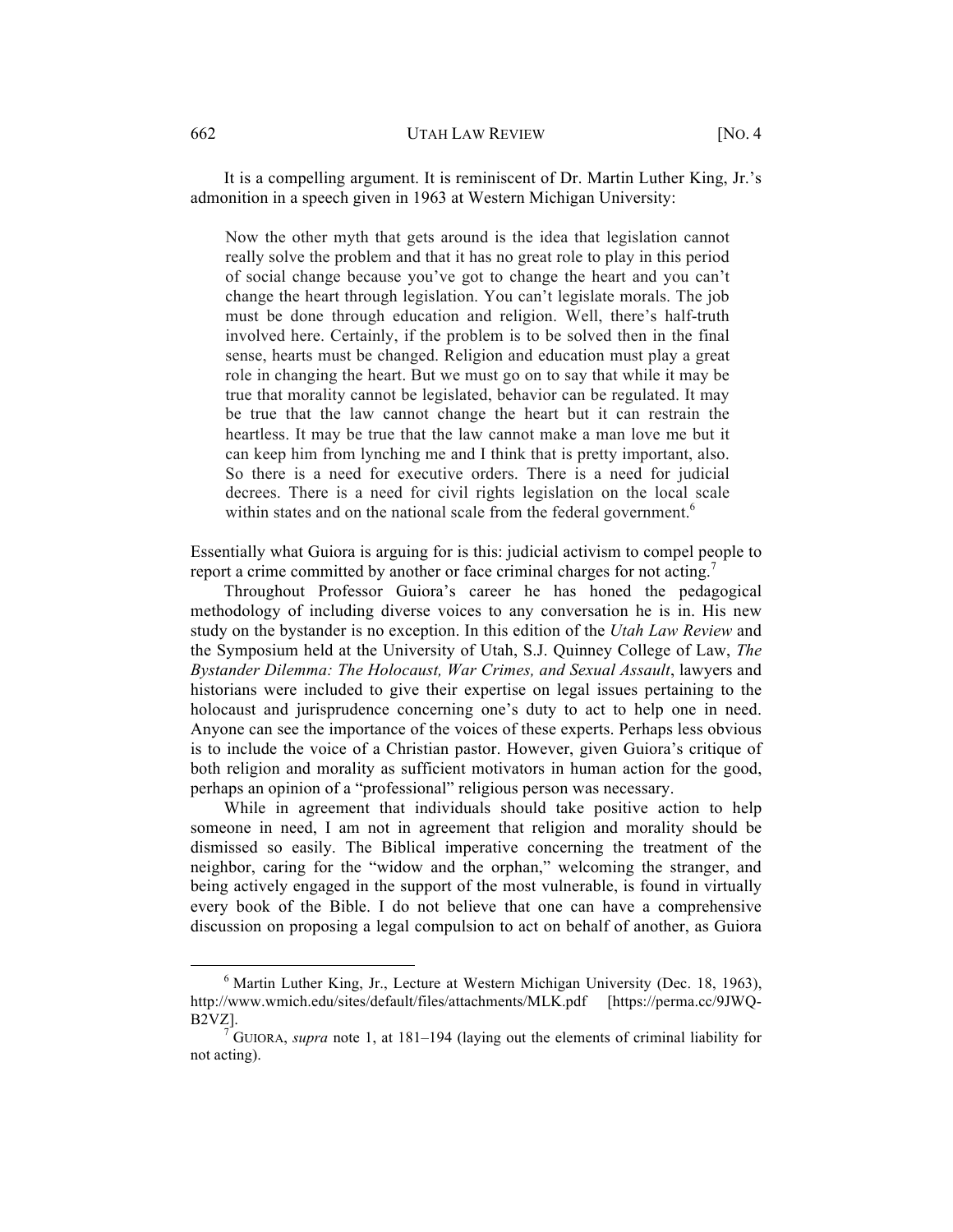does, without an understanding of the moral Biblical framework behind the law that is being proposed. Furthermore, I do not believe that law and religion should be, or can be, separated. The laws of any country express the cultural norms—dare I say the "religion" or "spirit"—of that society or culture.

Therefore, the task I have set for myself is this: to survey the writings of the Bible, both the Hebrew Scripture (more commonly known as the Old Testament) and the New Testament, to find verses, passages, and stories, that directly address, or indirectly explore, the issue of the "culpable" bystander (one who could help but doesn't) and what is due the victim. As a Christian, no doubt my experience and education will influence, and indeed, limit my perspective. It is my intent, however, to be as open to Jewish scholarship and the Hebrew text as I can be, for the New Testament is inexorably shaped by the Hebrew Scripture. Everywhere in the New Testament when the writer mentions "scripture" he assumes the reader knows it is the scripture of the Jews that he is talking about. Jesus was a Jew and, as a first century Jewish peripatetic teacher, he interpreted his ancestors' shared sacred texts. His teaching on the "Kingdom of God" and his awareness of his own mission was shaped by the vision of the prophets.

In the following section I shall comment on the institutional church's complicity as "bystander" during the Nazi era in Germany. Part III includes a brief comment about whether helping those in need is actually a normal thing to do. Aware that this is a Biblically based article in a law review journal, it is important to explain my methodology and set the agenda before entering the ancient world of the Hebrew and Christian scriptures.

# II. THE INSTITUTIONAL CHURCH AS BYSTANDER

Before beginning this survey of the Biblical texts, it is necessary for one who makes a living as a religious leader to admit that during the darkest period of the twentieth century Christians were, for the most part bystanders; and in many cases culpable bystanders. The murder of 6,000,000 Jews, along with numbing numbers of gypsies, homosexuals, socialists, and the physically and mentally impaired, during the Nazi reign of terror in the 1930s and '40s give grotesque and horrific testimony to the fact that, with few exceptions, non-Jewish Europeans did nothing to help their Jewish and other vulnerable fellow citizens. For the most part, people stood by and watched as Jews were marched off to the gas chambers, work camps, and death camps. As Daniel Jonah Goldhagen has detailed in *Hitler's Willing Executioners: Ordinary Germans and the Holocaust*, <sup>8</sup> ordinary German citizens were complicit in the Holocaust or Shoah—the Hebrew term for Holocaust. This reality was evidenced in countries across Europe. The exceptions that included individuals and groups that helped the persecuted, which were indeed heroic and exemplary, unfortunately "prove the rule" of non-intervention or downright complicity.

 <sup>8</sup> *See* DANIEL JONAH GOLDHAGEN, HITLER'S WILLING EXECUTIONERS: ORDINARY GERMANS AND THE HOLOCAUST 3–24 (1996).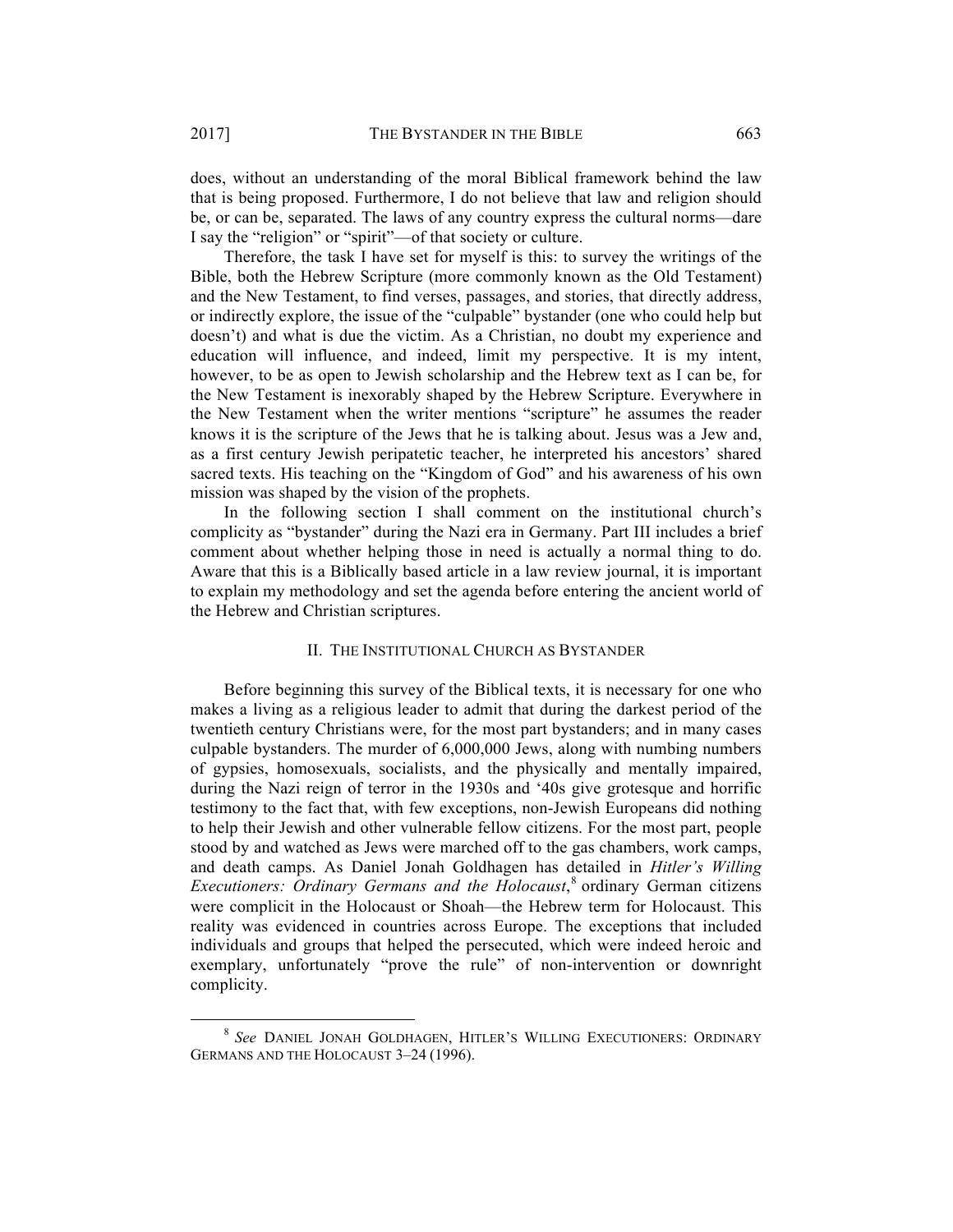# 664 UTAH LAW REVIEW [NO. 4

As a Christian pastor, I am part of an institution that carries the shame of past inaction. Both the Protestant and Catholic Church failed as institutions to speak out forcefully against Hitler and the Nazis. Overall, the Institutional Church, both Protestant and Catholic in Germany of the 1930s and '40s, tacitly supported the Nazis by their non-intervention. Victoria J. Barnett in her work *Bystanders: Conscience and Complicity During the Holocaust* writes: "Yet the church's silence undermined the resistance of its more radical members, and it probably hindered the development of more widespread opposition to Nazism among the German population."<sup>9</sup> Scholarly works on the subject of the Church's inaction during the holocaust are commonplace.<sup>10</sup> Yes, there was Dietrich Bonhoeffer and the "Confessing Church,"<sup>11</sup> and other theologians and church folk who spoke out against Hitler who were imprisoned and killed. However, the concerns raised by church leaders were often more about theological matters—saving the institutional church and protecting the clergy—rather than concern for the Jews.<sup>12</sup> The church as an institution, for all practical purposes, stood by and did little or nothing to alleviate the suffering of millions.

The church's overall failure to stand with the victims in the 1940s is a continuation of its shameful pattern through the centuries. From the fourth century of the Common Era, the Church promoted violent anti-Semitism in crusade and pogrom across Europe, Russia and the Middle East.<sup>13</sup>

In contemporary times, the Church has been tragically slow in speaking out against the sexual abuse of clergy. While the Civil Rights Movement was led by African-American Christians who were joined by a handful of non-Black people of faith and good will, most people of faith stayed on the sidelines and allowed the injustices and the violence to play themselves out. In the last fifty years, narrow Christian interpretations of Biblical verses concerning homosexuality have, in this writer's opinion, perpetuated stereotypes that lead to violence and persecution.

It would be defensible to argue that the evidence of history suggests that the Church and Christianity, as interpreted by many, have encouraged criminally complicit inaction instead of alleviating suffering.

And yet, one reason I remain a Christian in the Church is because I believe the historical documents and testimony of those of faith offer a solution to the bystander dilemma.

 $^9$  VICTORIA J. BARNETT, BYSTANDERS: CONSCIENCE AND COMPLICITY DURING THE HOLOCAUST 39 (1999).

<sup>&</sup>lt;sup>10</sup> See J.S. CONWAY, THE NAZI PERSECUTION OF THE CHURCHES 1933-45 45-66 (1968); Shelley Baranowski, *The 1933 German Protestant Church Elections: Machtpolitik or Accommodation?,*49 CHURCH HISTORY, No. 3, Sep. 1980, at 301.<br><sup>11</sup> Wendy McElroy, *Dietrich Bonhoeffer and the Confessing Church* (Jan. 30, 2013),

https://lfb.org/dietrich-bonhoeffer-and-the-confessing-church/ [https://perma.cc/MWG8-

<sup>9</sup>EKB].<br><sup>12</sup> JAMES CARROLL, CONSTANTINE'S SWORD: THE CHURCH AND THE JEWS 507–08 (2001).

<sup>13</sup> *Id.* at 475–78.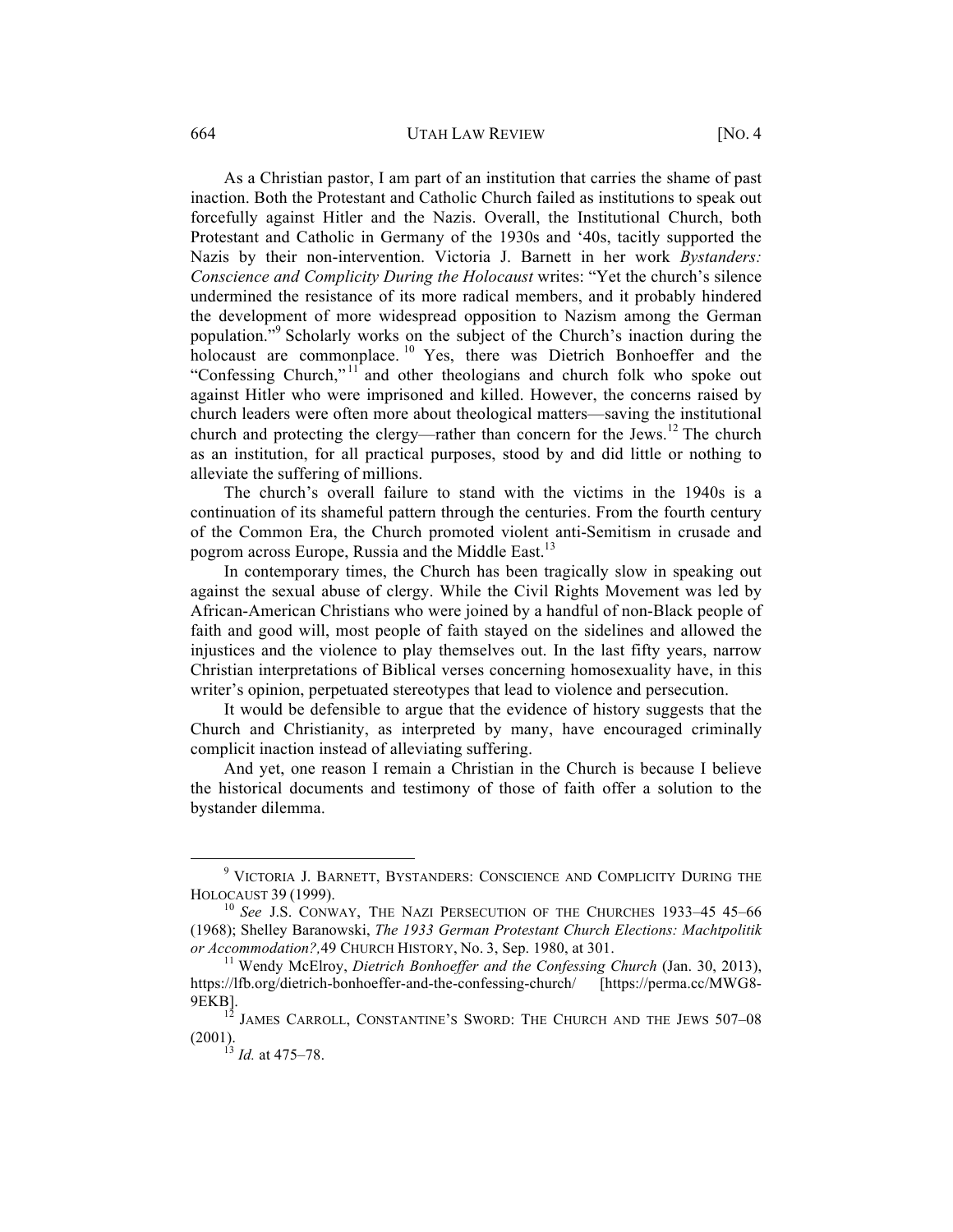# III. HELPING THOSE IN NEED AS A RELIGIOUS AND CULTURAL NORM

Persons in a civil society must first agree that helping someone in need, and possibly placing oneself in danger, is a good thing. I do not believe that helping another person who is a victim is self-evidently in the best interest of the bystander. The one who acts on behalf of another may unintentionally harm the victim, destroy material evidence, damage property, and even endanger him or herself. Hence, the civil or secular law may need to encourage such self-sacrificial moral behavior for the good of the community.

However, the general agreement that helping someone else is a good thing is an ancient religious observation based on a fundamental theological belief that human life is good because God created it.<sup>14</sup> And human goodness, when it is shown, is an extension and reflection of divine goodness. A person shows their identity as a child of God by caring for other children of God, particularly the ones in greatest need. This theological understanding of Jews and Christians is based on the sacred tradition that God entered into a covenant agreement with the people of Israel described and interpreted in the Bible. The development of secular law in the West, over the past 2,000 years, is fundamentally based on the Biblical covenantal expectation that a person should not stand by and allow harm to occur to another person.

While the history of the formation of the Pentateuch is open to scholarly debate, the Biblical ethic of care for the neighbor reflects the ancient debate also carried on by philosophers throughout the known world. Certainly before the Age of Enlightenment's political concerns about the "social contract," there was Genesis, Exodus and Leviticus, Isaiah, Amos, and the Psalms, the parables of Jesus, and the writings of St. Paul.<sup>15</sup>

Both Judaism and Christianity developed a tradition of law (based on the Bible and its interpretations) that has directed religious communities for thousands of years. Certainly with the development of the Roman legal tradition—where the expectation of God was replaced by the expectation of the Emperor, King, and Court, and later by the people as a whole—emphasis increasingly moved away from the demands of God. I believe that this, however, is more a semantic issue than a substantive distinction; for a citizen is still guided by a "higher power," just a secular one in the modern case.

Of course there are obvious practical and legitimate concerns (as well as constitutional) when one suggests that narrowly interpreted Biblical passages should take precedence over our contemporary, secular, non-sectarian, civil society. I, for one, as a religious person, am glad for our secular courts. Yet a broader reading of the Biblical texts shows a comprehensive shared concern for protecting victims from harm. I would add, that more so than secular law, religious

<sup>&</sup>lt;sup>14</sup> *See Genesis* 1:28–30; *Psalm* 8:5. <sup>15</sup> For a fine overview of the variety of perspectives on morality, ethics, and moral philosophy see JAMES RACHELS, THE ELEMENTS OF MORAL PHILOSOPHY 49–58; 82–94 (7th ed. 2010).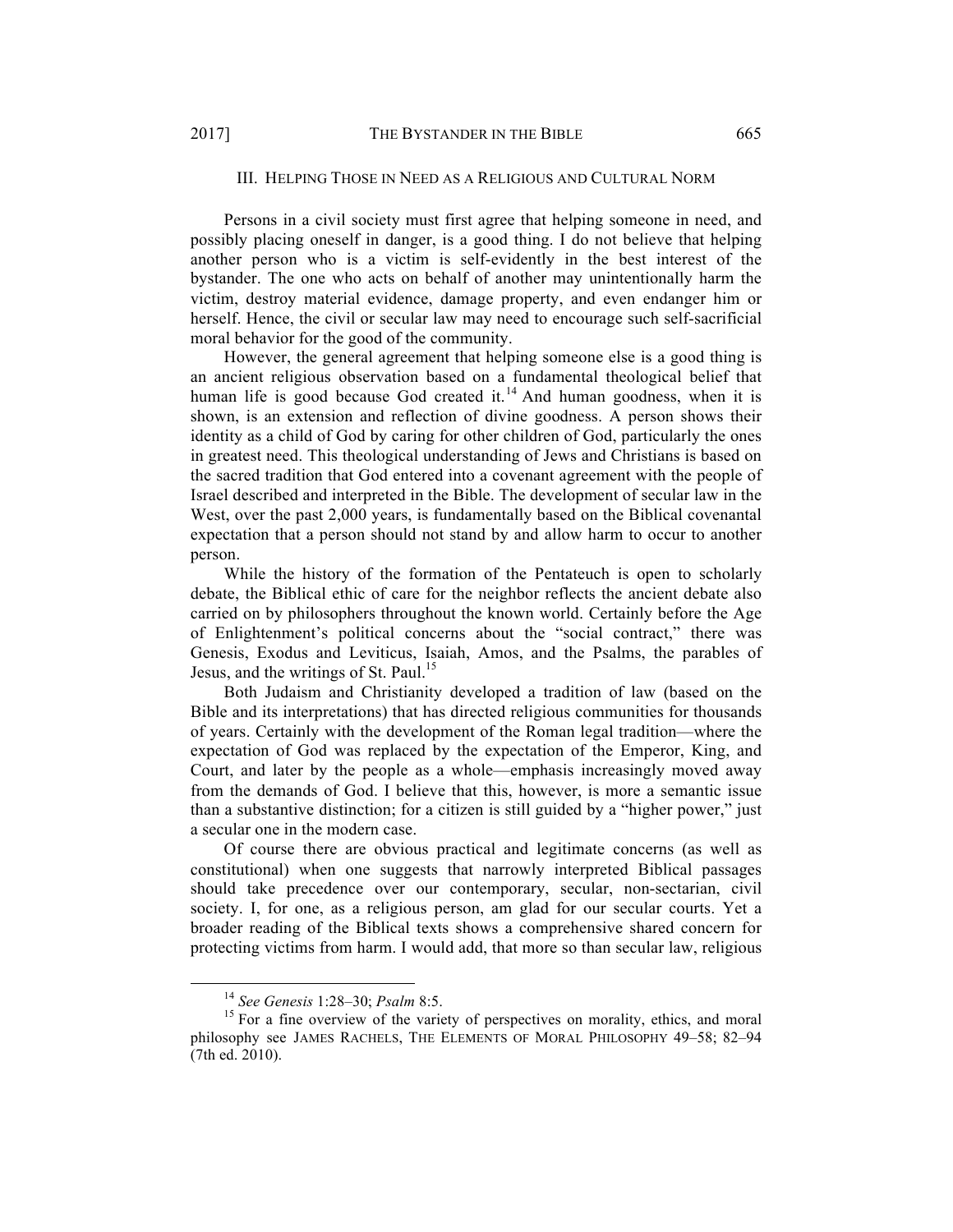# 666 UTAH LAW REVIEW [NO. 4

traditions have stressed divine distress at those individuals and institutions that do little or nothing to alleviate the suffering of individuals and groups. Indeed, as we shall see, the Bible, more than secular law, demands a "duty to act" on behalf of the one in need and holds complicit those who stand idly by. It was the religious ethical norms and laws shaped by them that led the way for later civil law on these matters.

The Talmudic tradition, which is a collection of rabbinic interpretations of the Biblical narrative, stresses the duties of the bystander to those who are in danger. As Aaron Kirschenbaum, Professor of Jewish Law at Tel Aviv University writes:

The Talmudic ethico-legal duties of the innocent bystander, i.e., one who happens to find himself in the presence of a person in peril—in danger of being victimized by a crime or in distress caused by some natural threat or catastrophe—are summarized by Maimonides (1135–1204) in his *Code* as follows: If one person is able to save another and does not save him, he transgresses the commandment *Neither shalt thou stand idly by the blood of thy neighbor* (Leviticus 19:16).<sup>16</sup>

To ignore these historic texts and their interpretations, or dismiss them too quickly in the contemporary urge to react to narrow-minded religious fundamentalism, is a shortsighted mistake. In no way do I seek to dismiss or judge negatively secular civic law or those who seek to administer it evenly. St. Paul himself wrote to the community in Rome: "Let every person be subject to the governing authorities."<sup>17</sup> My task is to survey the Biblical text to see what it has to say about the issue of the bystander and one's moral responsibility to the one in need.

Another matter to consider before we open the Biblical texts is that there is no necessary divergence of the Biblical point of view on this subject and the point of view of Professor Guiora that focuses on the legal culpability of the bystander. In fact, Christian ethicist, Paul Ramsey has written that Christianity "is a religion seeking a social policy."<sup>18</sup> It may well be that the formulation of laws compelling one to act on behalf of another is just such an articulation of a Judeo-Christian emphasis of care for the neighbor. The vulnerable must be protected. The one who stands in the vicinity of the victim and does not help is complicit. If laws are needed to encourage the bystander to act, so be it. Professor Guiora has written that the "[d]uty to act is the essence of the social contract, even if the victim has been defined as 'enemy' or 'the other.'"19 I would agree. It is exactly the involvement in the life of one we may not know that is the most compelling duty from a religious

 <sup>16</sup> Aaron Kirschenbaum, *The Bystander's Duty to Rescue in Jewish Law*, 8 J. RELIGIOUS ETHICS 204, 205 (1980). This article is part of a larger study, *The 'Good Samaritan' and Jewish Law*, DINE ISRAEL VII, 85 (1976). *Id.* 17 *Romans* 13:1.<br><sup>18</sup> PAUL RAMSEY, BASIC CHRISTIAN ETHICS 326 (1978). <sup>19</sup> GUIORA, *supra* note 1, at 30.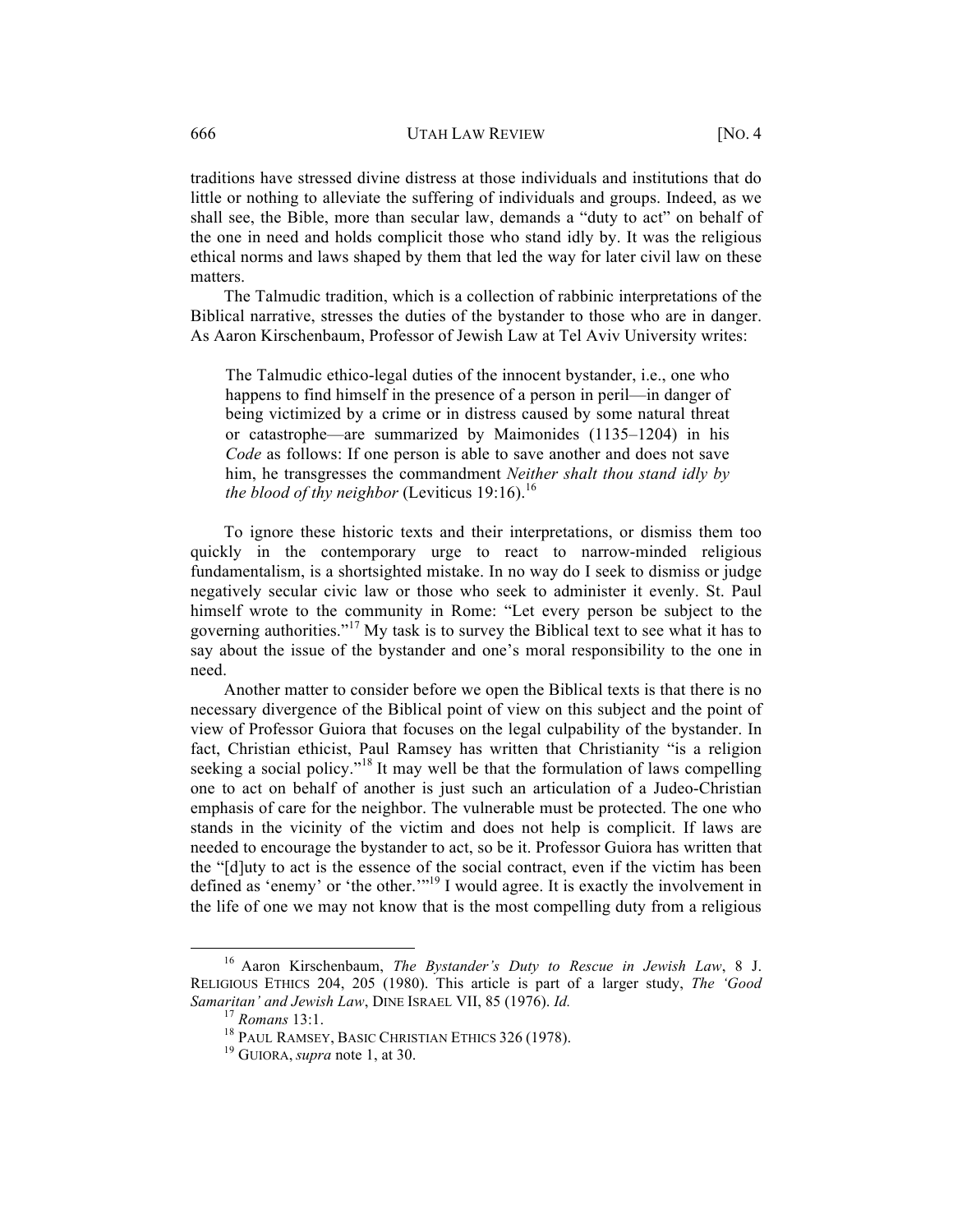perspective. There should be no obvious antipathy between Biblical morality and civil law on this point. For secular law can be interpreted as expressing what is at the foundation of religion. Both compel an individual towards self-sacrifice,

empathy, and "love."<sup>20</sup> I will leave it to the jurists to wrestle over the finer points of applying the "duty to act" law to specific instances, which will be no easy task. But the secular concern to help the victim is not new. Whether acknowledged or not, this modern concern expresses an ancient norm. Contemporary "Good Samaritan" laws are so named because over 2,000 years ago Jesus told a parable about caring for one who had been attacked and beaten and two people walked by before someone stepped in to help.<sup>21</sup> And Jesus, in this parable, was only interpreting even more ancient laws about the duty to care for another person that would have been accepted as the norm.<sup>22</sup> However, whether it be a moral or ethical norm of a religion or a law on the books of a secular civic society, the expectation that an individual will help someone else in need is only as effective as the willingness of individuals to follow the law and for the authorities to properly administer the law. In the case of Nazi Germany neither the church nor the secular courts rose to administer righteous justice or moral indignation at the plight of the most vulnerable. This remains true today.

# IV. METHODOLOGY

I will limit my investigation to the Jewish and Christian Biblical narratives. I will not extensively survey the Talmud or extra-canonical texts. The addition of a survey of the Quran and other religion's sacred texts should also be done.

In this contemporary age of religious stereotyping, it is vital to state at the beginning my methodology that I will be reading the Bible as a collection of edited and re-edited texts, written by humans that reflect over 5,000 years of community formation. Any number of good Hebrew Scripture and New Testament introductions offer a review of critical scholarship of the past 250 years on this subject.<sup>23</sup> The Bible offers interpretations (sometimes diametrically opposed to one another in the same book) of a historically developing faith community.<sup>24</sup> While somewhat in chronological order, the Bible should not be read as a continuous text written by one or a few authors. Rather, the Biblical narrative is multi-vocal and an

 $20$  By "love" I do not mean a warm, emotional feeling of attraction, but rather "love" as engaging action on behalf of another because the other—as a human being—is worthy of our attention whether or not we like them. Love for another is an obligation rather than a feeling, a behavior rather than an emotion, because the other is made, from a religious view, in God's image and hence has worth as a human being.<br><sup>21</sup> *See Luke* 10:25–37.<br><sup>22</sup> *See RAMSEY, supra* note 18, at 52–57.<br><sup>23</sup> *See, e.g., BERNHARD W. ANDERSON, UNDERSTANDING THE OLD TESTAMENT (5th* 

ed., 2007). <sup>24</sup> BREVARD S. CHILDS, INTRODUCTION TO THE OLD TESTAMENT AS SCRIPTURE (1st.

Amer. ed. 1979).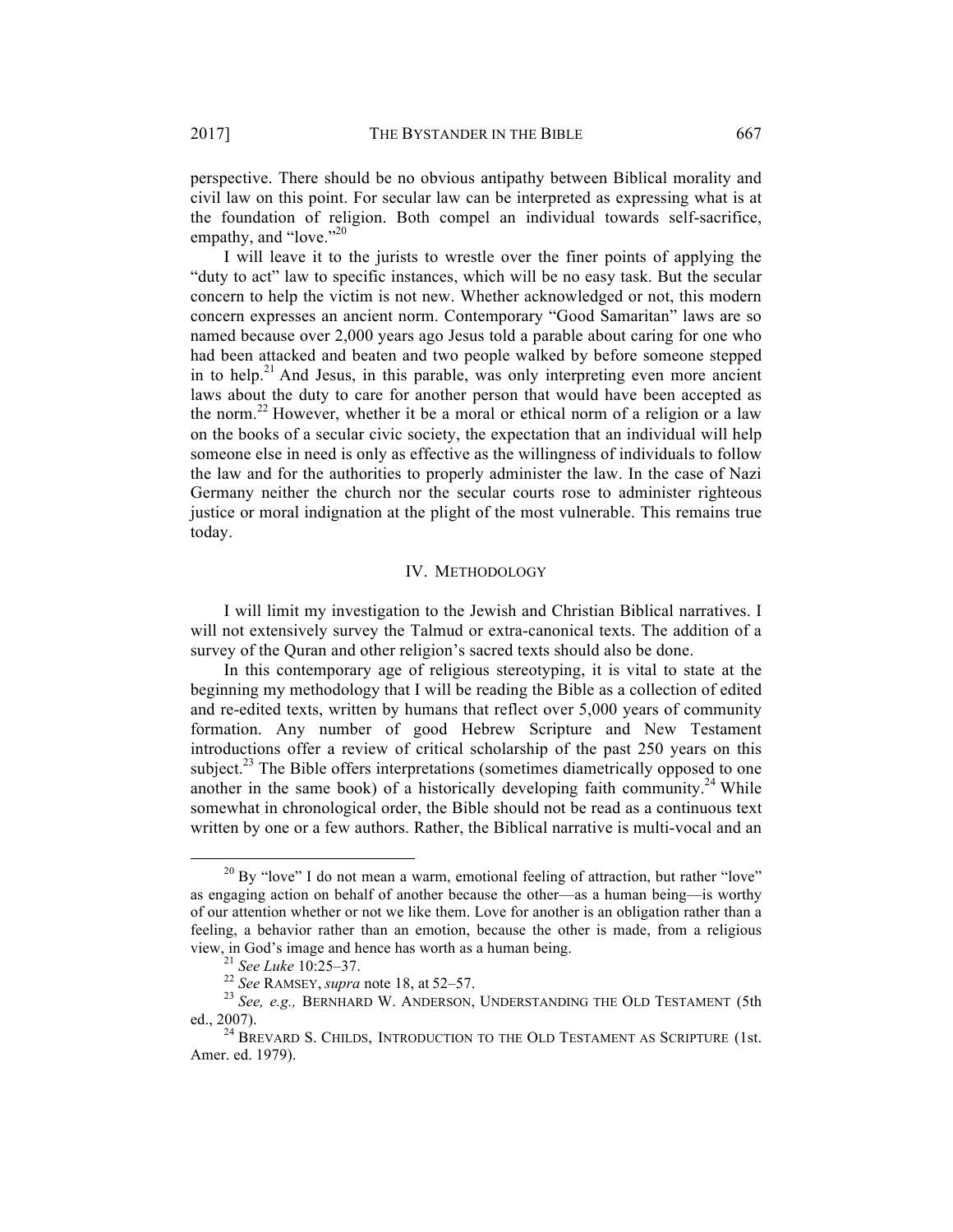expression of diverse perspectives. It was continually edited and re-edited until it found its final canonical form. The Bible contains a variety of genres: mythic narrative, history, poetry, aphorisms, prophetic declaration, legal proscriptions,  $^{25}$ gospel, parable, letter, and apocalyptic vision. Most of the narratives (e.g. Genesis) are not written by an eyewitness and are not historical documents in the way that modern historians assess critical historical writing. Every Biblical book reflects the perspective of a particular author or authors, editor or editors, written for a particular community or communities at a specific time in history usually written many generations after the action reported.

The issue of Biblical authority is a heated one among believers. This essay is not the place to engage in that debate. My perspective is shaped by the common scholarly-held opinion that the Bible is authoritative because the believing Jewish or Christian communities see it as authoritative for them. I do not use scripture in this study to suggest that "the Bible says," meaning that it is the direct divine word of God, takes precedence over a secular view. My investigation is not to prove or even to presume that a Biblical perspective or a Biblical teaching is better, or more "true," than any other. The Biblical texts from Genesis in the Hebrew Scripture to Revelation in the New Testament do, however, reveal notions of justice and individual and community responsibility that need to be known, understood and respected as foundational to the subject of what is expected of the bystander and whether there are civic laws compelling the individual to do it.

# V. SETTING THE AGENDA

One of the first stories in Genesis sets the agenda for us. According to Genesis, the first two humans, Adam and Eve, bore two sons: Cain and Abel.<sup>26</sup> Abel was a shepherd and Cain was a farmer.<sup>27</sup> The two brothers offered sacrifices to God.<sup>28</sup> Abel's offering was accepted while Cain's was not.<sup>29</sup> In jealous anger, Cain murders Abel.<sup>30</sup> In the story God questions Cain: "Where is your brother Abel?"<sup>31</sup> Cain responds: "I do not know; am I my brother's keeper?"<sup>32</sup> This unanswered question lingers over all of the Biblical literature and indeed over all of history. Are we responsible for the care of others? Is there a duty to protect and indeed intervene when someone else is in danger? Who is my brother, or sister? The writers of the Bible struggled to identify who was within the circle of concern. Certainly, the family included spouses, children, slaves, and extended relatives. The tribe identified a larger group of people who, by agreeing to follow a specific

<sup>&</sup>lt;sup>25</sup> Halakhah (legal materials) and Haggadah (legendary materials) two types of Jewish law based on the teaching of the Torah and of the Rabbis. 26 *Genesis* 4:1–2. <sup>27</sup> *Genesis* 4:2. <sup>28</sup> *Genesis* 4:3–4. <sup>29</sup> *Genesis* 4:4–5. <sup>30</sup> *Genesis* 4:8. <sup>31</sup> *Genesis* 4:9. <sup>32</sup> *Id*.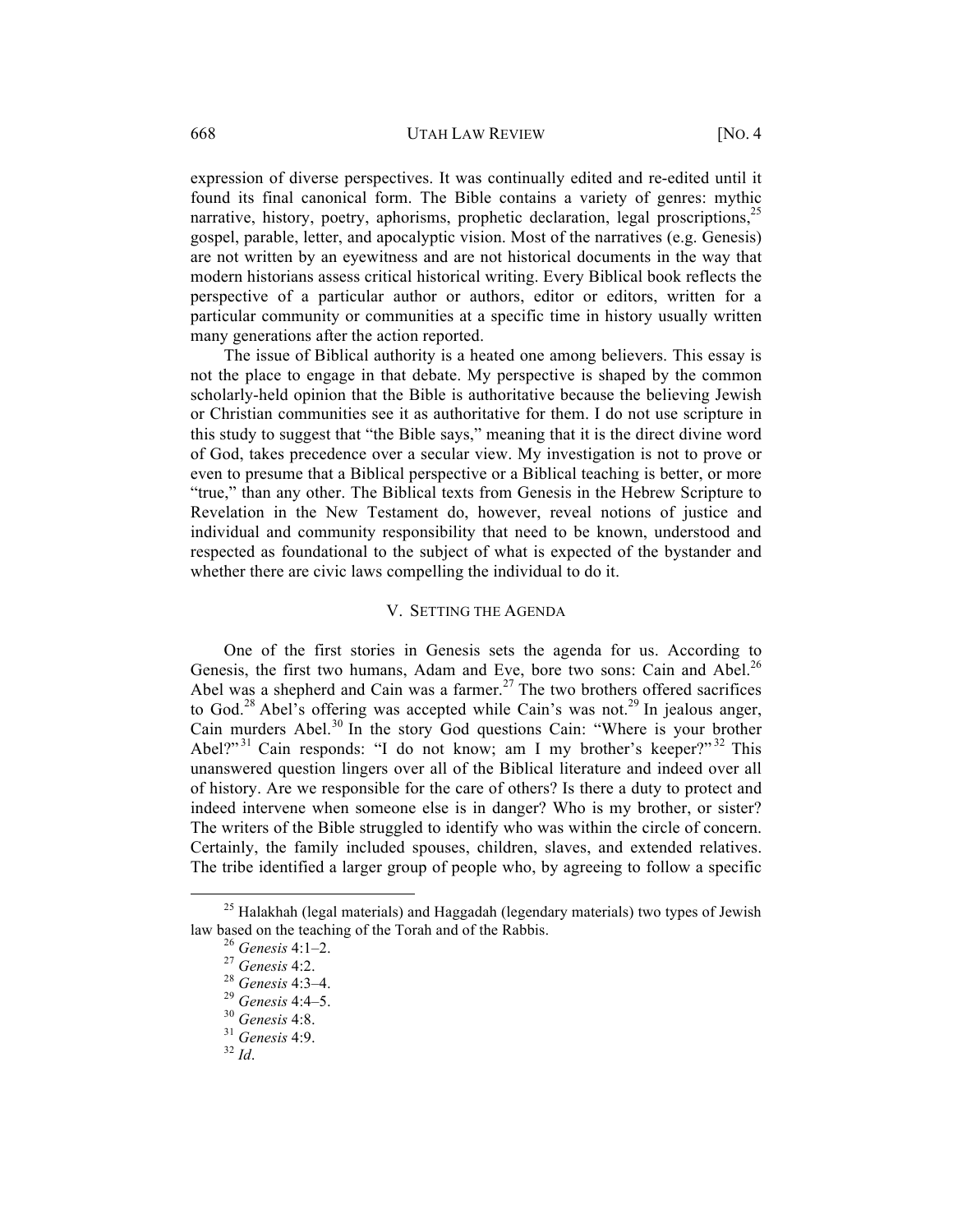set of religious actions and beliefs became, in time, the focus of attention—you took care of the members of your tribe. Yet, after the Exodus from Egypt, those who compiled and edited the traditional narratives extended the definition of family and even tribe. Writing from the perspective of the Babylonian exile, in the sixth century BCE, the scribes extended the care of the family to a deeper concern for the "orphan and the widow,"<sup>33</sup> and stressed an ethical and legal concern for the stranger and the exiled for the Jewish identity was grounded on the memory that they too had been exiled and enslaved. <sup>34</sup> The prophets extended the vision even further. God's care—and therefore the people of God's care—was universal. It was this universal perspective of care for the other and the re-definition of "neighbor," "family" and "tribe" that inspired the teaching of Jesus of Nazareth.<sup>35</sup>

The author recognizes the theological "elephant in the room": God as the ultimate culpable bystander. In many stories throughout Hebrew and Christian scripture there is a noted presence of God. God is active in helping his people in battle; protects his prophets and saints; and heals individuals through his chosen ones. God selects kings and punishes individuals and whole groups for disobeying the divine laws. Foundational to Christian faith is the belief that God became human in the life of Jesus. However, in just as many narratives in the Bible, the apparent absence of God becomes the central focus of the story. The Psalms are full of heartfelt cries asking: "Where are you God?"<sup>36</sup> The Book of Job is, essentially, about the absence of God—God as bystander—as God allows his righteous servant Job to suffer horrific calamities in order to prove his faithfulness.<sup>37</sup> The Book of Job is about a man in trouble while his bystander friends do little but blame him for his calamities.<sup>38</sup>

And the central Christian story of the crucifixion of Jesus raises the question of God's absence. According to the tradition of the gospel writers Mark and Matthew, Jesus' last words included the Aramaic of Psalm 22:1 "Eloi, Eloi, lema sabachthani?", which means "My God, my God, why have you forsaken me?"

It is certainly justifiable for many critics of religion to stress the question of theodicy, $39$  that is God's relation to evil in the world which is often asked along the general lines of: "If God is good how can God let bad things happen?" I will not attempt to answer this philosophical and theological dilemma. However, I note the peril of entering this essay about the bystander in the Bible and the duty to act on behalf of an "other," when the main actor of the Biblical story—God—seems

<sup>&</sup>lt;sup>33</sup> *Deuteronomy* 10:18.<br><sup>34</sup> *Deuteronomy* 5:15.<br><sup>35</sup> RAMSEY, *supra* note 18, at 38ff.<br><sup>36</sup> *See, e.g., Psalm* 22:1 (asking "My God, my God, why have you forsaken me? Why are you so far from helping me . . . .").<br><sup>37</sup> *See Job* 42:7–8.<br><sup>38</sup> *See Job* 1:13–19; *Job* 4:1–21.<br><sup>39</sup> *Theodicy*, MERRIAM-WEBSTER DICT. (last visited May 20, 2017),

https://www.merriam-webster.com/dictionary/theodicy [https://perma.cc/T939-AHGV] (defining "theodicy" as "defense of God's goodness and omnipotence in view of the existence of evil.").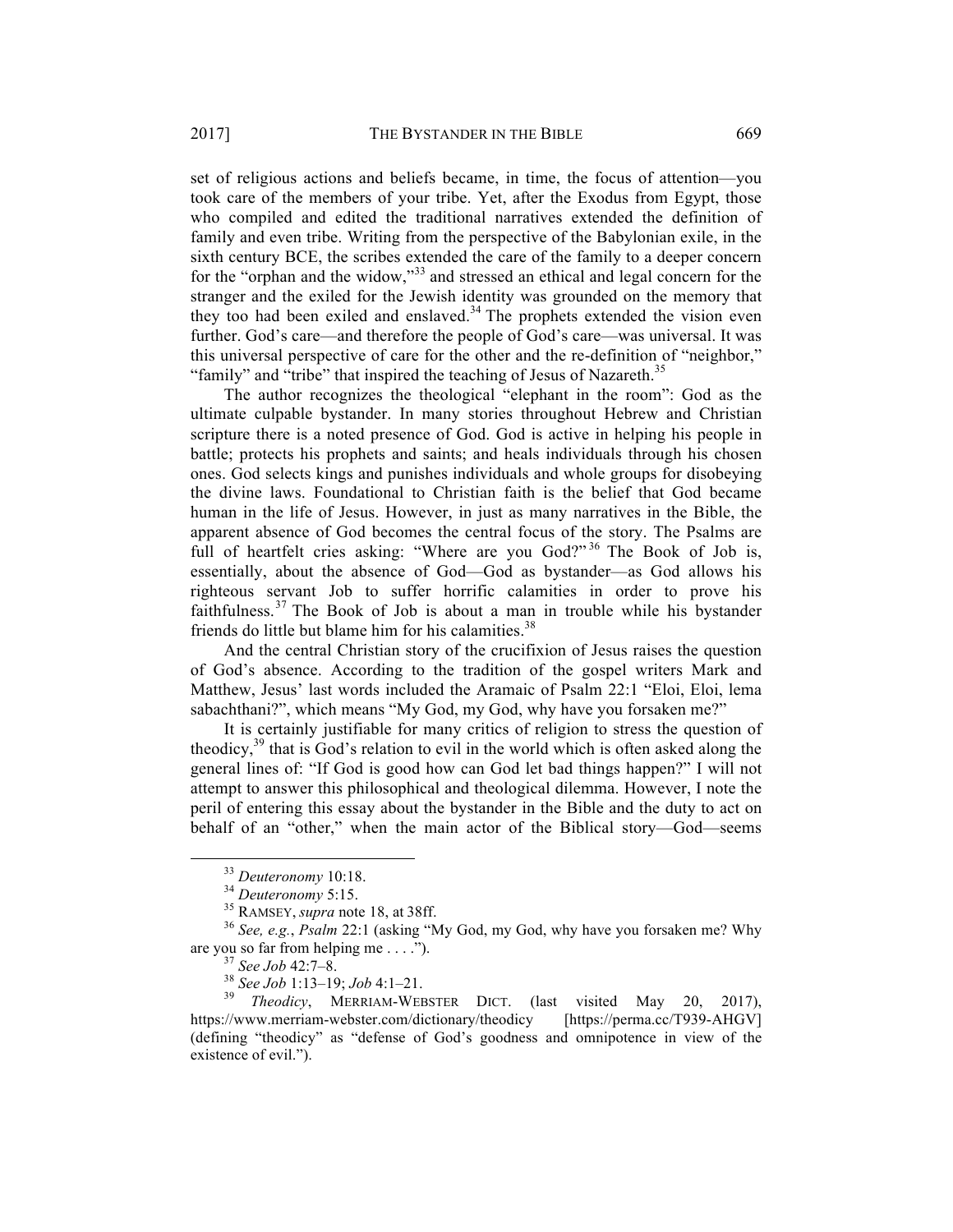absent in so many stories, leaving humans alone in ethically ambiguous situations. Nevertheless, I proceed because awareness of the Biblical texts will serve the larger task of law and history as we seek to answer the question, "Am I my brother's keeper," in the affirmative.

# VI. THE BYSTANDER IN HEBREW AND GREEK

My study will be concerned mainly with the English text of the Bible. In most cases I shall be using the New Revised Standard Version (NRSV). However, it is important to remember that the Bible was originally written in Hebrew and Greek with Aramaic influences. Identifying the word in ancient Hebrew and Greek that means the same thing as the English concept of "bystander" as "one who is present but not taking part in a situation or event"  $40$  is nearly impossible. There are multiple ways of describing non-intervention some without using specific technical terminology. Much of the evidence of bystanders will be in the form of stories. For example, in the story of the Good Samaritan, the word "bystander" is never used. But this story is fundamental to the showing that within the Bible there are multiple scenes in which the issue of the bystander and one's duty to act is addressed. To the modern ear and to the critically trained scholar of history and law diving into the Biblical texts may feel awkward. But Hebrew scripture and the New Testament help reveal essential foundations to the discussion at hand.

In ancient Hebrew the word closet to our concern is perhaps *yatsab* (to stand before or afar off), *natsab* (stand here by), *amad* (to stand still by), or *qum* (stand). In the English translations of the New Testament, the word "bystander" is used for the Greek verb *paristemi*. *Histemi* is the Greek word translated "to make to stand," or "to stand." *Pari* is the Greek preposition translated in English "around," "by," or "with." Most uses of the Greek word *paristemi* is clustered, interestingly enough, in the New Testament passages describing the "passion" of Jesus: from his entry into Jerusalem to his crucifixion outside the walls of the city. This is interesting and darkly ironic. The narrative of the Passion of Jesus and the abhorrent claim that Jews are responsible for the death of Jesus became the central justification for anti-Semitism and persecution throughout the centuries. This historical fact is one of the reasons so many people, including those in the Third Reich, chose to stand by and do nothing as innocents were deported and murdered. For centuries Jews were considered the "other," unworthy of assistance and outside the narrowly interpreted Biblical mandate to protect and defend the vulnerable.

#### VII. A NOTE ON RELIGIOUS AND SECULAR LAW

I believe, particularly in light of the contemporary controversies with fundamentalists of all religions, that there is a misunderstanding of the relation between so-called "religious law" and secular or civil law. We read much about the

 <sup>40</sup> *Bystander*, MERRIAM-WEBSTER DICT. (last visited May 20, 2017), https://www.merriam-webster.com/dictionary/bystander [https://perma.cc/P4KX-U6UY].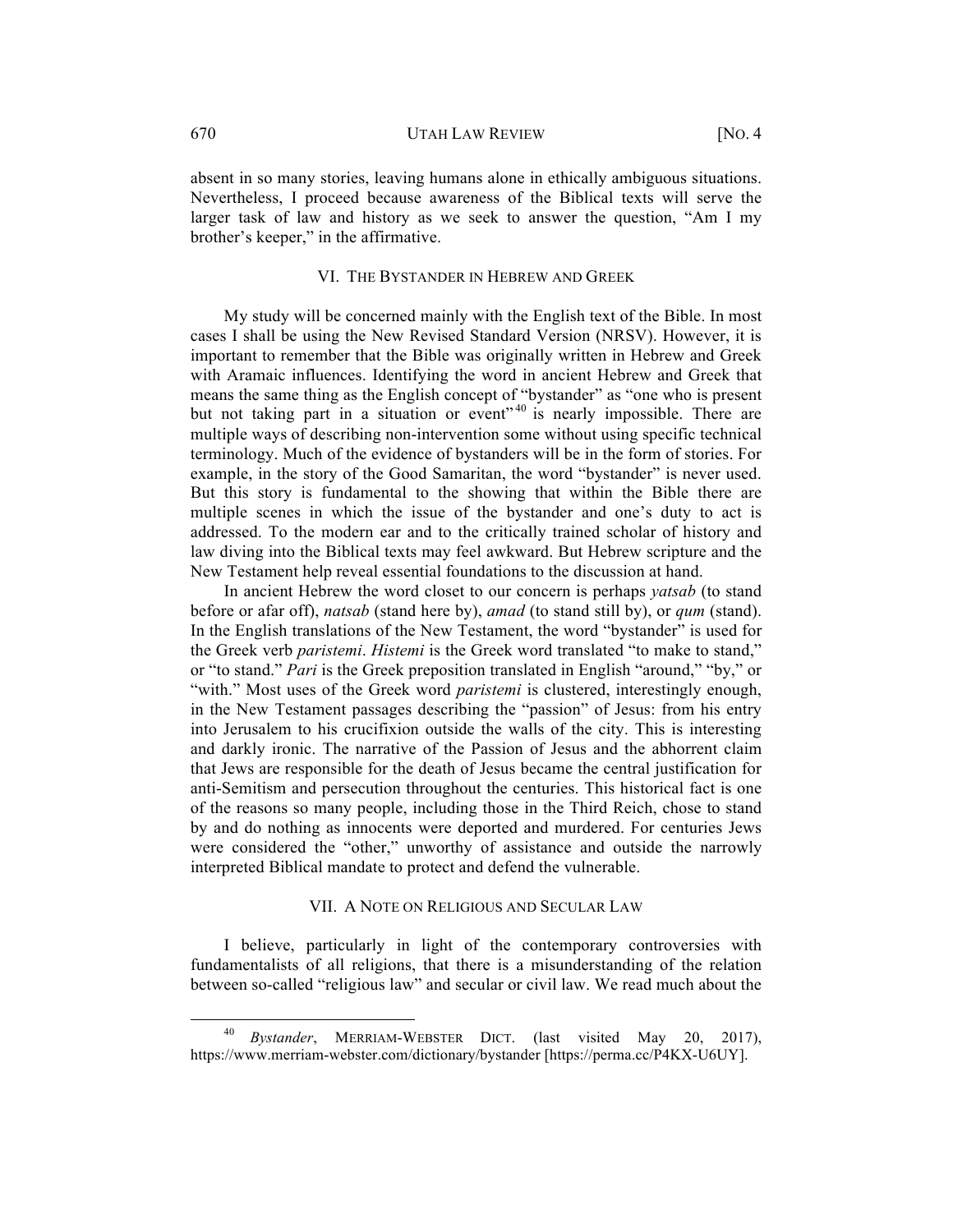fear of the imposition of fundamentalist and narrowly defined "Islamic law," or Sharia, in the Western world. But reading and interpreting sacred scripture in a narrow and sometimes violent way is not unique to fundamentalist Islam. The opposition to same-sex marriage by some conservative Christians shows the same narrow interpretive trajectory. It is common in the Abrahamic faiths (Judaism, Christianity and Islam) to read or hear that believers must follow the laws of God rather than the laws of secular society. But, it is not only narrow fundamentalists who express this as the history of progressive, socially liberal faith-activists attest.<sup>41</sup>

Actually, in all three Abrahamic faiths, there is a clear demarcation between religious laws and civil laws. In all three faiths there are long-standing traditions of respect for civil authority. While there are specific Biblical proscriptions that a believer should follow as part of their faithful practice and identity, the Biblical and Koranic rules are for those who are adherents of the religion and are not required of those who do not believe. These Biblical proscriptions are not to be imposed on the non-believer despite what contemporary fundamentalists of all religions might demand.

For example, In Islam, according to University of Wisconsin School of Law professor Asifa Quraishi-Landes:

Sharia is . . . Koran-based guidance that points Muslims towards living an Islamic life . . . Sharia is divine and philosophical. The human interpretations of sharia is called "fiqh" or Islamic rules of right action, created by individual scholars based on the Koran and hadith (stories of the prophet Muhammad's life.) Fiqh literally means "understanding" and its many different schools of thought illustrate that scholars knew they didn't speak for God . . . Fiqh rules might obligate a devout Muslim to pray, but it's not the job of a Muslim ruler to enforce the obligation.<sup>42</sup>

Quraishi-Landes also describes the distinction "between the spiritual value of an action  $\ldots$  and the worldly value of that action."<sup>43</sup> "[A] Muslim ruler's task was to put forth another type of law, called *siyasa,* based on what best serves the public good."44

While there is a tendency to see all Biblical law as negative in construct— "Thou Shalt NOT" do this or that—the fact is that many of the Biblical material is positive in its formulation.

 $41$  One must remember that the Rev. Dr. Martin Luther King, Jr., Father Philip Berrigan, and many other leaders of the Civil Rights and anti-war movements expressly declared their allegiance to Biblical law rather than the secular law of the time. 42 Asifa Quraishi-Landes, *Sharia: Five Myths About Sharia: Washington Post* 

*Opinion*, THE OREGONIAN, (June 25, 2016), http://www.oregonlive.com/opinion/index.ssf/ 2016/06/5\_myths\_about\_sharia\_washingto.html [https://perma.cc/JK7P-CXYK]. <sup>43</sup> *Id.* <sup>44</sup> *Id.* (emphasis added).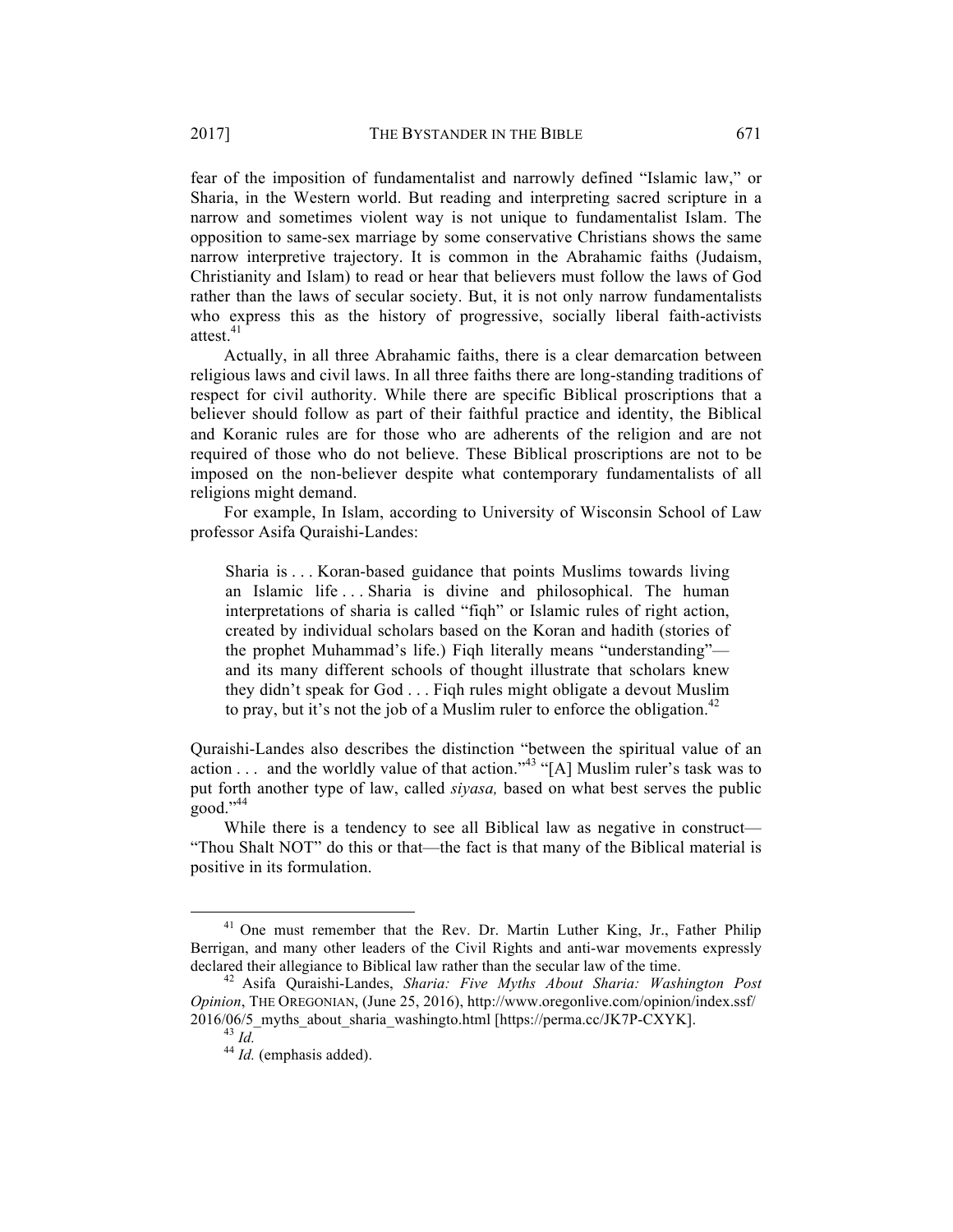#### 672 UTAH LAW REVIEW [NO. 4

#### VIII. THE BYSTANDER IN THE HEBREW SCRIPTURE

While not claiming that this is an exhaustive survey, it is the intention of this section of this study to investigate passages from Genesis to Malachi that reflect a concern for the victim and encourage bystander engagement in the alleviation of suffering. In Genesis, which tells the unfolding story of God's relationship with humanity that finally focuses on God's relationship with the "chosen people" of the covenant, the figure of Abraham stands above all others.<sup>45</sup> Abraham's example is not always positive in light of twenty-first century Western norms. It is hard to defend Abraham's actions when he offers his wife Sarah first to the Pharaoh<sup>46</sup> and later to Abimelech, who was King of Gerar.<sup>47</sup> Both times Abraham puts his wife in harm's way in order to protect himself as he moves through the land. Furthermore, Abraham and Sarah's action of casting their servant, Hagar, and her child, Ishmael, into the wilderness<sup>48</sup> hardly reflect concern for the one in danger. However, in the history of the Jewish-Christian interpretation of scripture, Abraham becomes the model of hospitality. I will mention two stories where Abraham's example sets the tone of the Biblical foundation for bystander engagement and the duty owed to the "other" known or unknown.

# *A. Genesis*

#### *Genesis 18:1-8 Abraham's Hospitality*

The Lord appeared to Abraham by the oaks of Mamre, as he sat at the entrance of his tent in the heat of the day. He looked up and saw three men standing near him. When he saw them he ran from the tent entrance to meet them, and bowed down to the ground. He said; "My lord, if I find favor with you, do not pass by your servant. Let a little water be brought, and wash your feet, and rest yourselves under the tree. Let me bring a little bread, that you may refresh yourselves, and after that you may pass on – since you have come to your servant." So they said: "do as you have said." And Abraham hastened into the tent to Sarah, and said: "Make ready quickly three measures of choice flour, knead it, and make cakes." Abraham ran to the herd, and took a calf, tender and good, and gave it to the servant, who hastened to prepare it. Then he took curds and milk and the calf that he had prepared, and set it before them; and he stood by them under the tree while they ate.

Abraham meets three unknown travelers as he sits by his tent in the heat of the day. Later, Abraham comes to realize that these strangers are actually divine

 <sup>45</sup> GERHARD VON RAD, GENESIS: <sup>A</sup> COMMENTARY 24, 35 (1972). <sup>46</sup> *Genesis* 12:10–20. 47 *Genesis* 20:1–18. <sup>48</sup> *Genesis* 21:1–19.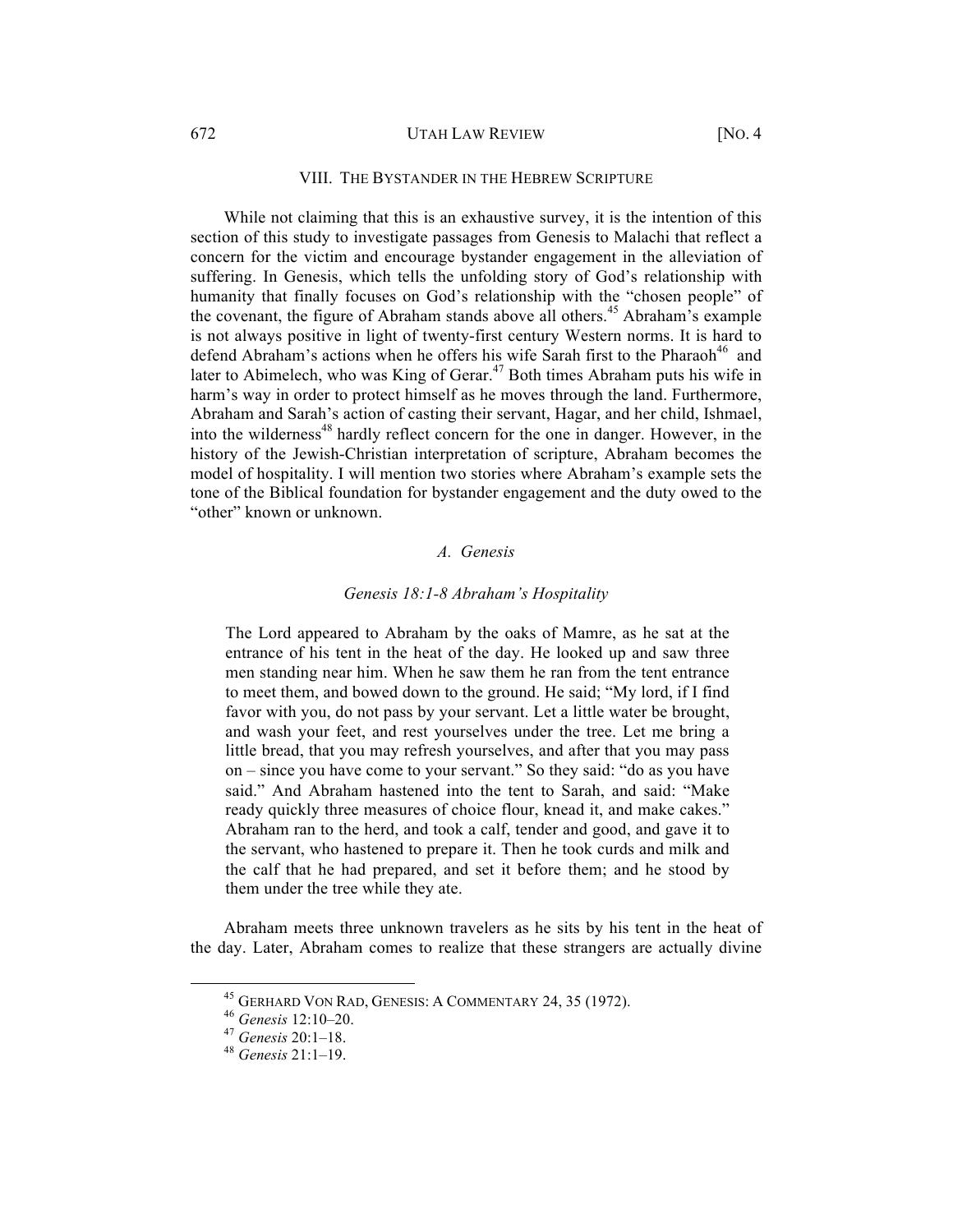messengers. Abraham's welcome reveals the ancient and traditional custom of showing hospitality to the stranger. As sociologists Paul Ohana and David Arnow write: "[A]nyone familiar with Bedouin culture will recognize Abraham's treatment of strangers as a perfect illustration of *diyafa*, the Arabic word for hospitality . . . . A code of hospitality like this is about more than good food and good manners. It recognizes that in a hostile environment survival depends on one person helping another."<sup>49</sup>

The fact that Abraham is alone when the visitors come may be important. Ohana and Arnow point to a study of the "bystander effect."<sup>50</sup> Subjects in the experiment saw someone in an emergency situation and, when they were alone, responded by attempting to help the victim 75% of the time.<sup>51</sup> But when the subjects faced the same situation with another person who did not try to intervene, only 10% tried to help. Social situations can affect a person's choice concerning whether or not to intervene.<sup>52</sup>

Returning to the Biblical text, Abraham is not indifferent to the strangers as he directs his wife Sarah to prepare for them a feast and offers shelter for an extended period of time. As the narrative continues, it is revealed to the reader that this act of hospitality presents the opportunity for Abraham and Sarah to hear again the promise that they will bear a son who will fulfill God's promise of an heir. As a contemporary Jewish commentator writes: "Abraham's 'mitzvah' of affording hospitality to the strangers is an extension of the mitzvah of 'Love your neighbor as yourself."<sup>53</sup> It is interesting to note that "mitzvah" means more than doing a good deed. The good deed is motivated by the commandment to do good. Hence, it arises out of prior Jewish law and is a command rather than a suggestion of a nice thing to do. This distinction is important as the Biblical texts do not merely suggest that an individual care for a stranger out of compassion alone, but because by Biblical law the individual is compelled to intervene and does have a duty to act on behalf of another person.

# *Genesis 18:22-33 Abraham Intervenes for Sodom And Gomorrah*

So the men turned from there, and went towards Sodom, while Abraham remained standing before the Lord. Then Abraham came near and said, "Will you indeed sweep away the righteous with the wicked? Suppose

 <sup>49</sup> PAUL OHANA AND DAVID ARNOW, LEADERSHIP IN THE BIBLE: <sup>A</sup> PRACTICAL GUIDE FOR TODAY 32 (2014). <sup>50</sup> *Id.* at 33 (referring to Bibb Latane and John M. Darley's study, *Bystander Apathy*,

<sup>57</sup> AMERICAN SCIENTIST, No. 2, Summer 1969).<br><sup>51</sup> *Id.* 52 *Id.* 52 *Id.* 53 *Vayeira Genesis 18:1–22:24*, LEKUTEI SICHOT: AN ANTHOLOGY OF TALKS BY THE

LUBAVITCHER REBBE, RABBI MENACHEM M. SCHNEERSON (Eliyahu Touger trans.), http://www.chabad.org/therebbe/article\_cdo/aid/68629/jewish/Likkutei-Sichot-Vayeira.htm [https://perma.cc/A9CQ-933Q].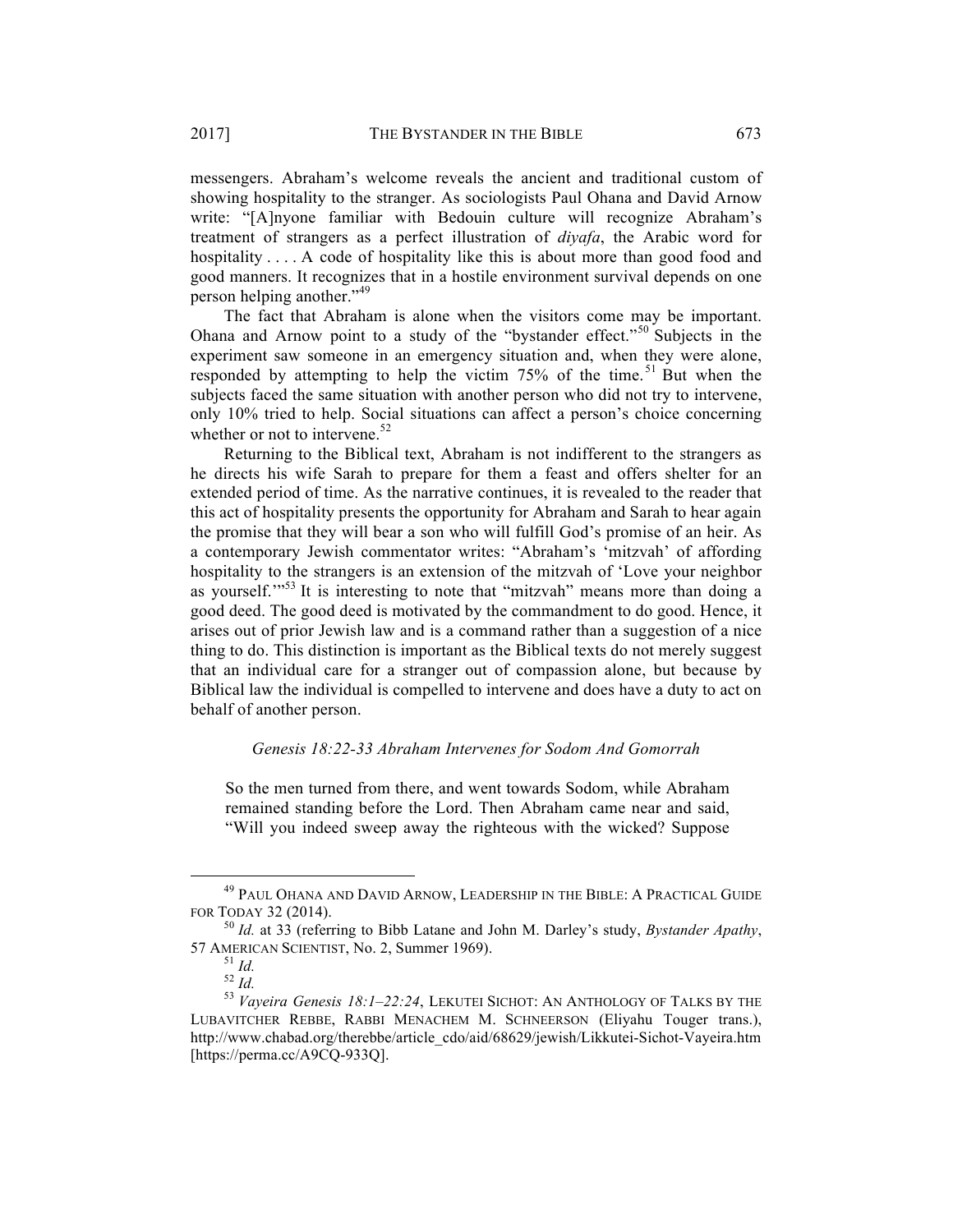there are fifty righteous within the city; will you then sweep away the place and not forgive it for the fifty righteous who are in it?<sup>54</sup>

In the text immediately following the narrative of Abraham showing hospitality to stranger, Abraham attempts to intervene in God's imminent judgment on Sodom and Gomorrah. God, it seems is ready to completely destroy the towns and kill all the inhabitants. Some Christians of more narrow interpretive focus use the story of Sodom and Gomorrah to present God's judgment against homosexuality. Actually, the narrative reveals a Biblical revulsion at the inhospitality of the community and the intent of the crowd to rape the visitors. I am interested in this compelling narrative for another reason. Of more interest to me is Abraham's tenacity at negotiating with God for saving the town if "fifty righteous" can be found among the towns' inhabitants. When God agrees, Abraham negotiates for forty-five, forty, thirty, twenty and finally ten righteous persons.<sup>55</sup> Abraham is no passive bystander. His "chutzpah" is recognized and is a source of his stature. Abraham, in these texts, lays out a model not only of hospitality, but also of concern for inhabitants of nearby towns who may actually "deserve" the divine punishment. While not a legal proscription to be sure, Abraham's example sets the example for the faithful to follow. One does not stand idly by as the life of another hangs in the balance.

# *B. Exodus*

As Genesis tells the story of Abraham and his offspring, Exodus tells the story of Moses and the formation of the community known as the "chosen people."<sup>56</sup> Exodus tells the story of the Jews enslavement and subsequent liberation from slavery in Egypt.

One day, after Moses had grown up, he went out to his people and saw their forced labor. He saw an Egyptian beating a Hebrew, one of his kinfolk. He looked this way and that, and seeing no one he killed the Egyptian and hid him in the sand. When he went out the next day, he saw two Hebrews fighting; and he said to the one who was in the wrong, "Why do you strike your fellow Hebrew?" He answered, "Who made you a ruler and judge over us? Do you mean to kill me as you killed the Egyptian?" Then Moses was afraid and thought, "Surely the thing is known." When Pharaoh heard of it, he sought to kill Moses.<sup>57</sup>

 <sup>54</sup> *Genesis* 18:22–24. <sup>55</sup> *Genesis* 18:32. <sup>56</sup> *Exodus* 1:8. <sup>57</sup> *Exodus* 2:11–15.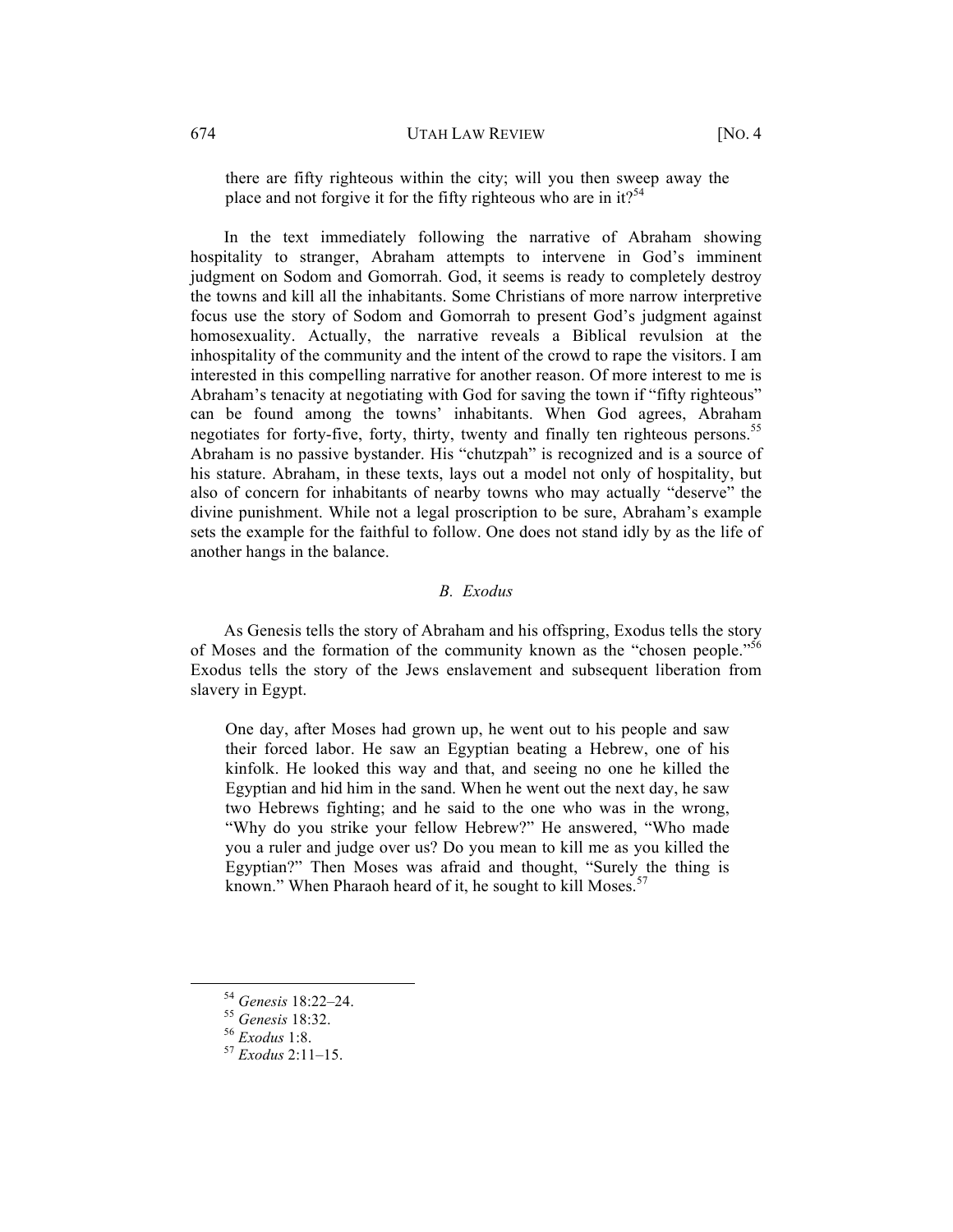The book of Exodus opens describing the dire straight of the Hebrew people. "Now a new king arose over Egypt who did not know Joseph."<sup>58</sup> Seeing that the Israelites were prospering, having become more numerous and powerful, Pharaoh oppressed the Israelites placing them in slavery ruthlessly imposing forced labor upon them.<sup>59</sup> The Pharaoh even legislated the killing of male children upon their birth.<sup>60</sup> Often ignored is the response of the Hebrew midwives who refuse to become bystanders and comply with the order.<sup>61</sup> Their disobedience ultimately saves the baby Moses who later is hidden in the bulrushes beside the Nile river to escape the infanticide proclamation of the Pharaoh.<sup>62</sup> Moses grows to adulthood and having been adopted by Pharaoh's daughter he assumes a position of authority overseeing the Hebrew slaves. <sup>63</sup> As the passage above relates, Moses sees an Egyptian beating a Hebrew slave and in defense of the slave kills the Egyptians.<sup>64</sup>

Moses subsequently flees from Egypt after he discovers that his actions were witnessed and that the Pharaoh seeks retribution.<sup>65</sup>

This story is interesting for the larger issue of bystanding for two reasons. First, someone saw Moses kill an Egyptian and reported the apparent crime. The reader does not know if the bystander witness saw the initial act of the Egyptian overseer beating the Jewish slave. Second, an indication of Moses' status is revealed in the fact that he, like the midwives who saved him, will not stand by and see an injustice happen. Thus, he acts. He identifies himself with the slave rather than claim his status; he self-identifies as a Hebrew rather than an Egyptian. Moses' action is subsequently discovered and he escapes into the wilderness from where he is called back to be the liberator of his people. This story of Moses' action on behalf of one in need is played out again and again in Hebrew scripture; action on behalf of another is expected from those who are part of the covenantal community.

# *C. The Ten Commandments and the Law*

The Ten Commandments are found in slightly different versions in Exodus 20:3–17 and Deuteronomy 5:6–21. However, both of the passages containing the Ten Commandments begin by recalling the historic memory that God brought the people of Israel out of slavery from Egypt. Hence, the Biblical legal system is a covenant between God and the people; an expression of an intimate relationship of mutuality. The people's responsibility towards God is expressed in their responsibility to others. Furthermore, the Ten Commandments fundamentally express the perspective of the victim. Because the Jews experienced

 <sup>58</sup> *Exodus* 1:8. <sup>59</sup> *Exodus* 1:9–14. <sup>60</sup> *Exodus* 1:16. <sup>61</sup> *Exodus* 1:17–19. <sup>62</sup> *Exodus* 2:1–3. <sup>63</sup> *Exodus* 2:5–111. <sup>64</sup> *Exodus* 2:11–12. <sup>65</sup> *Exodus* 2:15.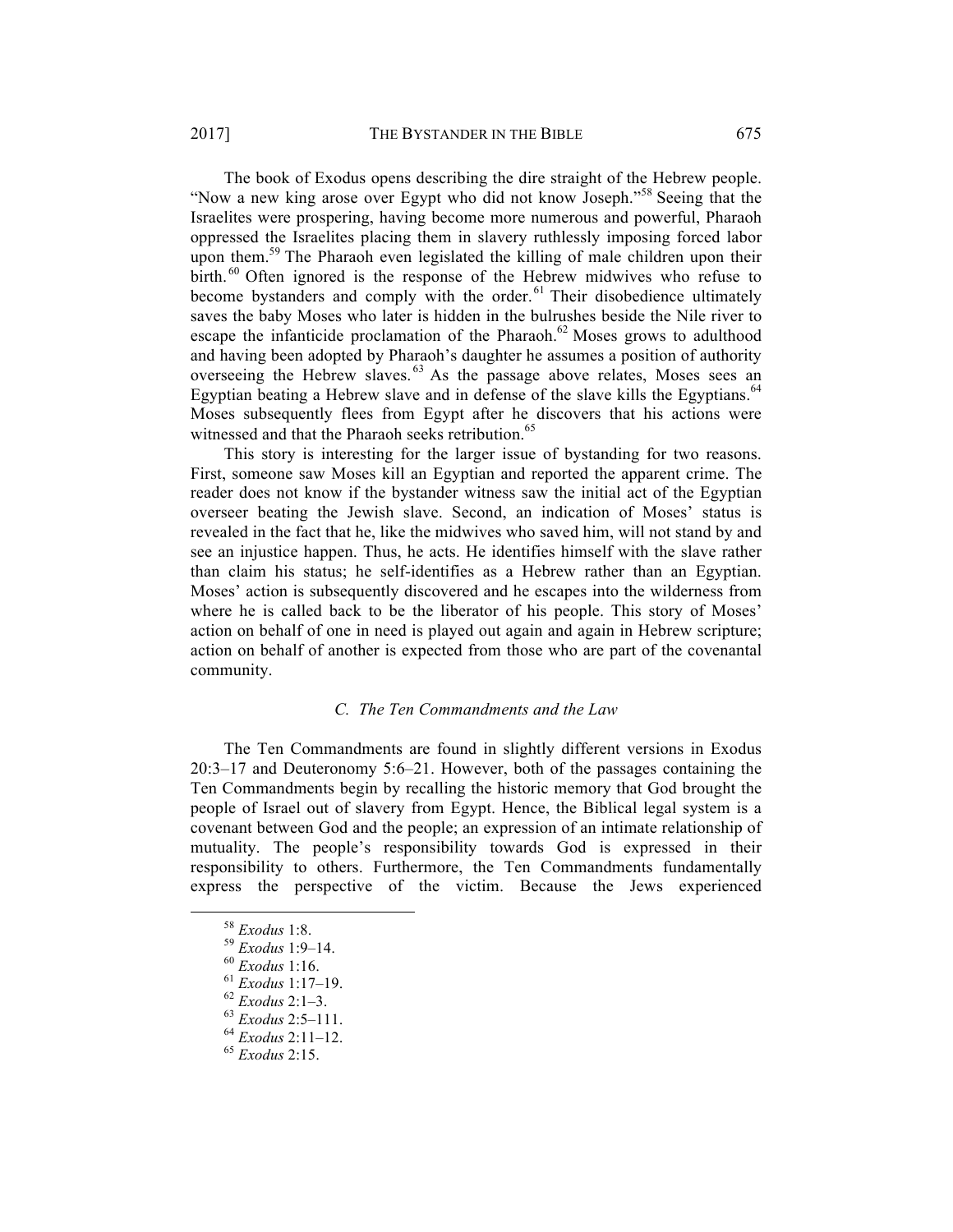marginalization and victimization, they understood that the oppressed and the enslaved have the primary attention and advocacy of God. While two of the commandments are worded in the positive—"Remember the Sabbath" and "Honor your father and mother"—the other eight begin negatively: "Thou shalt not." There is no compulsion to do good, rather the laws are worded to stop or limit one from harmful or bad actions. The first four commandments are focused on honoring God, the last six are concerned with duty owed to other humans. The commands not to murder, commit adultery, steal, bear false witness, or covet your neighbor's property, while not explicitly demanding a duty to act on behalf of the victim, certainly imply a concern for others. As we have seen above, the Talmudic tradition was intent to interpret and apply these basic laws into practical rules for living, which imposed expectations of intervention, protection for and repayment to the aggrieved.

In Exodus, God's concern for the resident alien, the widow, the orphan, and the poor—which exists throughout the Hebrew Scriptures—is made evident:

You shall not wrong or oppress a resident alien, for you were aliens in the land of Egypt. You shall not abuse any widow or orphan. If you do abuse them, when they cry out to me, I will surely heed their cry; my wrath will burn, and I will kill you with the sword, and your wives shall become widows and your children orphans. If you lend money to my people, to the poor among you, you shall not deal with them as a creditor*.* 66

The text is clear that one is to do no harm to the alien or to abuse the widow or orphan. But I would argue that refraining from oppressing requires a positive step to assist those in need. How does one stop an oppressive act without acting? The requirement to help the alien, the poor, the widow and the orphan, is interpreted and intensified a few verses later when a person is commanded to alleviate even an over-burdened donkey owned by someone who hates them: "You must set it free."<sup>67</sup> There is no bystanding allowed; one must intervene even for a non-human creature!

While, at times, the laws found in Exodus, Leviticus, and Deuteronomy, are harsh and reflect an entirely different culture and historical location, what is fundamental to many of the Biblical laws is a concern for the victim, the vulnerable and for those who are often passed by, forgotten and easy to oppress. What is foundational to the early Jewish community is that the covenant of God, which shapes any civil contract, reflects the justice of God and demands a social order where one is compelled to offer help to the other in need.

 <sup>66</sup> *Exodus* 22:21–25. <sup>67</sup> *Exodus* 23:5.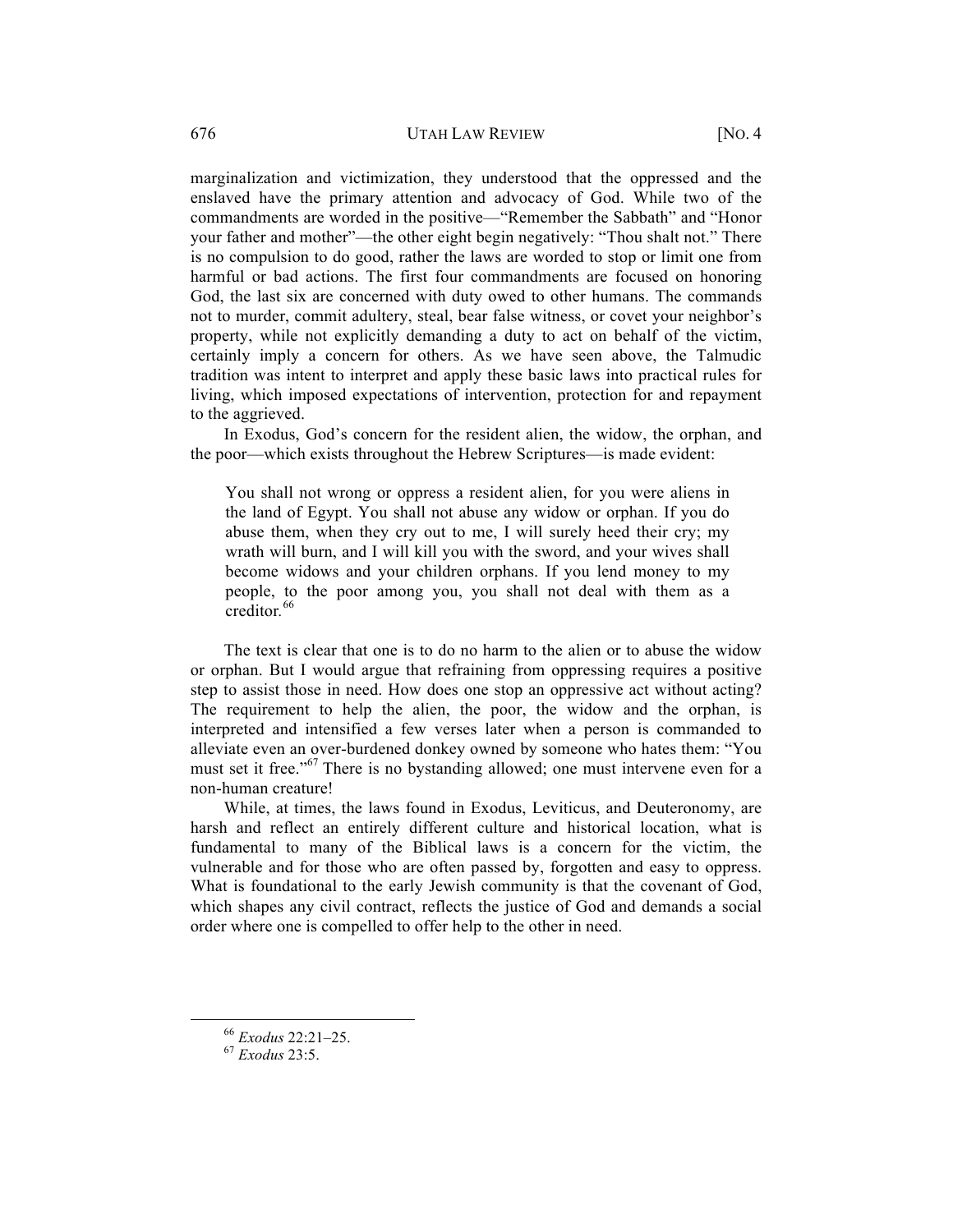#### *D. Leviticus and the "Golden Rule"*

Most religions have a variation of the admonition to care for one's neighbor, as you would want them to care for you.<sup>68</sup> Throughout the Hebrew Scriptures the admonition to "love the alien as yourself"<sup>69</sup> and "[y]ou shall not wrong or oppress the resident alien,"<sup>70</sup> reflects the so-called "golden rule." "You shall not take vengeance or bear a grudge against any of your people, but you shall love your neighbor as yourself: I am the Lord." <sup>71</sup> The Rabbi Hillel was known to have said about the commandment to love the neighbor; "This is the whole Torah! All the rest is commentary."<sup>72</sup> In the New Testament, Jesus rephrases this well-known admonition: "In everything you do to others as you would have them do to you; for this is the law and the prophets*.*" <sup>73</sup> These words reflect not mere suggestion alone to do the right thing; this is a Divine injunction.

As Professor Aaron Kirschenbaum points out, the obligation of the bystander to help another person in need is expressed in the words of Leviticus:

You shall not render an unjust judgment; you shall not be partial to the poor or defer to the great: with justice you shall judge your neighbor. You shall not go around as a slanderer among your people, and you shall not profit by the blood of your neighbor: I am the Lord*.* 74

The words "you shall not profit by the blood of your neighbor," are also translated "neither shalt thou stand idly by the blood of thy neighbor," *(lo ta'amod 'al dam re'eka).*

If one person is able to save another and does not save him, he transgresses the commandment expressed in Leviticus  $19.75$  Kirschbaum continues his examination of the Talmudic traditions and contends that the obligation to help includes financial responsibility of restoring lost property and hiring help to assist the victim in recovery.<sup>76</sup> We shall see that this ancient notion is reflected in some modern laws, as well. Jewish scholars of the medieval period, argued that the "duty to rescue is not limited to circumstances creating a clear and present danger; even if the peril is somewhat obscure and doubtful, the duty to enter into a rescue

 <sup>68</sup> W.A. Spooner, *The Golden Rule*, ENCYCLOPEDIA OF RELIGION AND ETHICS 310– 312 (James Hastings ed. 1914); SIMON BLACKBURN, ETHICS: A VERY SHORT INTRODUCTION 101 (2001).<br>
<sup>69</sup> See Leviticus 19:33.<br>
<sup>70</sup> Exodus 22:21.<br>
<sup>71</sup> See Leviticus 19:18.<br>
<sup>72</sup> JOSEPH TELUSHKIN, A CODE OF JEWISH ETHICS 8 (2009).<br>
<sup>73</sup> Matthew 7:12.<br>
<sup>74</sup> Leviticus 19:15–16.<br>
<sup>75</sup> Kirschenbaum

ETHICS No. 2, Fall 1980, at 205. <sup>76</sup> *Id.* at 207–08.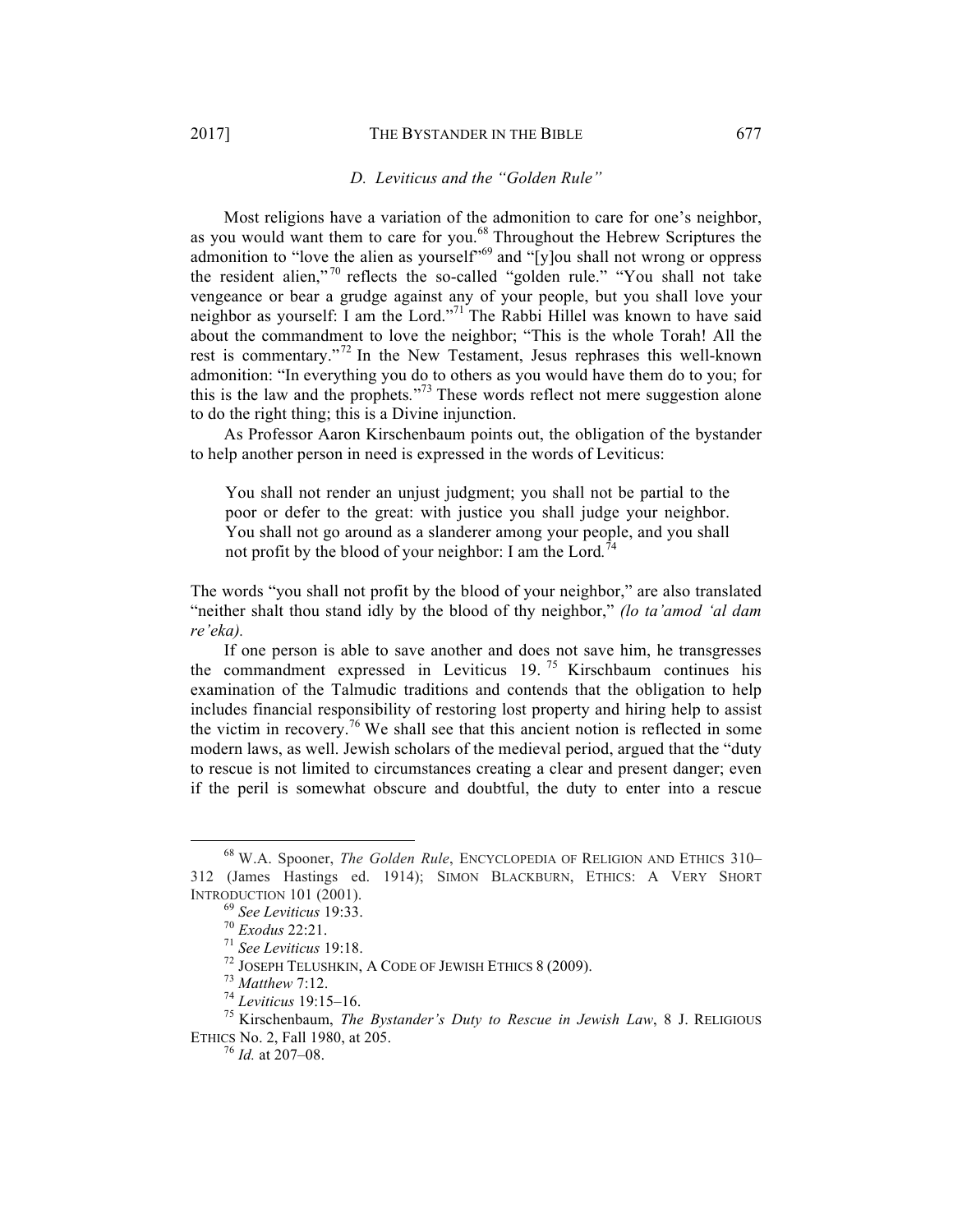operation is not thereby diminished."<sup>77</sup> In other words, the bystander is expected to help even if one puts herself or himself in harm's way by helping. However, early Jewish scholars also would not subject the bystander to legal punishment for not intervening. The following passage shows both the ambiguity and the expectation to help one in need:

Although there is no flogging for these prohibitions [of standing idly by the blood of one's neighbor], because breach of them involves no action, the offense is most serious, for by it one destroys the life of a single Israelite, it is regarded as though he destroyed the whole world, and if one preserves the life of a single Israelite, it is regarded as though he preserved the whole world. (Maimonides, 1949: 1:14–16).<sup>78</sup>

Apparently, in this instance, one cannot be punished for not doing something, but Kirschbaum argues that this lack of specific punishment does not mean that the obligation to help is merely seen as a moral duty. In the minds of Rabbis, the sheer weight of religious expectation was effective in encouraging action on behalf of the one in need. Kirschbaum writes, "Jewish law views such failure [to act] as nonfeasance, a formal offense of inaction (*delictum mere omissivum*) where action is a duty required by  $law.^{79}$ 

It is interesting to note that the interpretations of this Leviticus passage by Rabbis in the Talmud and Mishnah, and throughout the ages, concern the complicated issues that arise out of the command to assist a victim; just what *is* the duty of the bystander? It was generally agreed by Jewish scholars that the bystander need not sacrifice his or her own life to save another. <sup>80</sup> However, the Rabbis posed an interesting ethical dilemma: "If two are traveling on a journey and one has a pitcher of water—if both drink they will die, but if only one drinks, he can reach civilization."<sup>81</sup> The Son of Patura taught: "It is better that both should drink and die rather than that one should behold his companion's death."<sup>82</sup> "Until R. Akiba came and taught: *That thy brother may live with thee* (*Leviticus* 25:36) thy life takes precedence over his life." <sup>83</sup> Neither person is a bystander *until* one falls from weakness due to the act of the stronger withholding water from the weaker. And in this case, there is no "crime" because it is the duty of one to safely return to their village.

The Rabbis also debated whether or not the bystander should sacrifice his or her non-vital limbs in an effort to save someone else. Ultimately, a bystander was

<sup>&</sup>lt;sup>77</sup> *Id.* at 206.<br><sup>78</sup> *Id.*; *see also* TELUSHKIN*, supra* note 72, at 9–13.<br><sup>80</sup> In *John* 15:13 Jesus seems to offer another minority interpretation: "No one has greater love than this, to lay one's life for one's friend." 81 Kirschenbaum, *The Bystander's Duty to Rescue in Jewish Law*, *supra* note 75, at

<sup>210.</sup>  $82$  *Id.* 

<sup>82</sup> *Id*. <sup>83</sup> *Id*. at 213.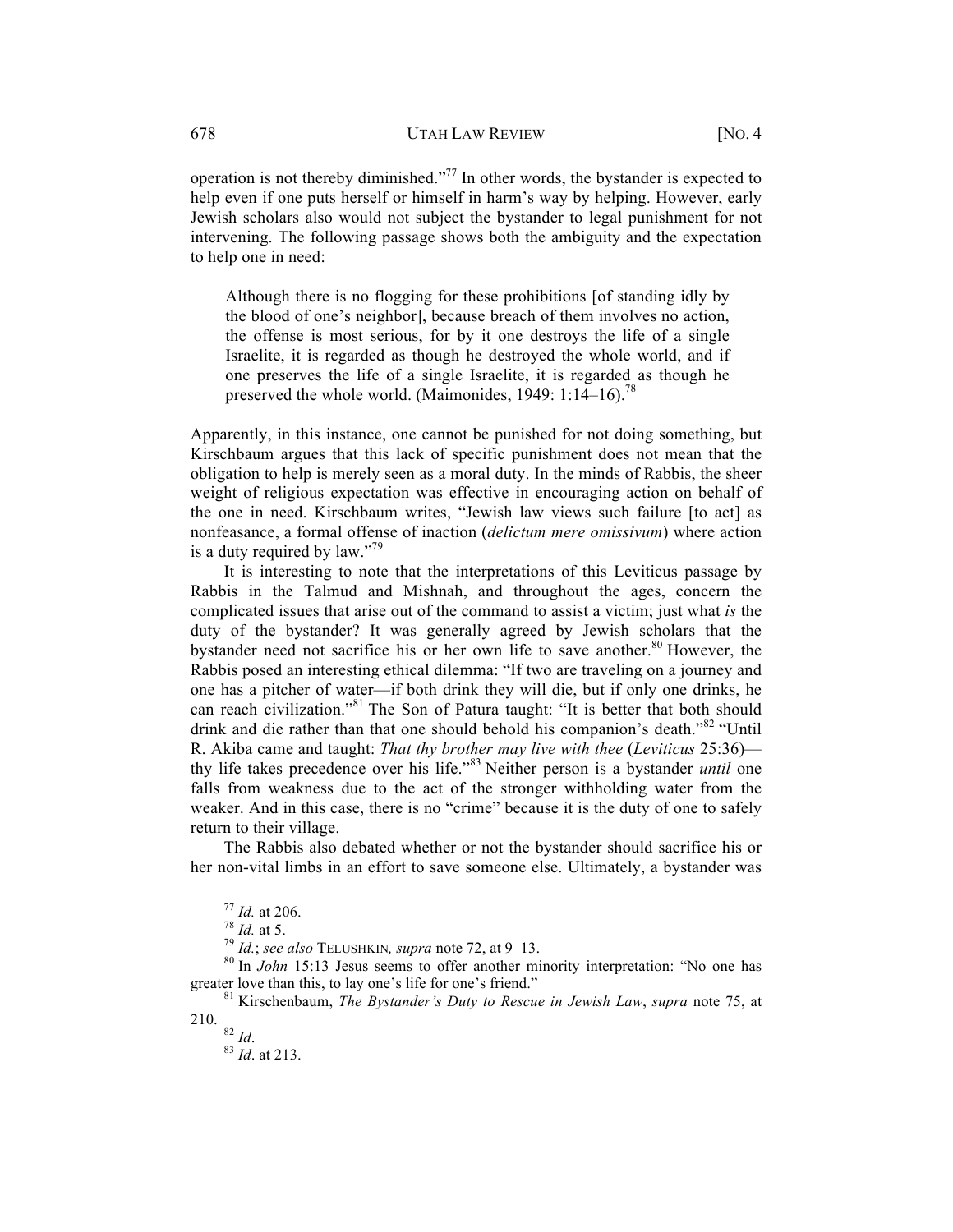not obligated to put oneself in serious jeopardy to save another's life. But "hardship, suffering and great inconvenience, it is clear, cannot serve as bases of exemption<sup>384</sup> from helping someone in need. Furthermore, one's duty to help a person in need is not exempted on the Sabbath.<sup>85</sup>

In Kirschenbaum's revealing article he reviews the implications of fourth century CE law concerning the bystander's freedom from responsibility for damaged property belonging to another in his or her pursuit of helping the one in need. He wrote: "The fourth century [T]almudic source of this provision clearly recognized that the [B]iblically ordained strict principle of near-absolute tort liability was being violated here. Thus Rabbah in the Talmud justifies this 'violation' as being in the public interest."<sup>86</sup> He continued: *"*For if you were not to rule thus [but rather make the rescuer liable], no one would put himself out to rescue a fellow man from the hands of a pursuer."<sup>87</sup>

While the current interest in framing laws that clarify a person's duty to act is important, it is not new, as the writings of the Rabbis show. Clearly, the ancient and medieval scholars of the Jewish tradition wrestled mightily with interpreting texts that expressed a divine commandment towards help of one in need.

We have reviewed the importance that the Rabbis placed on Leviticus 19:16 "thou shalt not stand idly by the blood of thy neighbor*.*" <sup>88</sup> This, and a passage from Deuteronomy, concerned with helping a neighbor whose animals have wandered away and restoring the animals to the person create the ethico-legal imperative to help one's neighbor. "Thou shalt restore him [a person who is losing his life] to himself."89

The essential criterion, expressed in these passages, compels a bystander to help if the bystander is able to help. As Kirschenbaum summarizes: "Ability is determined by a combination of factors: geographic proximity, mental awareness, know-how and physical disposition . . . An innocent bystander is required to go to great personal effort, even to suffer hardships and to incur serious financial loss, in order to save the life of his fellow."<sup>90</sup> It is obvious that the early interpreters of these texts wrestled with the implications of being a bystander. Next, I will turn from the Torah to other works found in the Hebrew Scripture.

<sup>&</sup>lt;sup>84</sup> *Id.* 85 THE MISHNA: A NEW INTEGRATED TRANSLATION AND COMMENTARY 8.6 (Herbert Danby, D.D. trans.) (2008).

<sup>&</sup>lt;sup>86</sup> Kirschenbaum, *supra* note 75, at 215 (citations omitted).<br><sup>87</sup> *Id.* (quoting the Rabbah in the Talmud) (alteration in original).<br><sup>88</sup> *Leviticus* 19:16.<br><sup>89</sup> *Deuteronomy* 22:2.<br><sup>90</sup> Kirschenbaum. *supra* note 75.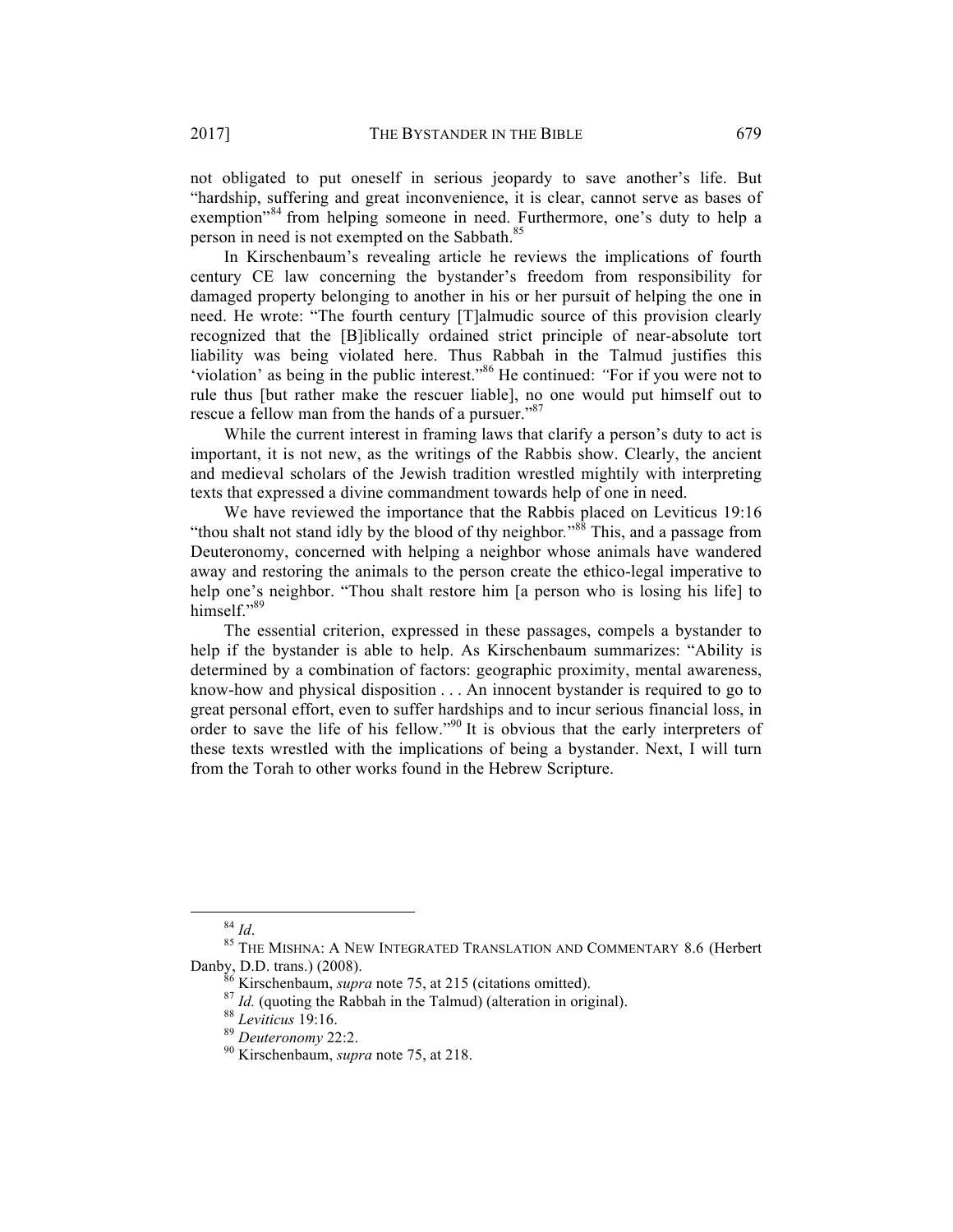## *E. Esther*

The Book of Esther is placed after the "historical" books and before the book of Job and Psalms in the Hebrew Scripture.<sup>91</sup> It is a narrative that is not well known although for Judaism the story of Esther and Mordecai is the basis for the annual festival of Purim. Thanks to the wisdom of Mordecai and the actions of Queen Esther, both of whom were Jews, fellow Jews throughout the Achaemenid empire were saved from an anti-Jewish pogrom orchestrated by Haman who was an advisor to the King of Persia. Commentators throughout the centuries have wondered about the Book of Esther's religious content. For example the name of the King of Persia, Ahasuerus or Xerxes I, is mentioned 190 times while God is not mentioned once. That Esther, a Jewish woman, becomes the queen to a non-Jewish King is notable.

For the purposes of this article, what is interesting is that the intervention on behalf of the Jews of the empire is instigated not by God directly (or perhaps even indirectly) but by individuals in power who actively do their part. It indicates that religious Jews from as early as the second century BCE were not simplistic in their theology awaiting the intervention of God. Rather, the people were expected to act at times even against their own selfish interest to protect and defend others. Esther was queen; she had wealth, status and power. Yet her royal position did not "save" her from her Biblical and religious legal duty to intervene and not to stand idly by while others were in danger.

# *F. Job*

The Book of Job stands in the middle of the Hebrew scripture and serves as a difficult reminder that one's faith is no protector from horrific events overtaking life.<sup>92</sup> It is a check on the simplistic notion that God rewards the righteous and punishes the wicked. However, this simplistic notion is still at the root of most contemporary religious thinking. Job, a righteous man, was also wealthy and had a good family. This folk tale introduces Satan, who, as part of the heavenly court, challenges God to test Job's faithfulness by inflicting him with disease, killing his wife and family, and taking away his riches. God grants Satan's request and Job's misfortunes begin.

While the Book of Job has been the source of theological and philosophical concern for centuries, my interest concerns Job's "friends": Eliphaz the Temanite, Bildad the Shuhite, and Zophar the Naamathite. Over the course of the narrative, these three men are non-participating bystanders. Instead of helping Job they blame him for his own calamity. Job, they argue, has not been as righteous as he seemed to be. At some point, the friends argue, Job must have "sinned" because

<sup>&</sup>lt;sup>91</sup> *See generally* Timothy K. Beal, *Esther*, *in* BERIT OLAM: STUDIES IN HEBREW NARRATIVE & POETRY (David W. Cotter ed., 1999) (describing the book of Esther).

 $^{92}$  See generally J. GERALD JANZEN, JOB (1985) (offering a commentary on the book of Job).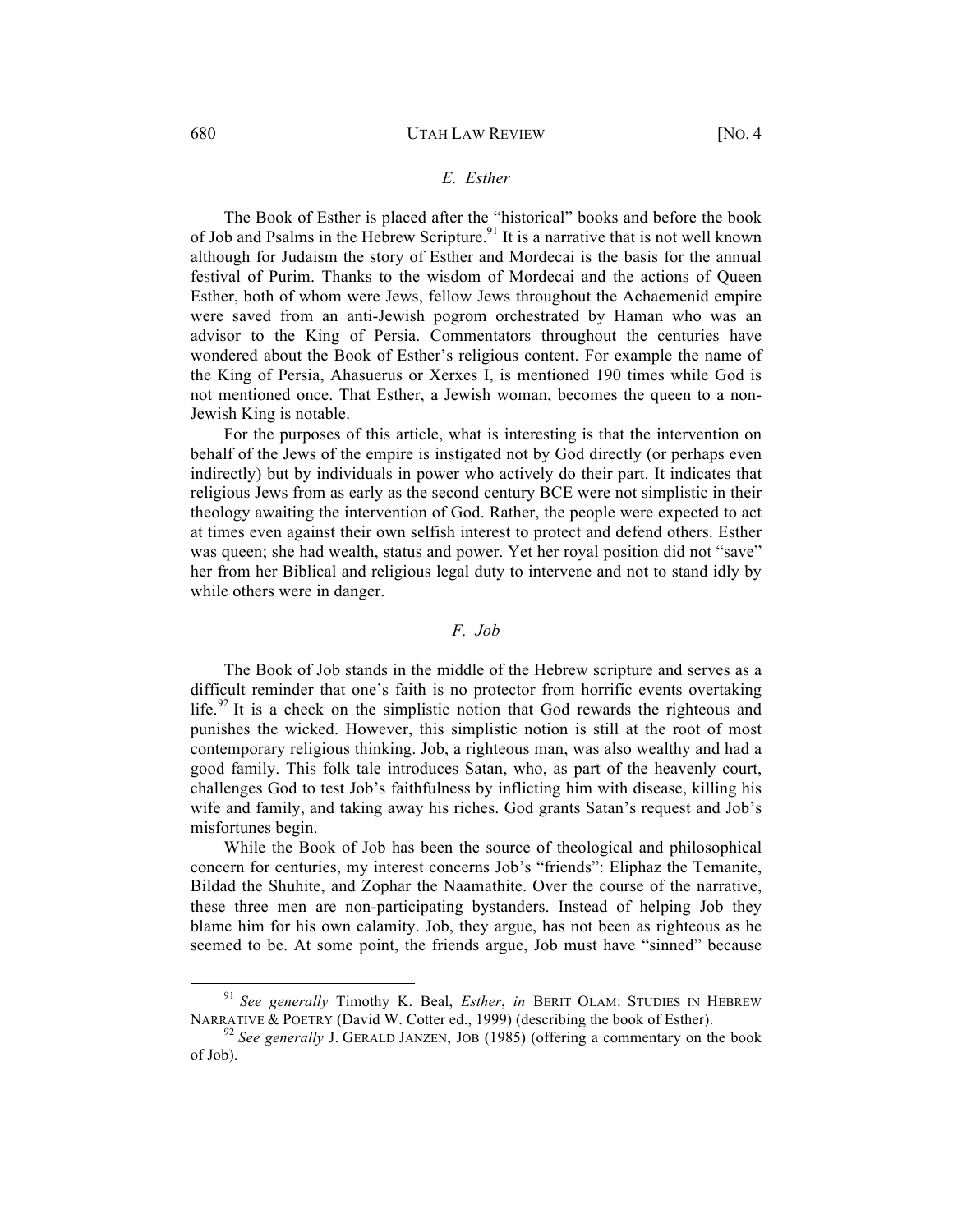God would not have punished him if he had not. "Blaming the victim" is one of the most common refrains of the bystander. We have seen this most recently in contemporary cases of sexual assault where often times the woman is blamed for the sexual misconduct of the perpetrator, with bystanders believing that "she must have done something to deserve this." These justifications of horrific natural and criminal acts have no place in the moral ethics of Bible and secular society.

After the dialogues between Job and his three friends, a fourth person, Eliju, challenges Job and then Job finally confronts God. At the conclusion of the Book of Job, God's anger is kindled against Eliphaz, Bildad and Zophar for their false theology, their refusal to help Job and their blame of Job for his misfortune. God requires them to compensate, in part, for Job's losses. This seems to indicate the influence of early legal and moral expectation that is later reflected, as we have noted, in the writings of the rabbis.<sup>93</sup> Finally, God restores the fortunes of Job. Job's community is restored. He remarries and has seven new sons and three daughters.<sup>94</sup>

# *G. The Psalms*

The Psalms are a collection of poems and liturgical songs that have "influenced worship, theology, ethics, and piety for centuries."<sup>95</sup> David composed some of the psalms both before and after he became king of Israel (1010–970 BCE). Several psalms are identified as the works of Solomon (970–931 BCE). However, unknown authors whose poetry reflects the changing historical context covering hundreds of years wrote many others of the Psalms. The Psalms, unlike the proscriptive legal terms of the Torah or the exhortative style of the prophetic writings, speak directly of bystanders and victims and the moral imperative to help the one in need in an often uncomfortable and painful style of personal and communal lament. <sup>96</sup> Many of the Psalms express the intimate, personal perspective of one who is being or has been victimized. Furthermore, while specific perpetrators of the oppression are not named, it is clear that someone or some other is the cause of the victimization;

Save me, O God, for the waters have come up to my neck. I sink in deep mire . . . More in number than the hairs of my head are those who hate me without cause; many are those who would destroy me, my enemies who accuse me falsely*.* 97

<sup>&</sup>lt;sup>93</sup> *See* Kirschenbaum, *supra* note 75, at 206–07.<br><sup>94</sup> Many commentators have wondered if the ending of Job beginning at 42:7 is not a later editorial addition in order to ultimately repay Job for his calamities. But for our study this issue is not important.<br><sup>95</sup> For a general review of the literature and commentary on each of the 150 Psalms,

see WALTER BRUEGGEMANN & WILLIAM H. BELLINGER, JR., PSALMS 1 (Ben Witherington III ed., 2014). <sup>96</sup> *Id.* at 7. <sup>97</sup> *See Psalm* 69:1, 4.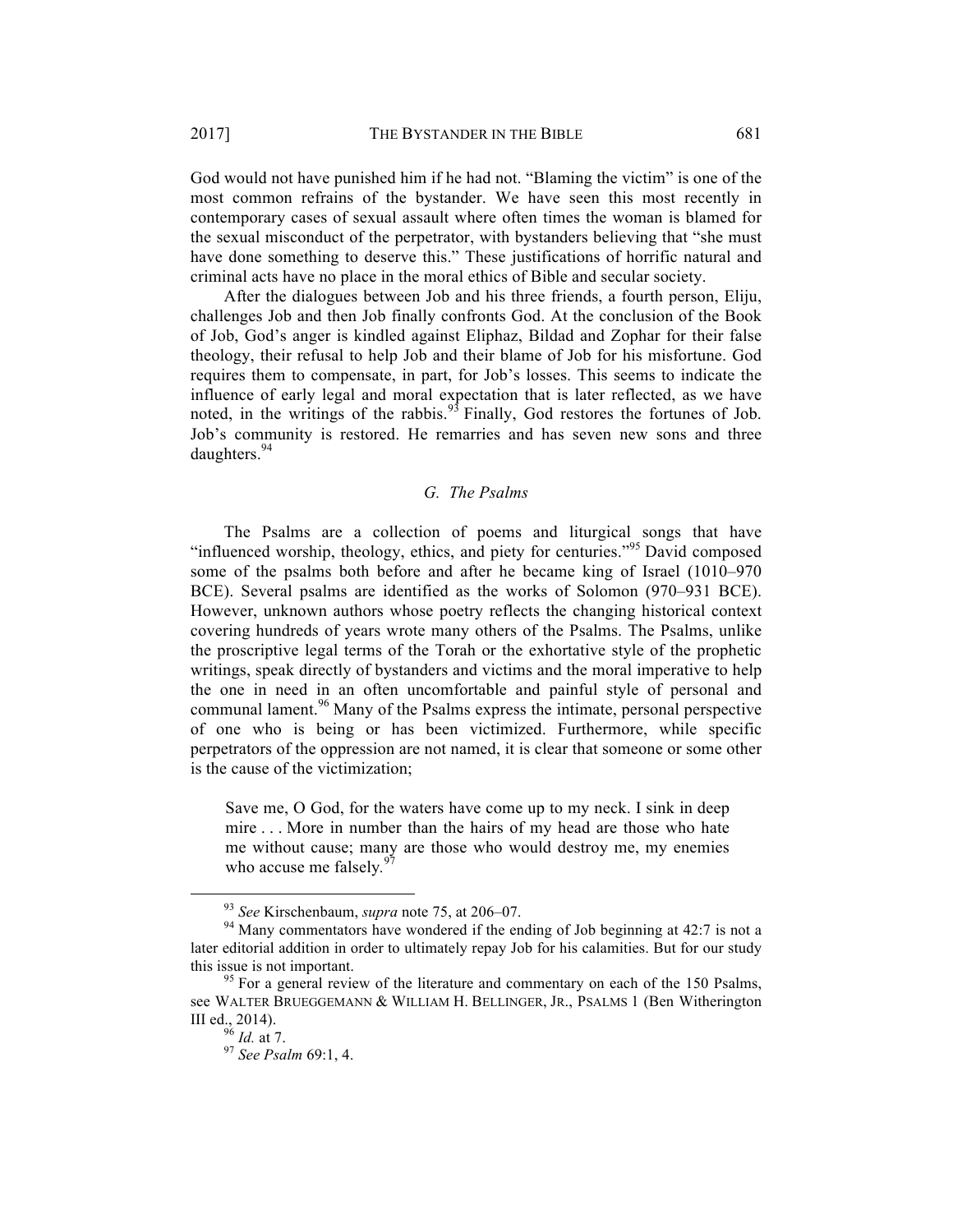# 682 UTAH LAW REVIEW [NO. 4]

The Psalms express the utter despair and isolation of individuals in pain. To be cut off from the community and from God, hence, to lose one's identity is the very definition of being in "Sheol," the place of the dead. In other words, to have no advocate, to be mocked, shunned and ignored by bystanders is the very definition of a "living hell."<sup>98</sup> It is no wonder that many Jews who suffered the horrors and inhumanities of the concentration camps during World War II turned to the psalms to express their horrific desolation. It was also to the psalms that Jews turned when the concentration camps were liberated.<sup>99</sup>

Scholars have identified at least three types of Psalms. Many of the Psalms are expression of individuals lamenting isolation and despair; truly the expressions of victims who can find no one, including God who will help them.<sup>100</sup> Others express a confidence in the presence of God and of the community to which they identify. These psalms reflect the experience of the victim being supported and helped by others. Psalm 10, for example, identifies those ("the wicked"apparently in power) who treat the poor with contempt.

For the wicked boast of the desires of their heart . . . they sit in ambush in the villages; in hiding places they murder the innocent . . . they lurk that they may seize the poor and drag them off in their net*.* <sup>101</sup>

The Psalmist demands of God:

Rise up, O Lord; O God, lift up your hand; do not forget the oppressed . . . you have been the helper of the orphan*.* 102

The psalmist closes his lament with the words of faithful confidence:

O Lord, you will hear the desire of the meek; you will strengthen their heart, you will incline your ear to do justice for the orphan and the oppressed, so that those from earth may strike terror no more*.* 103

The concerns expressed in Psalm 10 are found throughout the entire collection.<sup>104</sup> It is important to note that while the psalmist cries out to God ( $\degree$ O

<sup>&</sup>lt;sup>98</sup> *Psalm* 88:1–18.<br><sup>99</sup> *See generally* GEORGE LUCIUS SALTON, THE 23RD PSALM: A HOLOCAUST MEMOIR (2002) (describing the author's liberation during the Holocaust).

 $^{100}$  WALTER BRUEGGEMANN, THE MESSAGE OF THE PSALMS 15–23 (1984); WALTER BRUEGGEMANN, FROM WHOM NO SECRETS ARE HID: INTRODUCING THE PSALMS 1–7 (Brent A. Strawn ed., 2014); ANN B. WEEMS, PSALMS OF LAMENT xv-xvii (1995).<br>
<sup>101</sup> *Psalm* 10:3, 8–9.<br>
<sup>102</sup> *Psalm* 10:12,14.<br>
<sup>103</sup> *Psalm* 10:17–18.<br>
<sup>103</sup> *See generally Psalms* 35, 36, 37, 88 (continuing Psalm 10's t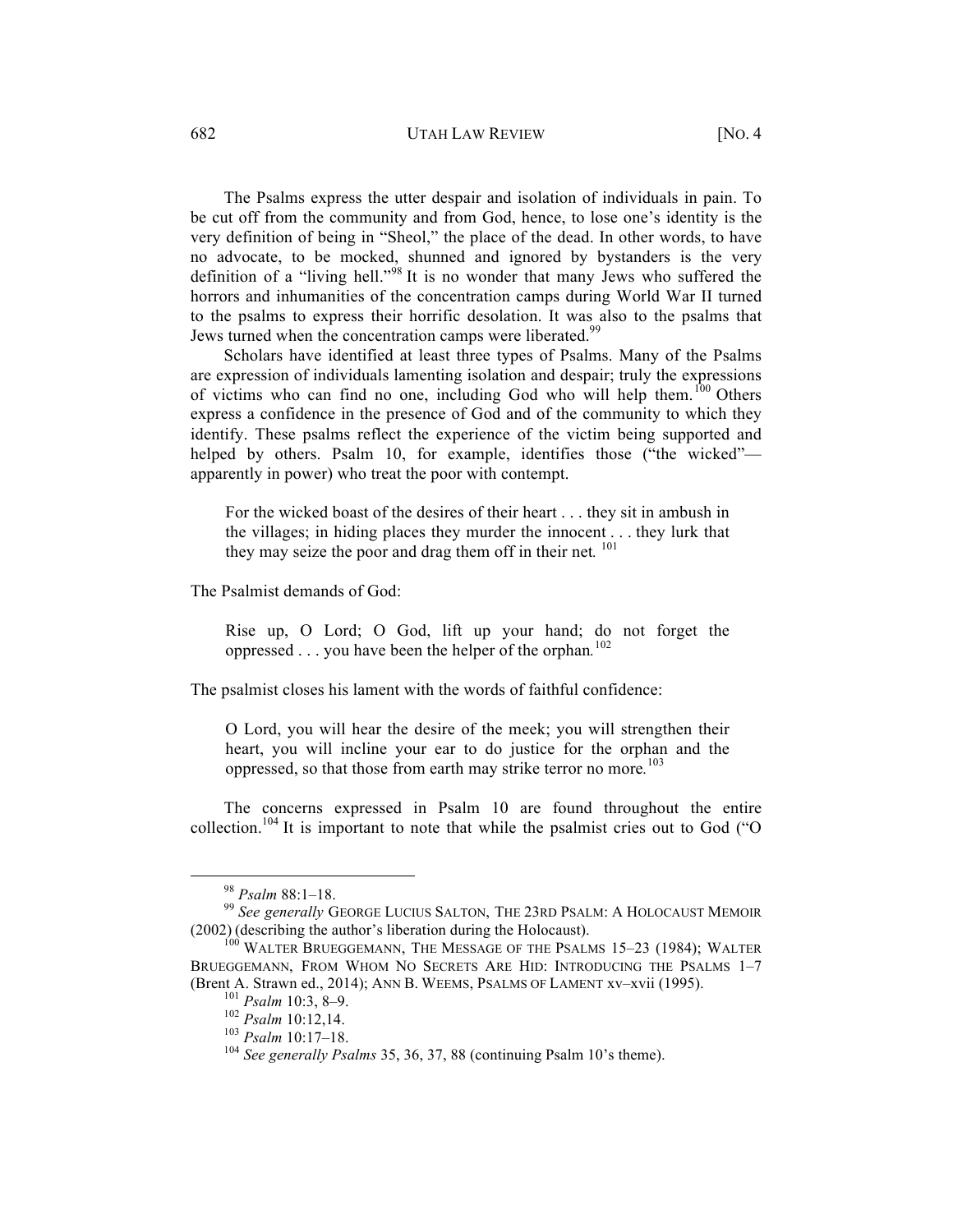Lord, do not rebuke me in your anger" $)^{105}$  and seeks to hold God accountable to the covenant<sup>106</sup>—hence God is the bystander—there is an unstated expectation that God's actions are always expressed through the actions of humans. It is not that victims passively wait for God to act. Rather, the victim expects those in power to act more justly and both the victim and God await the actions of the just to live into the divine demand to act on behalf of the oppressed. Each individual lament assumes a community that should rise up and live into their covenantal identity of advocates for the victims.

Psalm 22 expresses the anguish of someone in utter torment. The writer laments:

But I am a worm, and not human; scorned by others, and despised by the people. All who see me mock at me; they make mouths at me, they shake their heads[.] $107$ 

As the Psalm continues, the reader is led to understand that the victim has been saved and restored. While the victim's thankfulness of his release is directed towards God, his recognition of the "great congregation"<sup>108</sup> identifies a community of support that comes to the victim's aid as well as joins him in the confrontation with the unnamed enemy who are called by the psalmist "bull of Bashan"<sup>109</sup> and "dogs." 110

Even the pastoral and well-known Psalm 23 expresses the confidence of one who had "walked through the valley of the shadow of death," but who now stands before his or her enemies. The former adversaries have become a different kind of bystander; they now stand and watch the former victim eat at a table in peace and be anointed with overflowing oil. $^{111}$ 

Psalm 101, allegedly a psalm of King David lays out the expectation that the king will not tolerate "[o]ne who secretly slanders a neighbor . . . [a] haughty look and an arrogant heart I will not tolerate."<sup>112</sup> Likewise, Psalm 72 acknowledged to be a psalm of King Solomon reflects the sovereign's awareness of the divine expectation of the King to protect the vulnerable.

Give the king your justice, O God, and your righteousness to a king's son.

May he judge your people with righteousness, and your poor with justice.

 <sup>105</sup> *Psalm* 38:1. <sup>106</sup> *Psalm* 74:20. <sup>107</sup> *Psalm* 22:6–7. <sup>108</sup> *Psalm* 22:25. <sup>109</sup> *Psalm* 22:12. <sup>110</sup> *Psalm* 22:16. <sup>111</sup> *See Psalm* 23:5. <sup>112</sup> *Psalm* 101:5.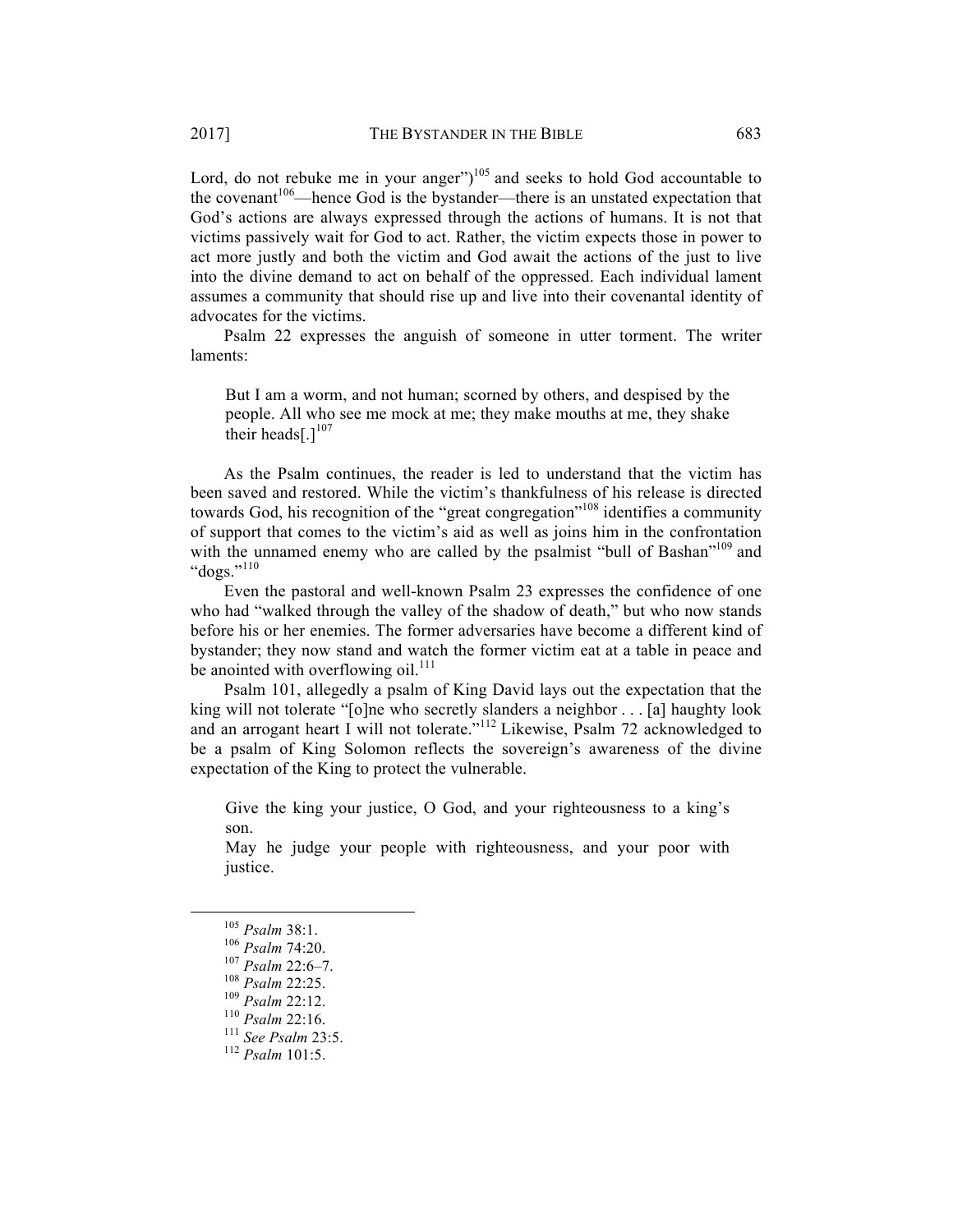May he defend the cause of the poor of the people, give deliverance to the needy, and crush the oppressor. . . . For he delivers the needy when they call, the poor and those who have no helper. He has pity on the weak and the needy, and saves the lives of the needy. From oppression and violence he redeems their life; and precious is their blood in his sight.<sup>113</sup>

Both King David's and King Solomon's self-identity as protector, liberator and advocate of the oppressed reflects the Jewish belief that God is also the protector, liberator and advocate.

Happy are those whose help is the God of Jacob ... who keeps faith forever; who executes justice for the oppressed; who gives food to the hungry. The Lord sets the prisoners free; the Lord opens the eyes of the blind. The Lord lifts up those who are bowed down; the Lord loves the righteous. The Lord watches over the strangers; he upholds the orphan and the widow, but the way of the wicked he brings to ruin*.* 114

While many psalms express the human impatience with God's timing, no one doubts that the very nature of God is to be on the side of the victim.<sup>115</sup> It is not just God and the King who are to be actively engaged in helping the vulnerable; it is part of the identity of the chosen community:

For the righteous will never be moved; they will be remembered forever. They are not afraid of evil tidings; their hearts are firm, secure in the Lord. Their hearts are steady, they will not be afraid; in the end they will look in triumph on their foes. They have distributed freely, they have given to the poor; their righteousness endures forever*.* 116

The psalms continue with complete consistency the themes expressed so far throughout Hebrew Scripture: God demands justice for the oppressed, and the victim. The bystander who does not involve herself or himself as advocate, defender, or helper of a person in need is not worthy to be part of the covenant community.

# *H. The Prophets*

It is beyond the scope of this survey article to investigate all the prophetic literature on the issue of the bystander. Suffice it to say that the prophets, from the earliest (Amos, Isaiah and Hosea) to the latest (Joel) consistently show their

 <sup>113</sup> *Psalm* 72:1–4, 12–14. <sup>114</sup> *Psalm* 146:5–9. <sup>115</sup> *See generally Psalms* 105–106 (noting that God is on the side of the victim). <sup>116</sup> *Psalm* 112:7–9.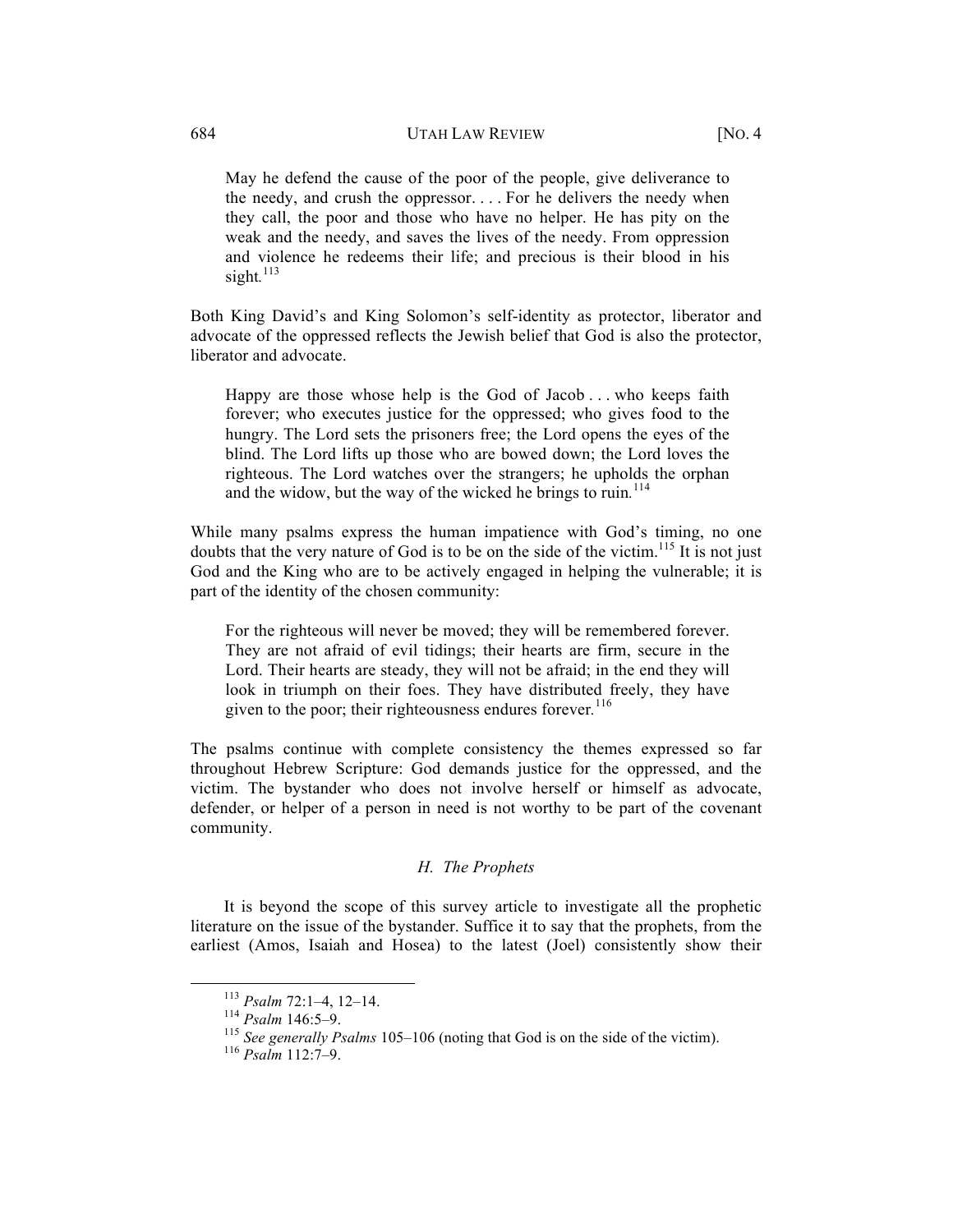collective certainly that God is on the side of the oppressed, the poor, the widow, and the orphan. As Abraham Heschel writes in his magisterial work *The Prophets: An Introduction*, "[i]nstead of showing us a way through the elegant mansions of the mind, the prophets take us to the slums.<sup> $5117$ </sup> In other words, the prophets identify themselves with the victim and rail against the perpetrators and hold with particular contempt those bystanders who ignore the cries of the poor in order to serve their own needs. To the prophet, God is not standing by ignoring the plight of the poor. As Heschel points out, the prophets of Judah and Israel have a very different notion of God's activity in the world than, for example, Greek and Roman philosophical schools. He writes: "The gods attend to great matters; they neglect small ones, Cicero maintains. According to Aristotle, the gods are not concerned at all with the dispensation of good and bad fortune or external things. To the prophet, however, no subject is as worthy of consideration as the plight of man." $118$ 

History seems to be on the side of the philosophers as one considers the Holocaust and less extensive and more contemporary acts of evil in the world. But it is important to stress that to Judeo-Christian tradition the evil that befalls individuals and peoples are caused not by God, but rather by humans who stand by and do not involve themselves in the inequity, violence and oppression of the world in which they live.

To the prophets, even if humans stand by and say and do nothing against oppression and violence, inanimate objects will cry out! The prophet Habakkuk wrote: the "stone cries out from the wall," and the "beam from the woodwork responds."<sup>119</sup>

God, the prophets declare, will at last intervene and punish both the Northern Kingdom (Israel) and the Southern Kingdom (Judah) through the armies of the Assyrians and Babylonians. The prophets understood that God's intervention would take place through the actions of human actors and kingdoms. God's judgment is against individuals—particularly the rich and powerful—who fail to live according to the covenant between God and the chosen people, ignoring the plight of the poor, in their pursuit of wealth and power. The prophets' concern is for justice: giving every person what they deserve; which Walter Brueggemann once defined as "finding out what belongs to whom and returning it to them."<sup>120</sup> The prophetic demand to help the "other" is not a removed and passive affair. Humans must be held accountable for NOT reflecting God's primary concern for the oppressed and overlooked. Furthermore, the prophets hold accountable those individuals who, and systems that, have allowed the gap between the rich and the poor to exist and increase. To the prophets bystanding is not permitted, for all are

<sup>&</sup>lt;sup>117</sup> ABRAHAM JOSHUA HESCHEL, THE PROPHETS: AN INTRODUCTION 3 (1962).<br><sup>118</sup> *Id.* at 5. 119 *Habakkuk* 2:11–12; *see also Luke* 19:40 ("I tell you, if these were silent, the stones would shout out.").<br><sup>120</sup> Walter Brueggeman, *Voices of the Night – Against Justice*, *in* Walter Breuggemen

et. al., TO ACT JUSTLY, LOVE TENDERLY, WALK HUMBLY: AN AGENDA FOR MINISTERS 5–6 (1986).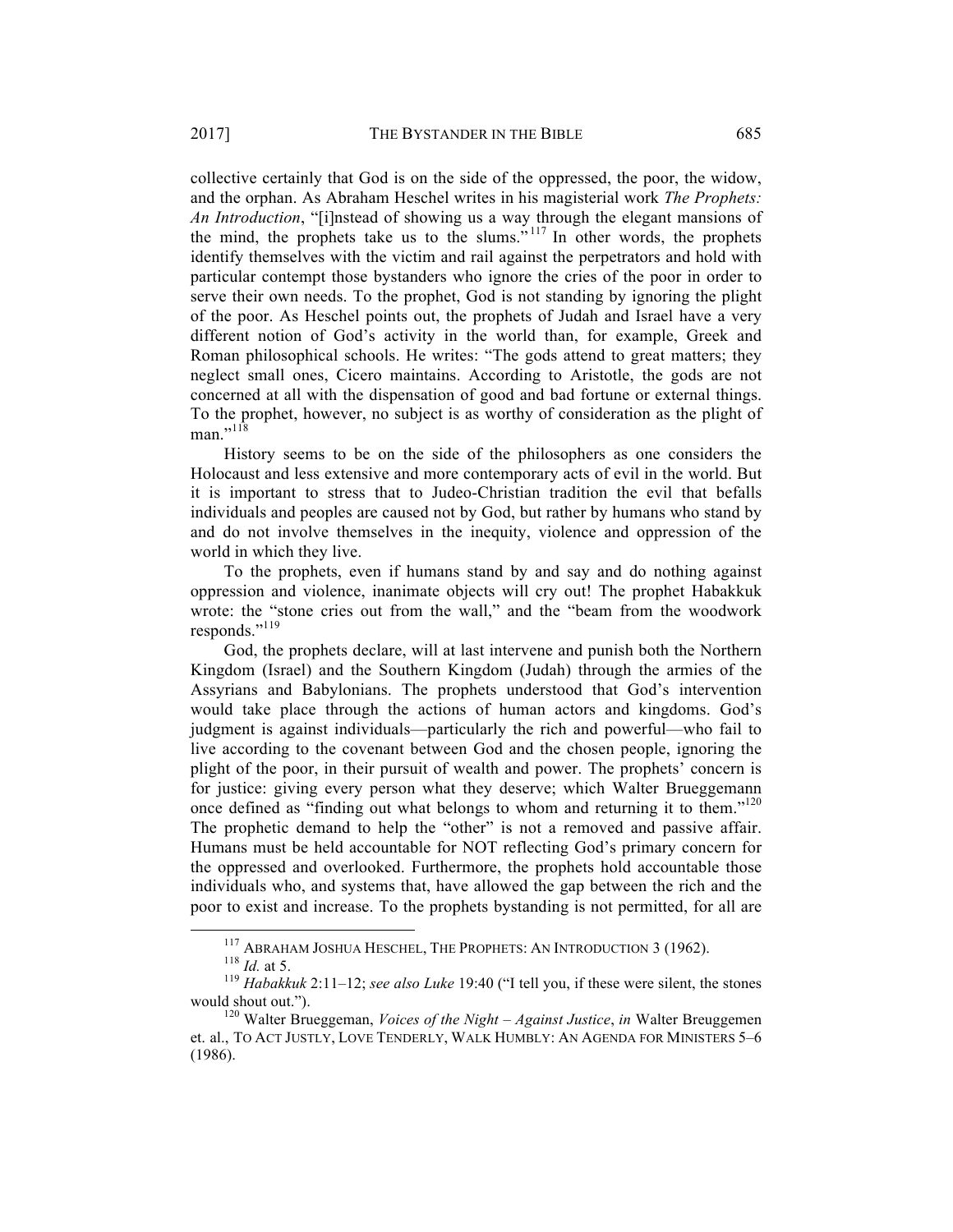judged as complicit for not following the commandments to care for the most vulnerable.

The prophet Amos, considered the earliest of the "classical" prophets, appeared in Israel (Northern Kingdom) during the long and peaceful reign of King Jeroboam II (786–746 BCE). This was a time of relative security and affluence. Amos denounced the Northern Kingdom for its reliance on military might, its injustice against the poor, its immorality and its shallow piety. Amos opens with judgments against Israel's neighbors: Damascus, Gaza, Tyre, Edom, the Ammonites, Moab, and Judah. He then focuses on the transgressions of Israel: "because they sell the righteous for silver, and the needy for a pair of sandals – they who trample the head of the poor into the dust of the earth." $121$ 

The prophet Isaiah, speaking for God, proclaimed his message to Judah and Jerusalem from 742–701 BCE. The Northern Kingdom had been annexed to the Assyrians.<sup>122</sup> The prophet opens with a diatribe against the religious: "What to me is the multitude of your sacrifices? . . . I have had enough of burnt offerings of rams and the fat of fed beasts; I do not delight in the blood of bulls, or of lambs, or of goats."<sup>123</sup> Isaiah demanded: "cease to do evil, learn to do good; seek justice, rescue the oppressed, defend the orphan, plead for the widow."<sup>124</sup> This divine disgust that the most vulnerable are being overlooked while those who are wealthy and the religious are enriching themselves at the expense of the poor is found everywhere: "What do you mean by crushing my people, by grinding the face of the poor?"<sup>125</sup> Isaiah railed against those who failed to notice the plight of the poor and those who actively legislated against them: "Ah, you who make iniquitous decrees, who write oppressive statutes, to turn aside the needy from justice and to rob the poor of my people of their right."<sup>126</sup> Isaiah, in chapter 58, comes to his most rousing proclamation that God is on the side the victim and the oppressed and that those who are faithful personify God's concern to ameliorate the conditions of the poor:

Shout out, do not hold back! Lift up your voice like a trumpet! . . . Is this not this the fast that I choose: to loose the bonds of injustice, to undo the thongs of the yoke, to let the oppressed go free, and to break every yoke? Is it not to share your bread with the hungry, and bring the homeless poor into your house; when you see the naked, to cover them, and not to hide yourself from your own kin?<sup>127</sup>

<sup>&</sup>lt;sup>121</sup> *Amos* 2:6–7.<br><sup>122</sup> Most critical scholars identify at least three different "voices" in the prophecies collected under the name of Isaiah. Certainly the book of Isaiah includes oracles and pronouncements that cover over 200 years of history. 123 *Isaiah* 1:11. <sup>124</sup> *Isaiah* 1:16–17. <sup>125</sup> *Isaiah* 3:15. <sup>126</sup> *Isaiah* 10:1–2. <sup>127</sup> *Isaiah* 58:1, 6–7.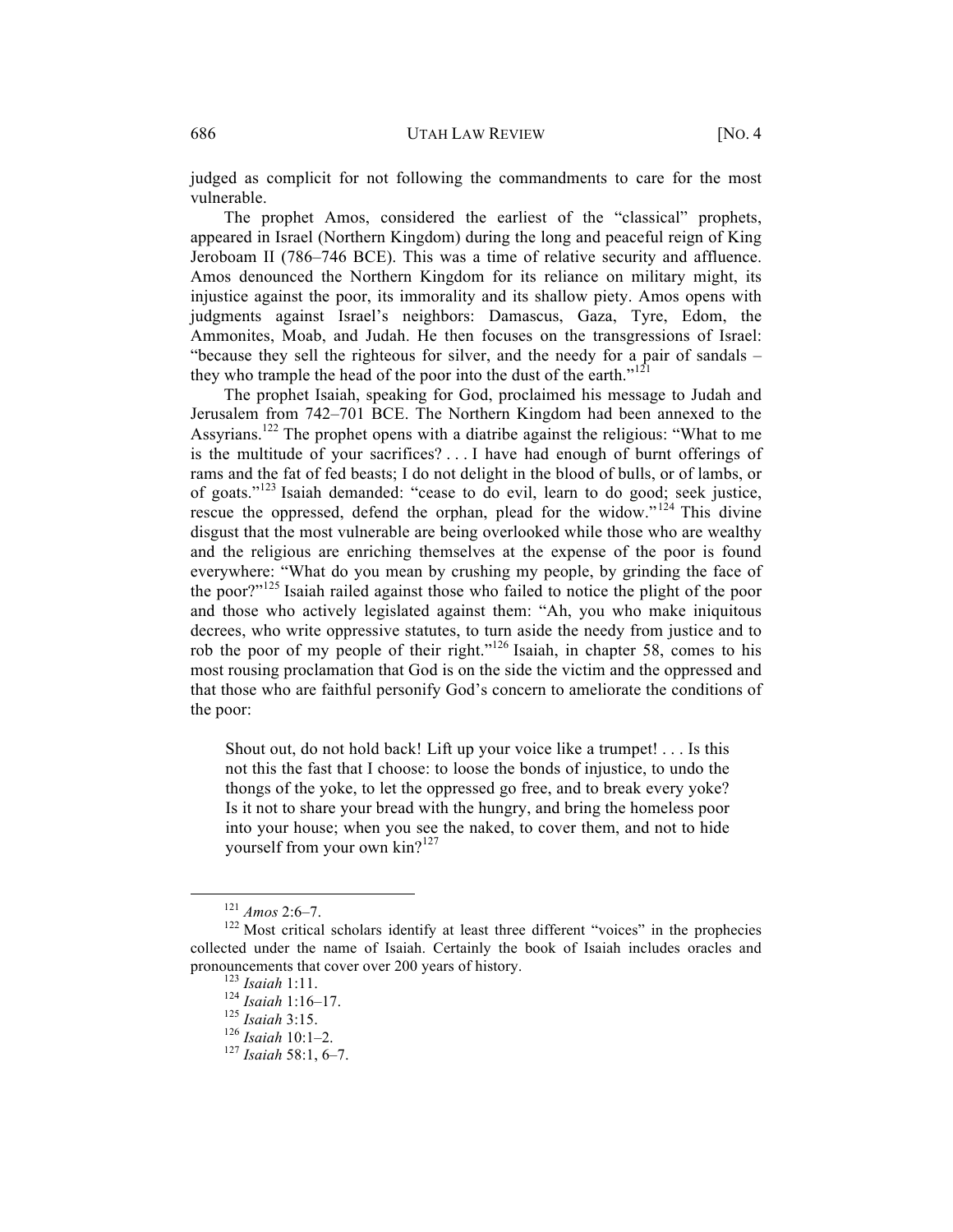Micah, a younger contemporary of Isaiah, also stresses God's judgment and coming wrath against the Southern Kingdom of Judah and its leaders in Jerusalem. Like Isaiah, Micah sees that the people have not paid attention to those in need. They have turned from the Biblical laws concerning purity. The people do not share resources. They ignore the cries of the neediest and stand by while the oppressed suffer. The people have failed to comply with the Biblical covenant expectation to participate in the just society. *In not* doing what is required and expected, the people brought calamity upon themselves. Micah is famous for his words: "He has told you, O mortal, what is good; and what does the Lord require of you but to do justice, and to love kindness and to walk humbly with your God?"128

What Amos, Isaiah, and Micah take for granted is the expectation that those who claim to be the people of God will not stand idly by, but participate in the care for others. The ethical norm of the prophetic writings, which cover a historical period from before the destruction of the Northern Kingdom (720 BCE) through the fall of Jerusalem (545 BCE) to the restoration of Jerusalem (444 BCE), consistently reflects the covenant expectation expressed at Mount Sinai during the Exodus: you shall help your neighbor and not leave anyone to be a victim of neglect.

# *I. Jonah*

The Book of Jonah is an interesting extension of the expectation to care for the neighbor—even if the neighbor lives in a foreign city and is considered the enemy of Israel. Jonah is unique among the prophetic writings for there are no oracles. It is a story about the Jonah who is reluctant to proclaim God's ethical norms to the capital city (Nineveh) of a foreign nation and then sulks when the people actually repent. It is a legendary tale that scholars agree was written sometime in the fourth or fifth century BCE. It seems to have been written during the post-exilic period as a cautionary story against narrow sectarianism and exclusivism. The story is well known to children; Jonah is called by God to convert the heathen city of Nineveh, which was a large city in the Assyrian Empire (modern day Iraq). Jonah tries to escape his call by sailing to Tarsish, which is thought to refer to a place in Southern Spain. Jonah is swallowed by a large fish that later vomits the reluctant prophet near land. Jonah enters the city and, as the story relates, his message is successful. However, Jonah pouts after his successful mission of "saving" Nineveh from destruction.

Few consider that this story is factual. However, the meaning the narrative is clear and instructive. To the author of this tale, God cares for the outsider, even the enemy and the foreigner, in this case the citizens of Nineveh. This divine concern for the outsider is expressed in the last verse of the book, when God says to Jonah: "And should I not be concerned about Nineveh, that great city, in which there are more than a hundred and twenty thousand persons who do not know their right

 <sup>128</sup> *Micah* 6:8.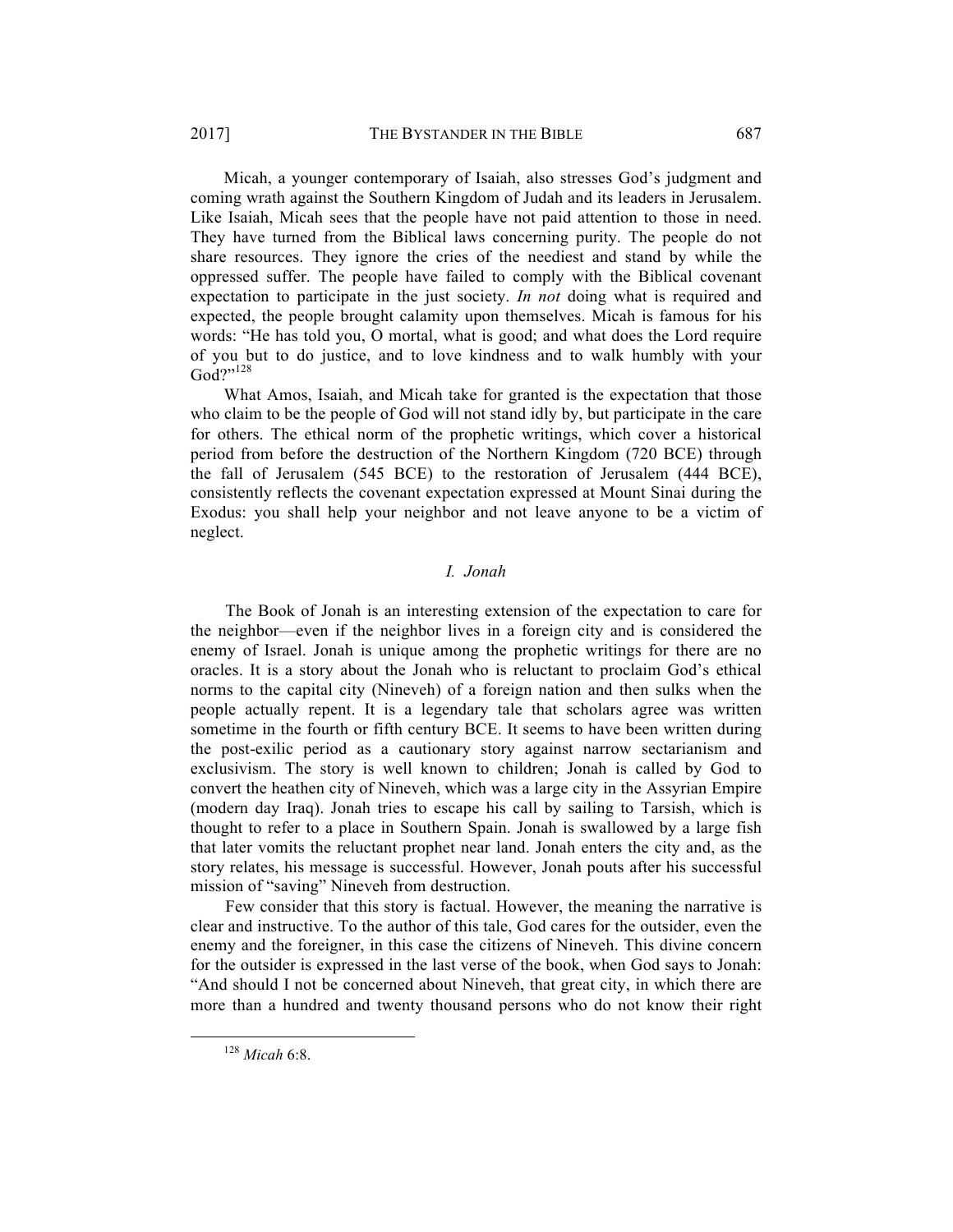# 688 UTAH LAW REVIEW [NO. 4

hand from their left, and also many animals?"<sup>129</sup> God depends on those who live according to Jewish faith to give witness to the prophetic vision of justice. The faithful person may not stand idly by and witness (and in some cases hope for) the destruction of an entire city and the people who live in it. Hence, the Book of Jonah is yet another example of the development, in Hebrew scripture, that extends the "duty to act" to include the non-Jew.

# *J. Habakkuk*

Habakkuk is yet another prophet of the late sixth century BCE. who championed the cause of the poor. What is interesting about Habakkuk is his opening words crying out to God about not being involved in the historic situation:

O Lord, how long shall I cry for help, and you will not listen? Or cry to you 'Violence!' and you will not save? Why do you make me see wrongdoing and look at trouble? Destruction and violence are before me; strife and contention arise. So the law becomes slack and justice never prevails. The wicked surround the righteous – therefore judgment comes forth perverted.  $130$ 

He challenges God to "[l]ook at the nations, and see! Be astonished! Be astounded!"<sup>131</sup> A common theme found throughout the scriptures is that God seemingly ignores and turns away from the plight of the persecuted. It is the task of the prophet to hold God accountable to God's own decrees AND to hold the people accountable to be and to become responsible agents of compassion and justice. As the Book of Habakkuk continues, the prophet has a vision that God does indeed see and know; reminiscent of God's response to the cries of the enslaved Hebrews in Egypt.<sup>132</sup> God will act in God's own time and it is up to the prophet to declare to the powerful and to the rich that their attempts to protect themselves from the coming calamity are futile.

# *K. Summary of the Prophets*

This brief survey of the prophetic literature shows one consistent affirmation: God has a particular concern for the poor, the oppressed and those suffering violence at the hands of the powerful and rich. All humans have a duty to alleviate the pain and suffering of others. Individuals and especially political and religious institutions that stand idly by and do not offer help to the victims of economic and social injustice will be punished. Furthermore, according to the prophets, humans are in no position to blame God for any misfortune because humans are the cause

 <sup>129</sup> *Jonah* 4:11. <sup>130</sup> *Habakkuk* 1:2–4. <sup>131</sup> *Habakkuk* 1:5. <sup>132</sup> *Exodus* 2:23–24.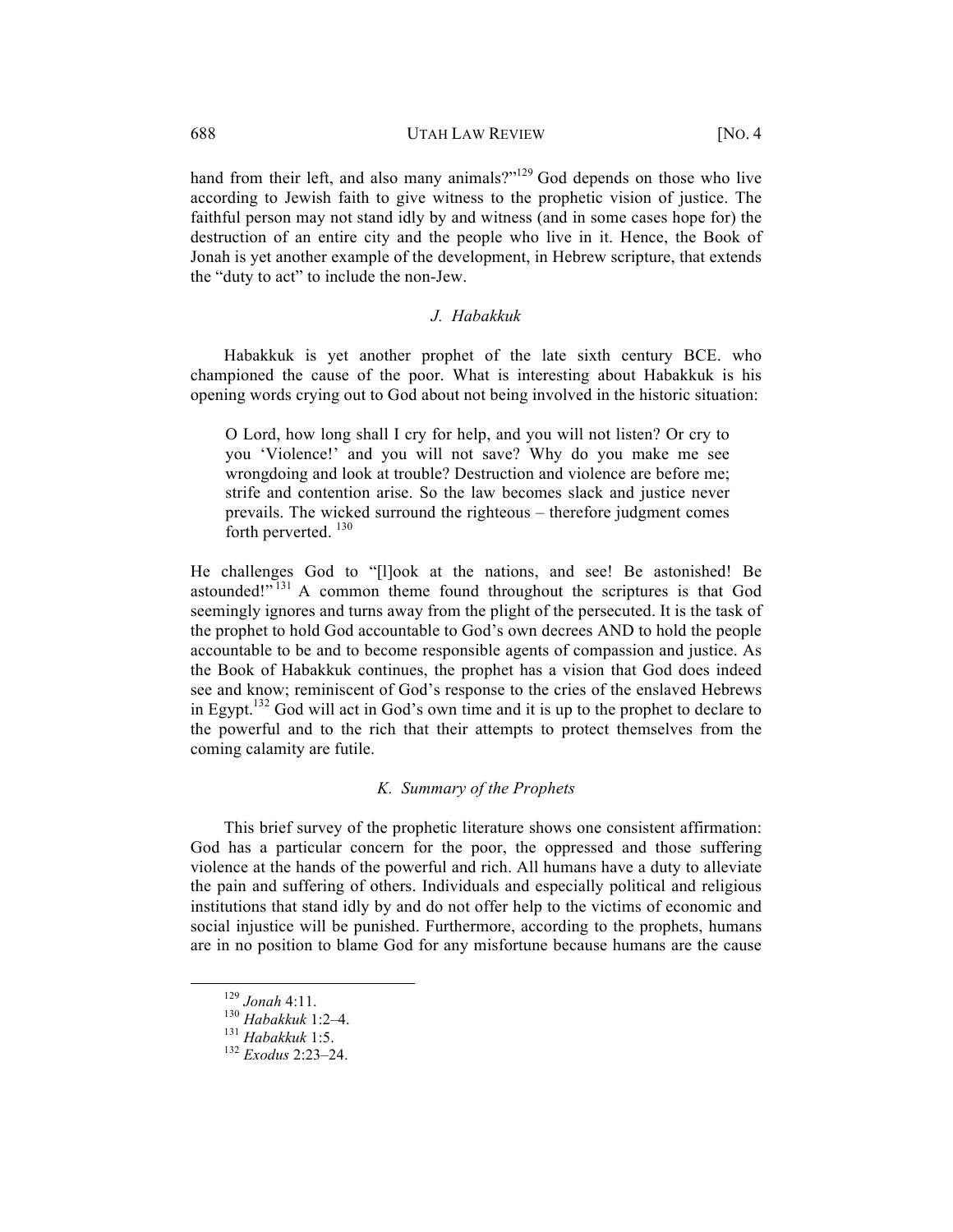of the injustice, the oppression and the violence that they complain about. The prophets unambiguously declare for human responsibility and human involvement. Not to be involved in the care of the victim after the fact and furthermore, not to be proactively involved in creating a society in which all are cared for is to be complicit in the injustice. Throughout the historic period of the prophets, which covers more than 500 years, there is no Biblical justification for non-involvement. No one, to the prophets, can use the excuses: "I didn't see," or "my actions couldn't make a difference." Being held accountable to the Covenant made at Sinai means the faithful cannot be bystanders.

# *L. Summary of the Hebrew Scripture*

This cursory review of the Hebrew scripture indicates a very clear consensus that there is a duty to act on behalf of one in need. The patriarchal narrative stresses hospitality to the stranger. Those who collected and edited the traditions of the Exodus and the entrance into the Promised Land remind the reader to pay attention to the wanderer and the stranger because the Jews were once wanderers and strangers. Many of the legal admonitions that are described and discussed in Leviticus and Deuteronomy speak specifically to the concern of what is owed to a person in distress. We have noted that the Talmudic tradition is deeply concerned to explain in detail the duty that is owed to a victim or one in distress. The prophets again and again stress that God requires people to give justice to the oppressed and not to stand idly by while others suffer. Many of the Psalms are expressions of persons who are victims of oppression calling out to God and to the faith community to rise up and live according to the divine will to help those in need.

According to the Hebrew scripture, God has revealed this divine command to the believing community. God holds his chosen people accountable for not engaging in relief of victims whether by sickness, political or cultural oppression. The Biblical mandate requires both king and subject to live according to these demands. Hence, the scriptural demand to care for the neighbor is not just moral platitude or philosophical musings. God, according to the Hebrew Scriptures, holds those in authority accountable to these laws and at least some of the kings of Judah and Israel claimed their duty to be advocates for the poor and those in need. Not to show preferential treatment to those is need is a dereliction of the covenant given by God, according to the tradition, on Mount Sinai. There was no place for the bystander in the Hebrew texts that, again quoting Guiora, "had the ability to mitigate the harm but chooses not to."<sup>133</sup>

 <sup>133</sup> GUIORA, *supra* note 1, at 85.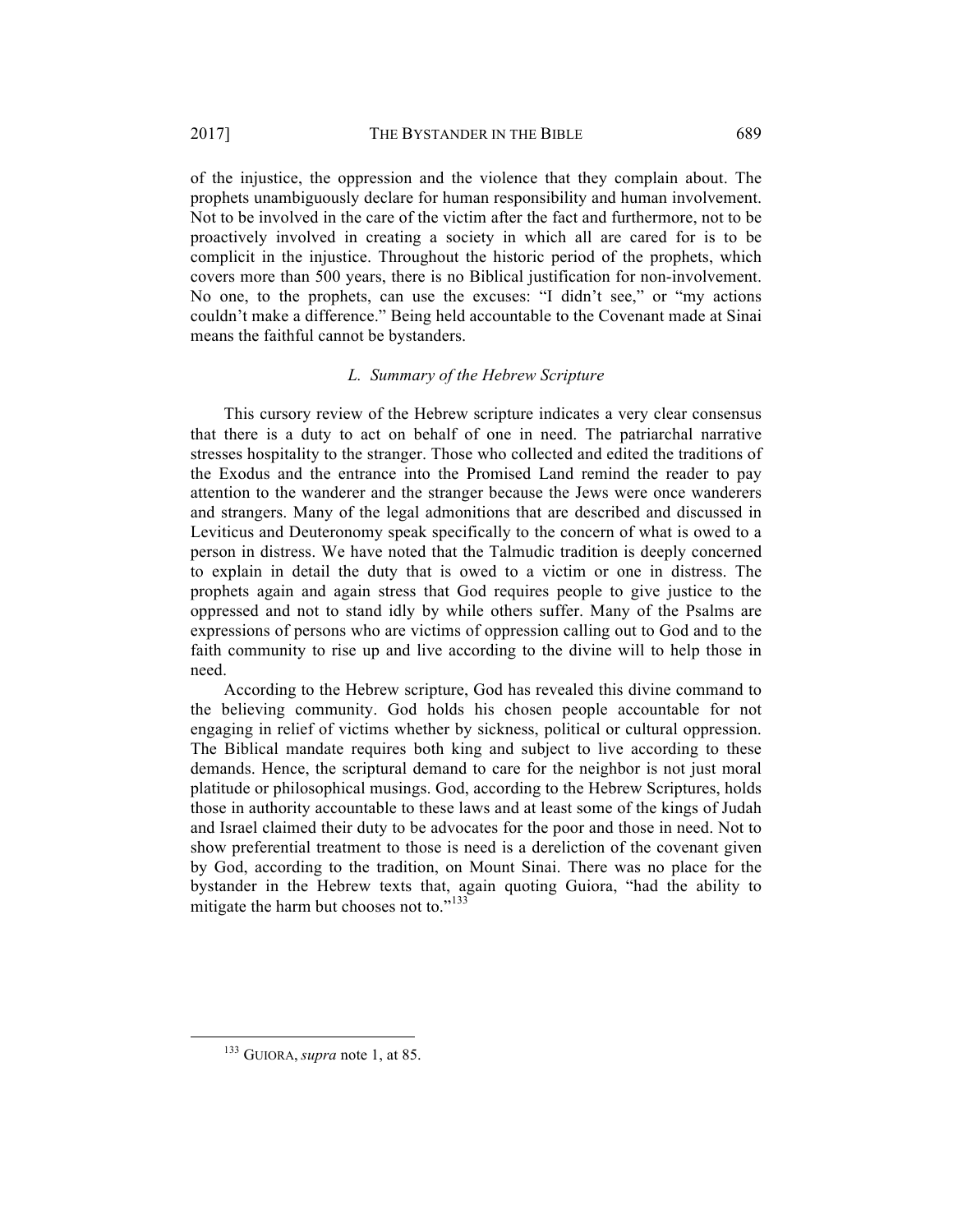#### 690 UTAH LAW REVIEW [NO. 4

#### XI. THE BYSTANDER IN THE NEW TESTAMENT

As we move to the writings of the Christian New Testament we come to the gospels and the letters of Paul of Tarsus and other authors who wrote in the second half of the first century CE and in the first decades of the second century CE. At first, those who called themselves "Christians" saw their movement as an extension of Judaism. However, by the beginning of the second century CE, Judaism and Christianity were separate and distinct religions.

The gospels (Matthew, Mark, Luke and John) are collections of the teachings and actions of Jesus set forth in an interpreted chronological narrative format. The gospels are not meant to be read, primarily, as historic or biographical works. Their primary focus is evangelistic. The gospels were written to promote the beliefs of a new community of faith that grew out of Judaism. This new belief was based on the experience of some that Jesus had come back to life after being dead. So while not histories, *per se*, nevertheless, the gospels reveal the cultural and historical context of first century Roman occupied Palestine and the surrounding area of modern day Syria, Turkey, Jordan, and Lebanon.

The earliest of the gospels, Mark, was written sometime in the 60s while John's gospel, arguably the latest was written sometime between 90–110 CE. All of the gospels, and particularly the Gospel of Luke, (written in the mid-70s) reveal that both the author and audience were familiar with the language and mores of the Greco-Roman world outside of Palestine.<sup>134</sup>

Luke, of all the gospels, is shaped by a "leitmotif" that God has revealed once again through Jesus, the prophetic concern for the poor. For Luke, Jesus becomes the messenger and revealer of this divine priority for the victims of injustice. In Luke there is a call for a social inversion where the victim is now powerful and the perpetrator is sent away empty.<sup>135</sup>

Paul became a follower of the Jesus movement in its earliest stage. He claimed to have been a member both of the Jewish sect of Pharisees and a Roman citizen.<sup>136</sup> Paul organized communities and wrote letters to early churches spread out across the Mediterranean basin from Antioch (Eastern Turkey) to Rome (Central Italy). Hence, in the writings of the Christian scriptures, we have primary evidence of the cultural norms and expectations of those who lived in the Greco-Roman world.

Like Judaism from which it arose, Christianity maintained that every person was born with worth and dignity because they were created by God. Every person had the ability to choose between doing good and doing wrong and every person, therefore, had the responsibility to help others in need. God had revealed this concern for those in need through pronouncements that were interpreted and written down in the Hebrew scripture. Christianity claimed the Hebrew scripture as

<sup>&</sup>lt;sup>134</sup> For a good introductory discussion about the dating of the Gospels, see LUKE TIMOTHY JOHNSON, THE NEW TESTAMENT: <sup>A</sup> VERY SHORT INTRODUCTION 36–59 (2010). <sup>135</sup> *See Luke* 1:53. <sup>136</sup> *See Acts* 22:28; *Philippians* 3:5.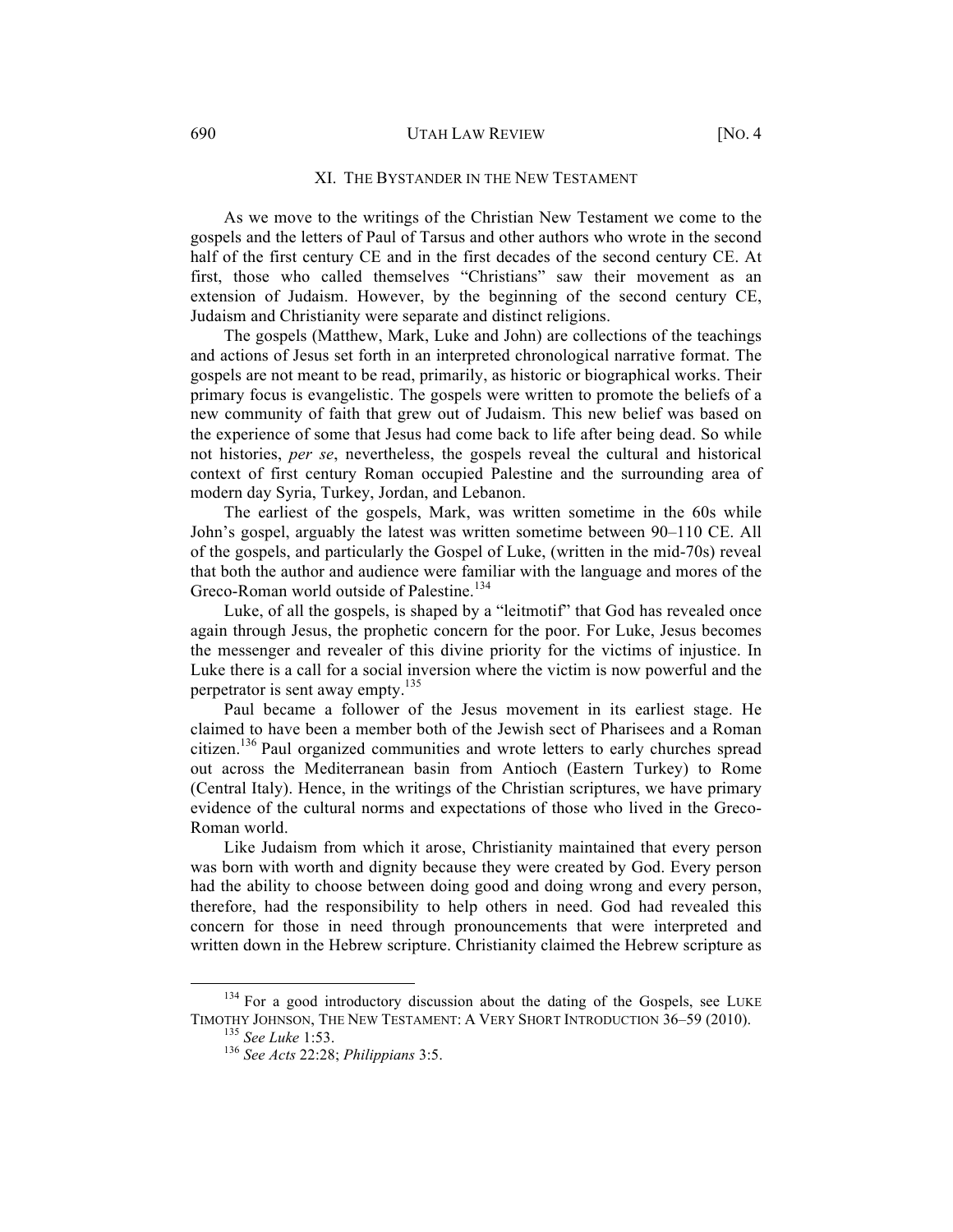normative for their churches and then interpreted it and added to it to form their own sacred texts. The belief that God revealed the divine intentions for humanity to a chosen people, and held humanity accountable to these revelations, set Jews and Christians apart from Greco-Roman philosophy and law, which did not place as much concern for the social welfare of the poor, the sick and the powerless.<sup>137</sup> Anecdotally, the early Christian writer Tertullian describes a scene from the second century where a Greek non-Christian sees how the Christian community cares for the sick during an epidemic. '"Look,' they say, 'how they love one another," was the reported reply.<sup>138</sup> At their best both Christians and Jews reached out in care for others because their tradition mandated that they do this as an expression of the will of God.

According to the tradition of the church, Jesus began his ministry after being baptized by John the Baptist in the Jordan River. His mission was to offer a contemporary re-interpretation of the prophetic vision of God's "kingdom" being revealed in history. As the Gospel writer Luke describes it, Jesus' mission statement was shaped directly by Isaiah. At a gathering of the synagogue in Nazareth, Jesus arose and declared:

The Spirit of the Lord is upon me, because he has anointed me to bring good news to the poor. He has sent me to proclaim release to the captives and recovery of sight to the blind, and to let the oppressed go free, to proclaim the year of the Lord's favor.<sup>139</sup>

From its inception, the message of Christianity was founded upon the ethic of care of the vulnerable; which included the poor, imprisoned and oppressed. Throughout his ministry Jesus returned to this fundamental understanding of his mission in his teachings, preaching, healings and acts of civil disobedience.

Jesus was known for intensifying the religious commands and proscriptions of Judaism: "You have heard that it was said to those of ancient times . . . . But I say to you."<sup>140</sup> Jesus interpreted the laws concerning the duty to help another in need on the Sabbath more broadly than most of the rabbis of his day. To help someone in an emergency situation, whether or not this help was performed on the Sabbath, was always expected. Jesus raised concerns among the lawyers of his day when he healed individuals who had chronic afflictions but were in no immediate danger and who, according to the contemporary interpretations of the Torah, could have waited for a non-Sabbath day.

For example, Jesus healed a woman who, for 18 years, had been bent over and could not straighten herself. The ruler of the synagogue said: "There are six days

 <sup>137</sup> *See generally* WAYNE A. MEEKS, THE FIRST URBAN CHRISTIANS: THE SOCIAL WORLD OF THE APOSTLE PAUL (1983) (describing Pauline Christians). <sup>138</sup> TERTULLIAN, APOLOGIA <sup>177</sup> (G.P. Goold ed., trans. T.R. Glover trans., Loeb

Classical Library, 1977) (1931). <sup>139</sup> *Luke* 4:18–19. <sup>140</sup> *Matthew* 5:21–22.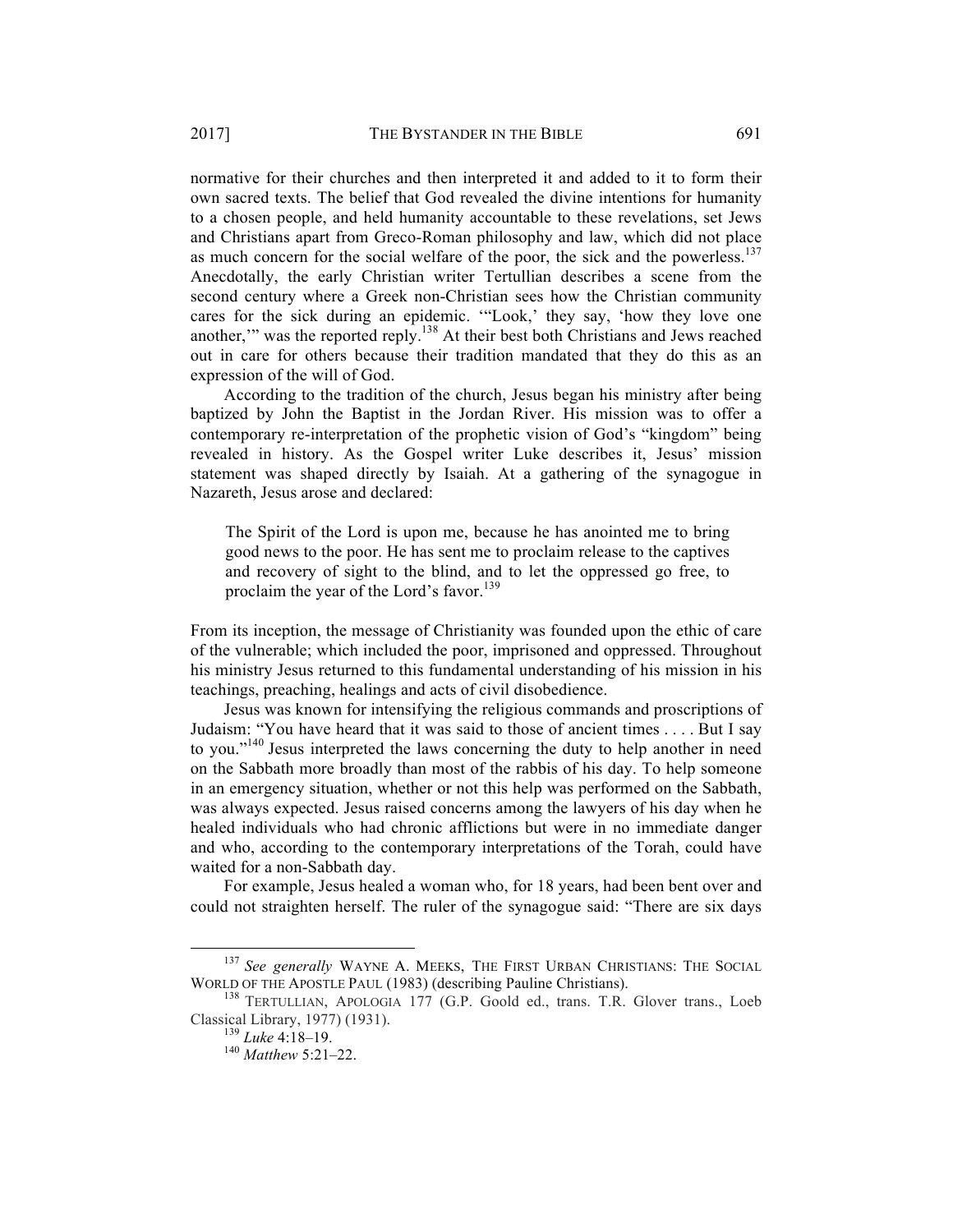on which work ought to be done; come on those days and be cured and not on the sabbath day."<sup>141</sup> Apparently Jesus was guided by an understanding that doing good on behalf of another person was equivalent to saving life<sup>142</sup> and there were no days when the "duty to act" to help one in need was not applicable. Jesus responds to the Synagogue ruler by appealing to the interpretation of Biblical laws of the day concerning the rescue of animals on the Sabbath: "Suppose one of you has only one sheep and it falls into a pit on the sabbath; will you not lay hold of it and lift it out? How much more valuable is a human being than a sheep!"<sup>143</sup> If one could not be a bystander when an animal was in peril, then by extension, one could not stand idly by while a person in need might be helped in some way. Jesus consistently taught and showed by example, that the expectation to care for one in need took precedence over any limiting factor in the law. Primary to Jesus' concern was human need not legal precedence or legal interpretation. He extended the legal norms of his age. As Paul Ramsey writes: "Jesus' actions and teaching may be described as flowing from an orientation which valued the needs of the neighbor infinitely above all else."<sup>144</sup>

Essential to Jesus' ethical understanding is his emphasis on two of the various rules codified in Deuteronomy and Leviticus: the love for God and love for neighbor. Jesus was not alone in this emphasis. As the story goes, a disciple of Rabbi Hillel once came to the master and promised that he would obey all the laws he could be taught while standing on one foot.<sup>145</sup> Hillel replied; "What is hateful to thyself do not do to thy neighbor; this is the whole law."<sup>146</sup>

In one of his parables Jesus describes a wedding feast where the usual suspects of wealth and power give excuses why they cannot attend the feast.<sup>147</sup> The command is then given to go forth and bring in the "poor, the crippled, the blind, and the lame."<sup>148</sup> Jesus even dismisses one's primary responsibility for the family over the one in need: "whoever comes to me and does not hate father and mother, wife and children, brothers and sisters, yes, and even life itself, cannot be my disciple."<sup>149</sup> No doubt a profoundly disturbing demand. Nevertheless, central to Jesus' message was that a duty to act on behalf of others and care for the victim took precedence over even care of family. This far extended the legal expectation of the rabbis of his day. I would contend that Jesus and his followers would agree with Professor Guiora that the "[d]uty to act is the essence of the social contract even if the victim has been defined as the 'enemy' or 'the other.'<sup>150</sup> It is precisely to this issue that the parable of the Good Samaritan and other parables point.

<sup>141</sup> *Luke* 13:14.<br><sup>142</sup> RAMSEY, *supra* note 18, at 55.<br><sup>143</sup> *Matthew* 12:11–12.<br><sup>144</sup> RAMSEY, *supra* note 18, at 55.<br><sup>145</sup> *Id.* at 61.<br><sup>146</sup> *Id.*<br><sup>146</sup> *Id.*<br><sup>146</sup> *Id.*<br><sup>146</sup> *Id.*<br><sup>146</sup> *Id.*<br><sup>146</sup> *Id.*<br><sup>146</sup> *I*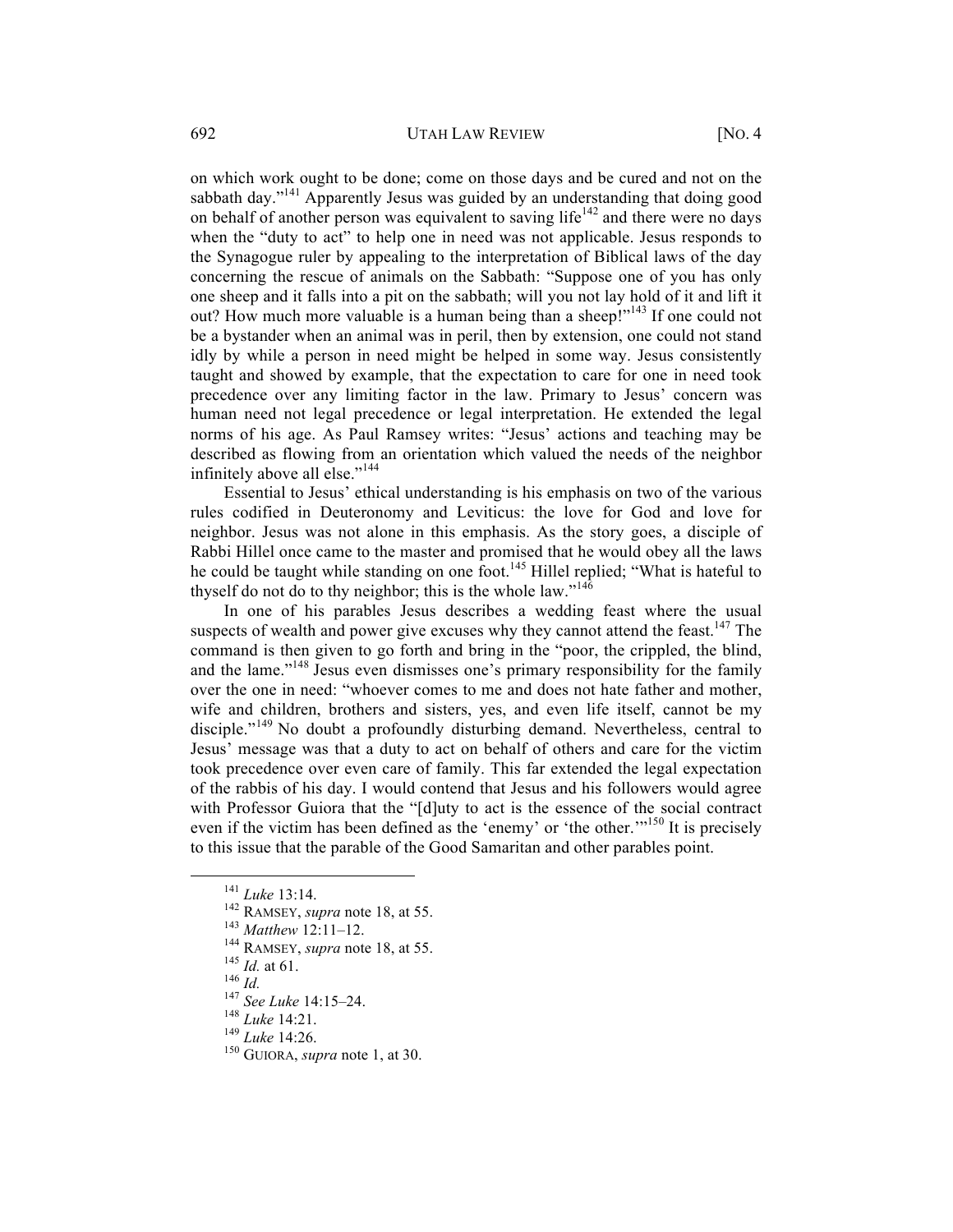#### *A. The Good Samaritan*

Just then a lawyer stood up to test Jesus. 'Teacher,' he said, 'what must I do to inherit eternal life?' He said to him, 'What is written in the law? What do you read there?' He answered, 'You shall love the Lord your God with all your heart, and with all your soul, and with all your strength, and with all your mind; and your neighbor as yourself.' And he said to him, 'You have given the right answer; do this, and you will live.' But wanting to justify himself, he asked Jesus, 'And who is my neighbor?' Jesus replied, 'A man was going down from Jerusalem to Jericho, and fell into the hands of robbers, who stripped him, beat him, and went away, leaving him half dead.' Now by chance a priest was going down that road; and when he saw him, he passed by on the other side. So likewise a Levite, when he came to the place and saw him, passed by on the other side. But a Samaritan while traveling came near him; and when he saw him he was moved with pity. He went to him and bandaged his wounds, having poured oil and wine on them. Then he put him on his own animal, brought him to an inn, and took care of him. The next day he took out two denarii, gave them to the innkeeper, and said, 'Take care of him; and when I come back, I will repay you whatever more you spend.'<sup>151</sup>

This parable is the defining teaching of Jesus about care for one in need. The parable of the Good Samaritan has become, even for those who do not know its Biblical setting, the prime example of how individuals should treat one another. In the story, the Priest who would bear the pastoral responsibility of compassion and care sees the victim and walks by. The Levite, who would know the law pertaining to care for the neighbor<sup>152</sup> also notices the man in distress and walks by.<sup>153</sup> The Samaritan, considered a non-Jewish foreigner, sees the victim and not only stops to help; he furthermore treats the wounds and takes the victim to the local inn for care.<sup>154</sup> He offers two denarii (two days wages) and promises more if the Innkeeper requires it.155 There is nothing in the text that indicates that the Samaritan required or expected any reimbursement for his costs. Clearly the Samaritan reflects the rabbinic tradition of care for the victim. He was in proximity to the victim, was

<sup>&</sup>lt;sup>151</sup> See Luke 10:25–35.<br><sup>152</sup> See Leviticus 19:13–17 (commanding the Levites to act with common decency toward their neighbors).

<sup>153</sup> *See Luke* 10:31<br><sup>154</sup> *See Luke* 10:33–35.<br><sup>155</sup> *See Luke* 10:35.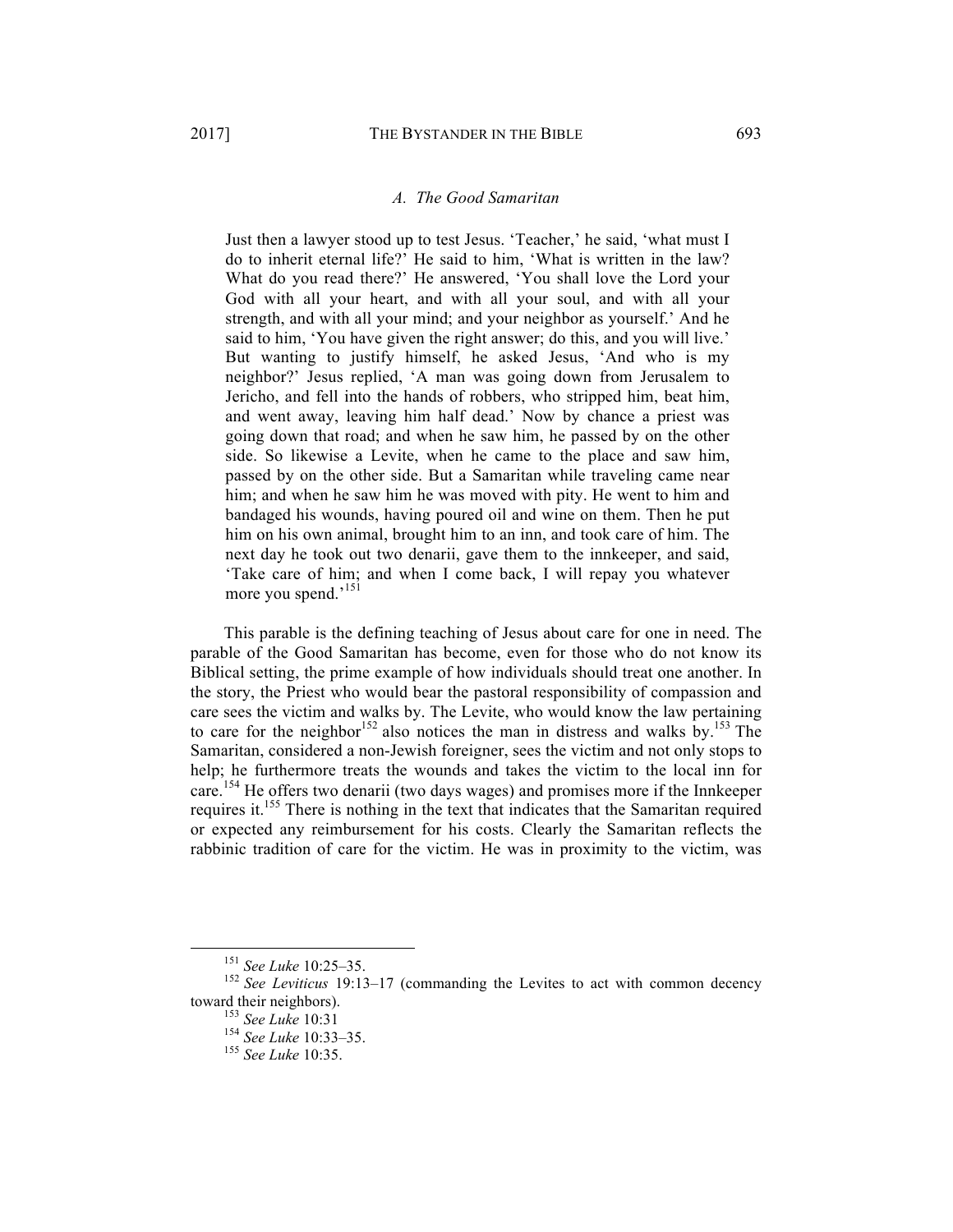aware of the needs of the man, and he possessed the means and disposition to help. $156$ 

Jesus tells this parable for many reasons. He is particularly critical of the institutionally religious and the religious lawyers and scholars who should know better but choose to remain uninvolved. They clearly see the man in distress and are in proximity to him. They choose to cross over to the other side of the path. Since the perpetrators of the crime are no longer in the area, there is no apparent danger to the Levite and Priest. Hence, according to the law proposed by Professor Guiora, these two would be liable to prosecution.

Jesus was also making a point about judging the outsider. Samaritans and Jews in the first century held each other in contempt based on historical antipathy about location of worship and religious traditions. Implicit in the words of Jesus was that if the outsider knew what to do, then those who should know the law and the prophets have no excuse to do less than the Samaritan. Furthermore, Jesus broadened the definition of "neighbor" to include any person in need. Finally, Jesus' main concern was not to identify definitively who is the neighbor but to hold all accountable to acting neighborly regardless of who is helped. This extended designation of the "neighbor" and how one should always act neighborly to one in need contrasts sharply to the reactions and non-actions of the residents in the Hungarian villages 2000 years later, as their "neighbors" who *were* known were paraded to the train station to be transported to Auschwitz and other extermination and concentration camps.

It is important to note that the Samaritan did not arrive on the scene until *after* the crime had been committed. While the Samaritan did the right thing, and followed the Biblical expectation for care for the neighbor, he did not imperil himself by doing so. Once again perhaps, behind this text is the awareness of the rabbinic interpretation that while one is compelled to act on behalf of a victim one is not pressed to do so at the danger to self.

Saul Schwartz, Professor of Law at the University of Ottawa, uses the parable of the Good Samaritan to reflect upon Canada law.<sup>157</sup> He asks:

The biblical parable of the good Samaritan is used to teach the virtue of helping someone in need. Does this virtue carry over to our legal system? How would the priest and the Levite be treated in our courts for their unwillingness to assist a fellow traveler [sic] on the road to Jericho?<sup>158</sup>

Professor Schwartz identifies three main issues involved in this story: 1) the legal duty of a citizen to assist someone in need; 2) the compensation for loss or injury,

 <sup>156</sup> *See* Aaron Kirschenbaum, *The "Good Samaritan" and Jewish Law,* 7 DINE ISRAEL 7, 15–17 (1976) (discussing the obligation to rescue in the context of the Good Samaritan

story).<br><sup>157</sup> Saul Schwartz, *"The Good Samaritan,"* EMERGENCY PLANNING DIGEST, April– June 1988, 1, at 1–4. 158 *Id.* at 1.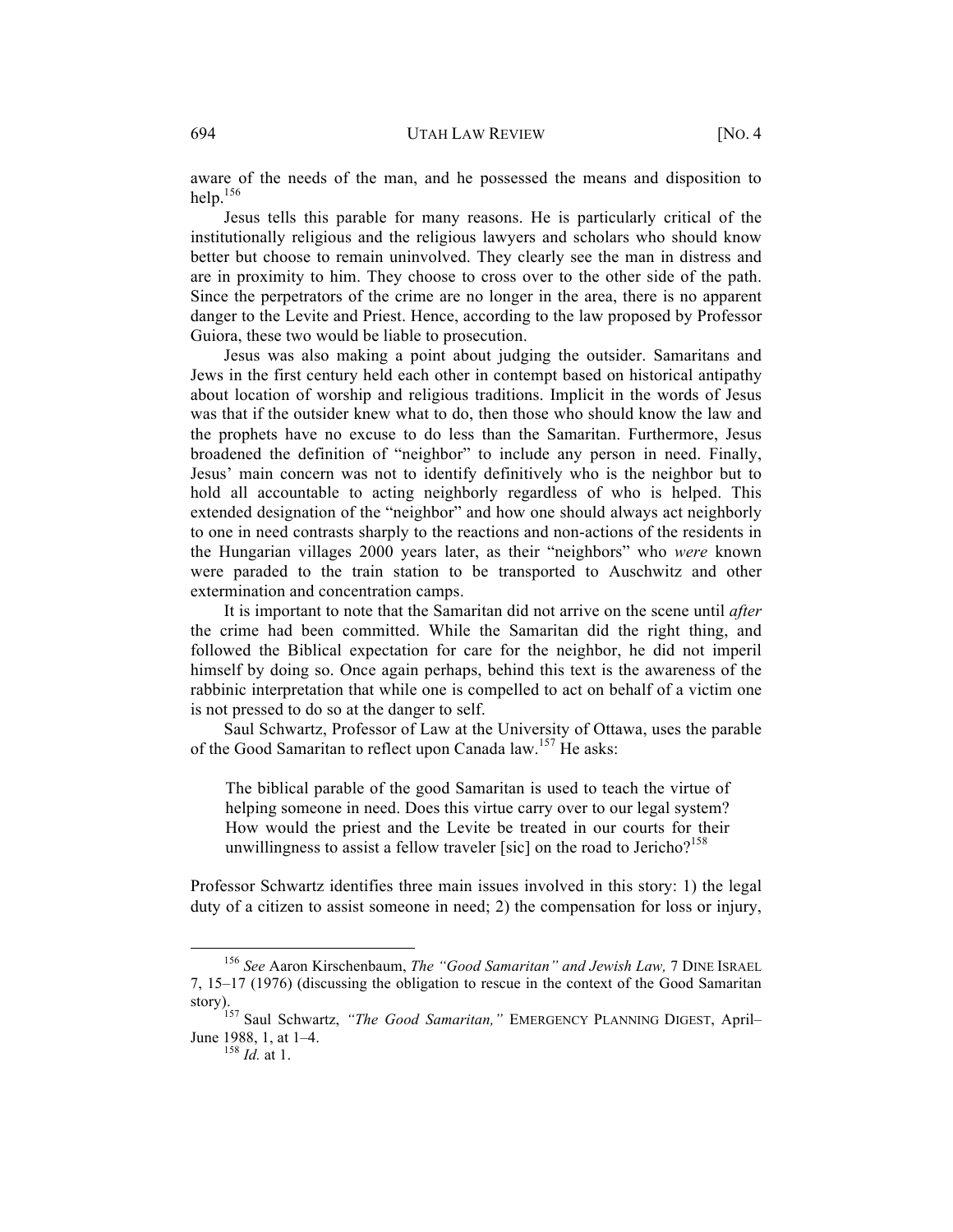or the rights of the good Samaritan; 3) the liability or risk assumed by a good Samaritan.<sup>159</sup> Schwartz begins by describing the legal systems of Canada. Quebec follows "civil law" while "common law" is observed in the rest of the provinces throughout Canada.<sup>160</sup> According to Schwartz, common law does not require a bystander to help someone in peril unless the person is a trained professional (firefighter, police, doctor) whose job it is to intervene<sup>161</sup> Schwartz concludes that, in Canada, neither the priest nor Levite would be liable for failing to assist the Samaritan. Schwartz states that, "in legal theory, the bystander is safe as long as he or she does absolutely nothing."<sup>162</sup> However, as soon as an individual steps in to help, the immunity for failing to act is removed. Perhaps the Priest and Levite could defend their actions by claiming that their help might have increased the suffering of the Samaritan. Furthermore, they might have hurt themselves in trying to help.

In contemporary Canada, it is up to the courts to consider compensation for the loss or injury of the "Good Samaritan." However there is little legal uniformity in the federal or provincial laws in Canada that exists to protect the one who helps another in need. $16$ 

In Quebec, however, the laws pertaining to the Good Samaritan are different. Quebec imposes a duty to act on everyone to help a person in peril. "Violators can also be liable to pay damages to the person who suffers."<sup>164</sup> In regard to the parable, if the Priest and Levite were in Quebec in the twenty-first century rather than in first century Palestine, they could be fined for their inaction.

# *B. The Sermon on the Mount*<sup>165</sup>

The collection of Jesus' teachings known, as "The Sermon on the Mount" is a gathering of his pronouncements made throughout his ministry grouped together in one location in Matthew. It is apparent from the start that Jesus identified with the most vulnerable persons in society: the poor in spirit, those who mourn, the meek, those who hunger and thirst for righteousness, the peacemakers, the persecuted, the reviled. It is these people who are the "salt of the earth," and the "light of the world." It is widely held that the first Christians, while not exclusively of the lower ranks of social status and wealth in the Greco-Roman world, were of those at the bottom rung of the social order. So, it is not surprising that the ones most likely to be the victims of oppression and ignored were the first to respond favorably to the words of Jesus.

Jesus claimed that his teaching was not a departure from traditional Jewish teaching of that time, but a re-interpretation, re-articulation and intensification of

 <sup>159</sup> *Id.* <sup>160</sup> *Id.* <sup>161</sup> *Id.* <sup>162</sup> *Id.* <sup>163</sup> *Id.* at 2. <sup>164</sup> *Id.* at 3. <sup>165</sup> *See Matthew* 5:1–12; *Luke* 6:17–49.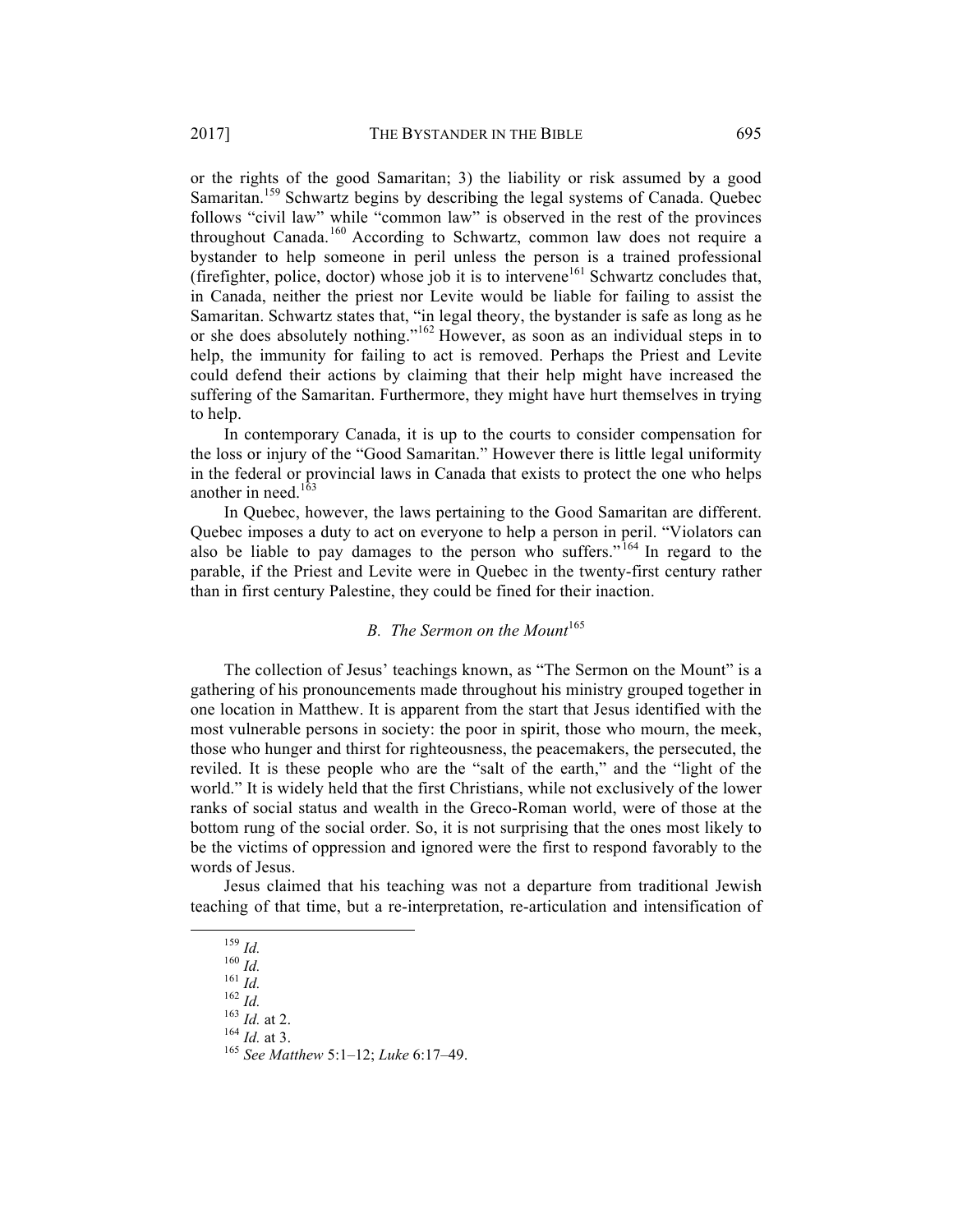the central message of Judaism concerning care for the neighbor and advocacy for the most vulnerable usually identified by but not exclusive to "the widow and the orphan." Jesus re-emphasized the commandment "you shall not murder" and added that anger and insult are likewise punishable.<sup>166</sup> The "love of neighbor" is extended to a "love for your enemies."<sup>167</sup> He demanded: "Give to everyone who begs from you, and do not refuse anyone who wants to borrow from you."168 He reiterated: "In everything do to others as you would have them do to you; for this is the law and the prophets."<sup>169</sup>

Clearly, Jesus expected his followers to live these moral demands. That throughout history these demands have not been followed is not testimony against Christianity per se but against those who claim the faith but do not follow it.

# *C. The Woman Caught in Adultery*

The scribes and the Pharisees brought a woman who had been caught in adultery; and making her stand before all of them, they said to him, 'Teacher this woman was caught in the very act of committing adultery. Now in the law Moses commanded us to stone such women. Now what do you say?' . . . [Jesus] said to them, 'Let anyone among you who is without sin be the first to throw a stone at her.'... When they heard it, they went away  $\ldots$ .<sup>170</sup>

Jesus was known for becoming involved in situations where one was being ridiculed or in danger. The story in John's gospel of Jesus' intervention on behalf of a woman caught in adultery is exemplary.<sup>171</sup>

According to Leviticus 20:10 and Deuteronomy 20:23–24 the sentence for adultery is death by stoning. Here is a case where, apparently, the law was clear about the punishment for the crime.  $172$  Nevertheless, Jesus, by his words, challenges those in authority to re-consider their actions, and the law that justified such actions. The woman, while breaking the law, is seen in this scene as the victim at the mercy of men (religious notwithstanding) who seem to having nothing better to do then try to catch people in compromising positions. In this story Jesus, even at the risk of breaking the law and increasing the hostility towards himself, intervenes and saves the life of a woman.

<sup>166</sup> *Matthew* 5:21–22.<br>
<sup>167</sup> *Matthew* 5:43–44.<br>
<sup>168</sup> *Matthew* 7:12.<br>
<sup>170</sup> *John* 8:3–11.<br>
<sup>171</sup> While this scene appears to be an authentic incident in the ministry of Jesus, it<br>
does not appear in many of the earli

 $172$  The passages in Leviticus and Deuteronomy also state that the man caught in adultery should also be likewise punished. *See Leviticus* 20; *Deuteronomy* 20.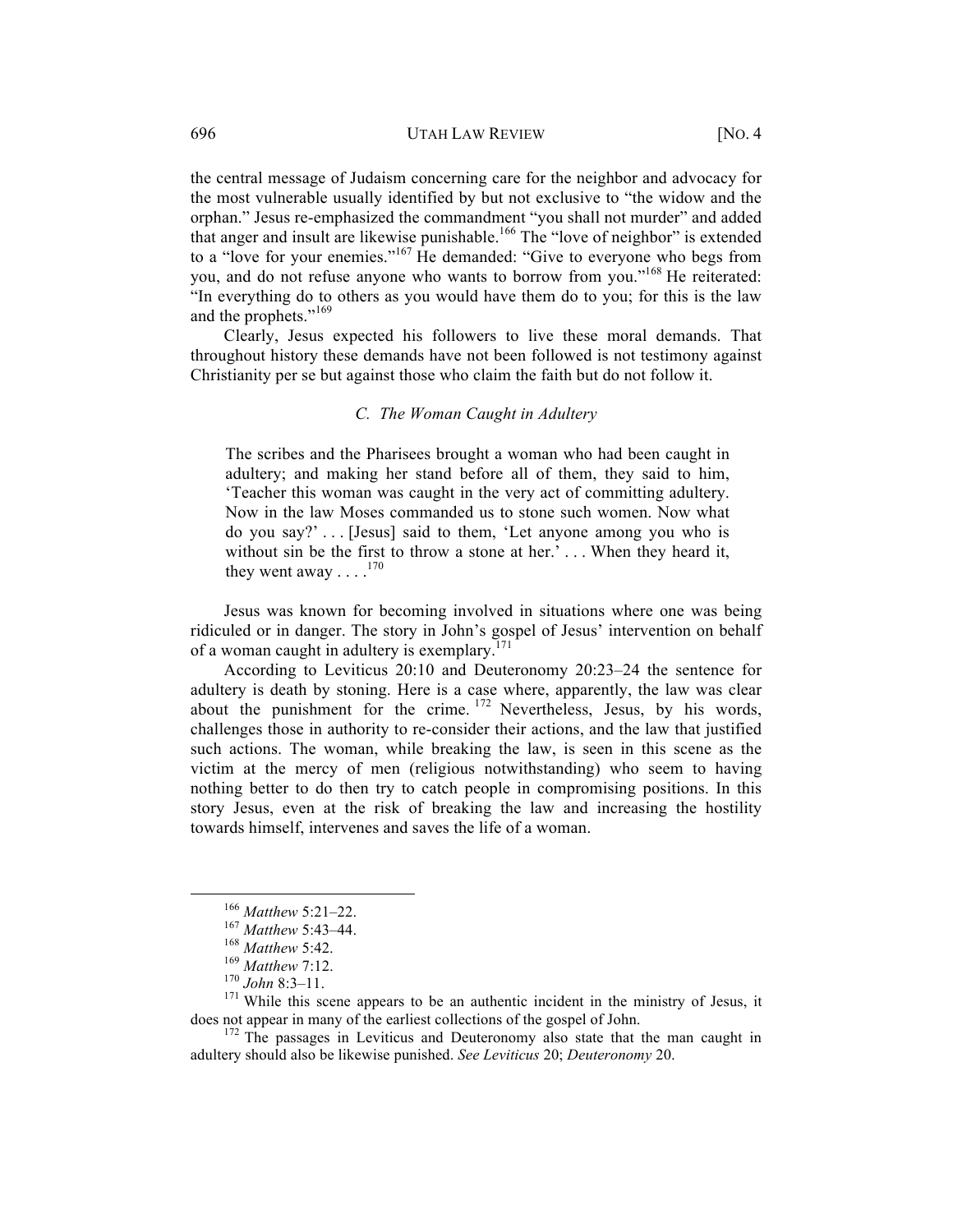# *D.* The Rich Man and Lazarus<sup>173</sup>

There was a rich man who was dressed in purple and fine linen and who feasted sumptuously every day. And at his gate lay a poor man named Lazarus, covered with sores, who longed to satisfy his hunger with what fell from the rich man's table; even the dogs would come and lick his sores. The poor man died and was carried away by the angels to be with Abraham. The rich man also died and was buried. $174$ 

In this parable, the comparison of the rich man, who is nameless, with the poor man, who is named Lazarus, is starkly contrasted. Lazarus is left to beg at the gates of the rich man's house. The only ones who even pay attention to Lazarus are the dogs that only come to lick his sores. The dogs seem less interested in Lazarus' meager scraps because they are probably better fed by their master. The lesson of this parable is clear: while God may not intervene, at least in this life, on behalf of the one in need, in the afterlife, Lazarus is the one who is "carried away by the angels to be with Abraham," while the rich man, the "bystander" who did not help the victim, is buried and ends up in Hades where he then begs for water but is left thirsty. This is a clear Biblical injunction to help your neighbor. Jesus clearly taught that there can be no justification for not giving aid to one in need.

# *E. The Crucifixion*<sup>175</sup>

There is painful irony that the most obvious example of bystanders in the Biblical narratives is woven into the texts describing the trial, torture and crucifixion of Jesus of Nazareth. This narrative has been wrongly interpreted and grotesquely used for 2,000 years as the justifying text for blaming the crucifixion of Jesus on the Jews. For centuries, these texts have caused individuals to turn away and fail to render aid to Jews being persecuted in pogrom and crusade. These texts have also been used to justify active state violence against Jews. Adolf Hitler, in *Mein Kampf*, misused the New Testament texts to blame the Jews for the hardships in Germany and throughout Europe after World War  $I^{176}$ .

It is important, however, to look at the Biblical narrative again with the theological and subsequent religious/historical baggage removed. Bystanders abound in the scenes. Foreshadowing later instances of citizen inaction throughout history, these Biblical narratives reveal ordinary citizens who have opportunities to protect, hide, defend and save Jesus but do nothing. In fact, the bystanders join in

<sup>&</sup>lt;sup>173</sup> See Luke 16:19–31.<br><sup>174</sup> Luke 16:19–22.<br><sup>175</sup> Matthew 26:47–27:56; Mark 14:32–15:47; Luke 22:39–23:56; John 18:1–19:42.<br><sup>176</sup> ADOLF HITLER, MEIN KAMPF 307 (Ralph Manheim trans., First Mariner Books ed. 1999) ("[Jesus] made no secret of his attitude toward the Jewish people, and when necessary he even took the whip to drive from the temple of the Lord this adversary of all humanity, who then as always saw in religion nothing but an instrument for his business existence. In return, Christ was nailed to the cross . . . .").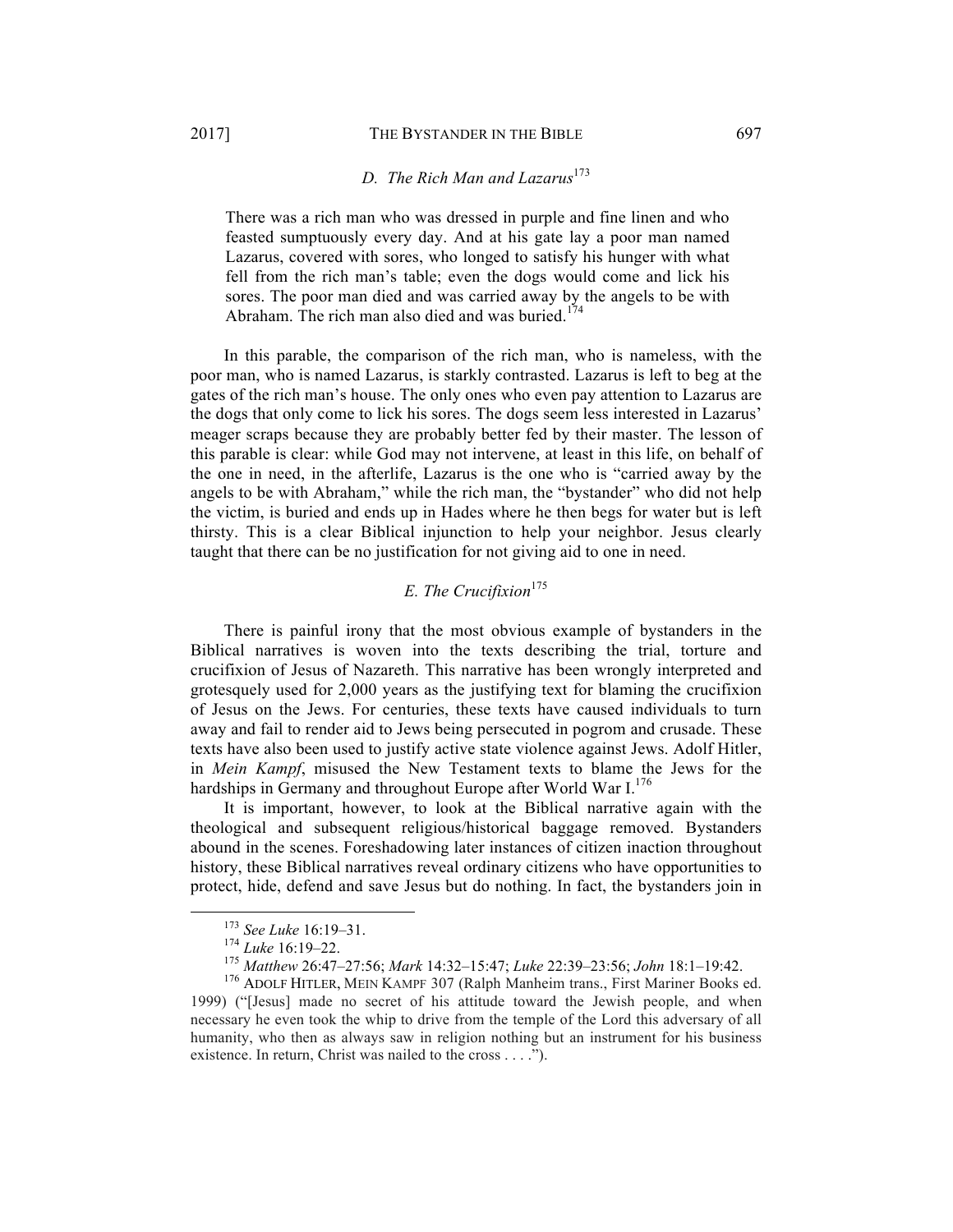the abuse of Jesus calling for his crucifixion,  $177$  mocking him and yelling: "he saved others; let him save himself if he is the Christ of God, the chosen one!"<sup>178</sup>

The reaction of the bystander is not without possible justification. Even though the crowd would have vastly outnumbered the Roman soldiers assigned to the task, the perceived or, most likely, real and violent response of the Roman occupying forces to any show of defiance or help would have been enough to keep the bystander from giving aid. Even Jesus' own disciples fail to come to his help and most run away.

The events of Jesus' last days in Jerusalem did not occur in a political vacuum. In some ways the situation in first century Palestine was not unlike the situation in Europe during the Third Reich. Since the fall of the Maccabean Dynasty (160 BCE–37 BCE), all of Palestine had been under the occupation of the Roman Empire either directly by Roman governor (Pontius Pilate, Governor of Judea, Samaria, and Idumaea, 26–36 CE) or Roman approved King (Herod Antipas, Tetrarch of Galilee and Perea 4 BCE–40 CE).

This was a time of unrest and potential revolution. Jewish wonder workers, political rabble-rousers and religious sectarian communities arose throughout this period.<sup>179</sup> The Roman response to this unrest was violent. Josephus, the Jewish historian who lived in the first century, reports that Varus, the Roman legate of Syria "pacified" Galilee by crucifying  $2,000$  persons.<sup>180</sup> Crucifixion was the common punishment for those who were considered low status criminals. A crucifixion was a binding of a person to a cross, typically, made of wood. The condemned would hang and ultimately die by suffocation as gravity pulled his body downward while the arms and legs would remain tied.

Jesus, according to tradition, was born in Bethlehem but raised in Nazareth in Galilee during a period of political agitation. Nazareth was a hotbed of political unrest. Little to nothing is known of Jesus' life before he appeared in the crowd of John the Baptist at around the age of 30. Scholars generally agree that Jesus taught and performed miracles during a three-year period making his way ultimately to Jerusalem at the time of the Passover.

After entering the city from the Mount of Olives, at least implicitly revealing his messianic credentials, Jesus and his disciples spend several days in Jerusalem. Jesus reportedly caused a mini-riot in the temple courtyard by overturning the tables of the money-changers and sacrificial animal sellers.<sup>181</sup> Jesus is also said to

<sup>177</sup> *Luke* 23:21.<br><sup>178</sup> *Luke* 23:35.<br><sup>179</sup> *See* REZA ASLAN, ZEALOT: THE LIFE AND TIMES OF JESUS OF NAZARETH xxiii– xxxi (2013); JOHN DOMINIC CROSSAN, THE HISTORICAL JESUS: THE LIFE OF A MEDITERRANEAN JEWISH PEASANT xxvii–xxxiv (1991). 180 *See* JOSEPHUS, ANTIQUITIES 33 ("Upon this, Varus sent a part of his army into the

country, to seek out those that had been the authors of the revolt; and when they were discovered, he punished some of them that were most guilty, and some he dismissed: now the number of those that were crucified on this account were two thousand."). <sup>181</sup> *Mark* 11:15–17.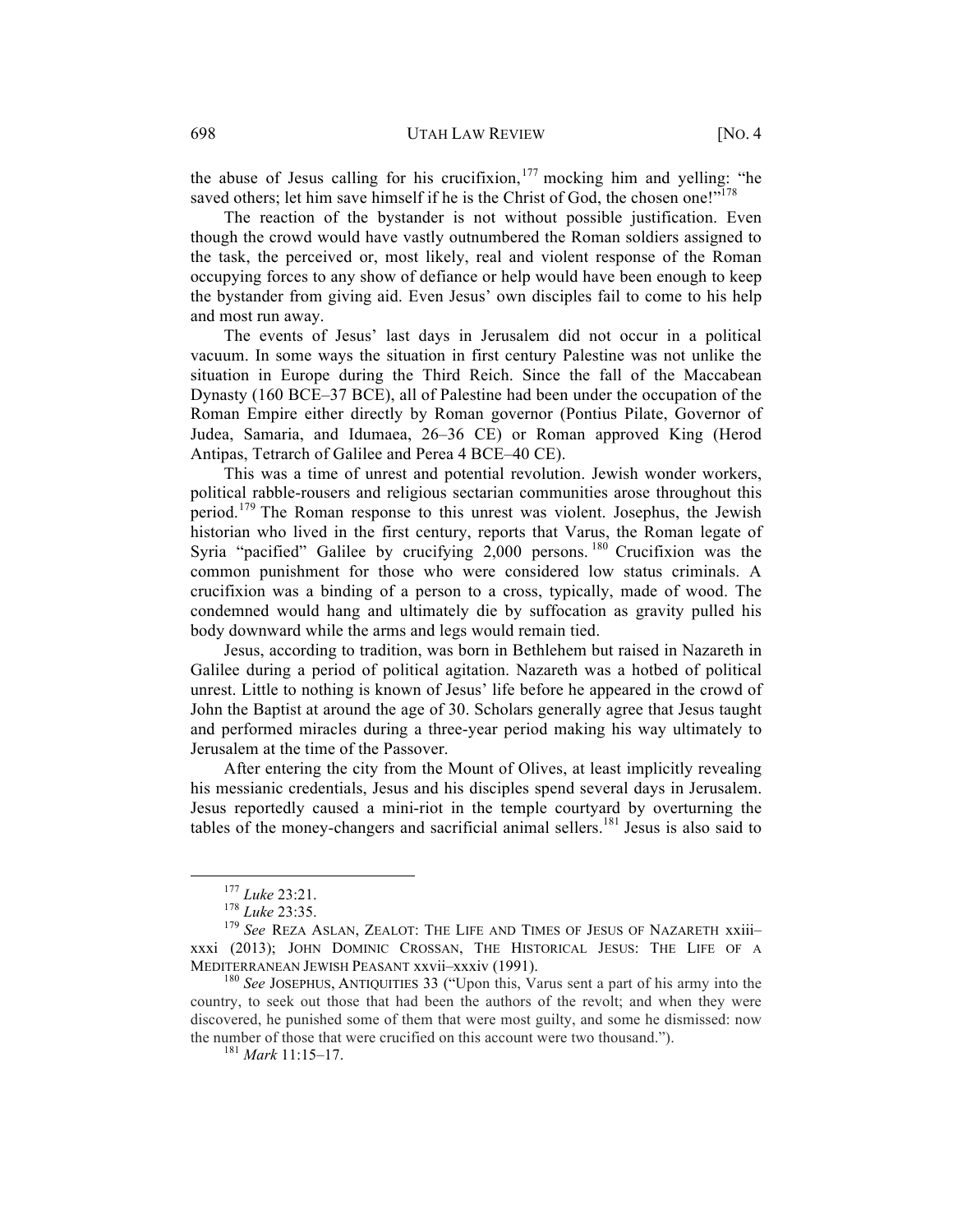have predicted the destruction of the temple.<sup>182</sup> Especially concerned about any possible political unrest during the time of Passover, when Jerusalem swelled to many times its normal population size, the Roman authorities aided by some leaders of the Jerusalem Temple arrest Jesus. After his arrest, Jesus is taken to the Roman authorities Pilate and Herod. Upon the conclusion of the hearings, Jesus is taken to be crucified.

During Jesus' appearance before Pilate and Herod, one of Jesus' closest disciples, Peter, is standing in the courtyard with the other bystanders.<sup>183</sup> Under questioning from some in the crowd, Peter denies ever having known Jesus. For Peter to speak in support of Jesus would have most likely caused Peter to have been arrested, tortured and crucified as well. In fact, the disciples of Jesus, those one would assume stay with their master, all fled and sought to hide from perceived retribution.

In the poignant and horrifying scene Jesus takes his own "death march" to Golgotha where he will be crucified. In the scenes described by the gospels, bystanders are present unwilling and/or unable to do anything. Jesus, physically weakened, cannot carry his cross, as such, the Roman soldiers compel a bystander Simon of Cyrene to carry it for him.

By investigating this story one can see the parallels between the bystanders' refusal to act on behalf of one in need in the first century and certainly during the middle decades of the twentieth century in Germany and even into our own day.

Having looked at the evidence of the gospels we turn now to the letters of Paul.

# *F. Paul and the Letters of the New Testament*

The spread of Christianity and its development as a distinct new religion differentiating itself and being differentiated from Judaism is certainly in large part due to Paul of Tarsus' influence at the end of the first century. As tradition has it, Paul was a Jew who was raised in the religious schools of the Pharisees. He also was a Greek citizen of the city of Tarsus located in S.E. Turkey and a Roman Citizen.<sup>184</sup> Before his conversion to the Jesus movement, he was a zealous persecutor of the first Jesus followers. He was a willing bystander at the stoning of Stephen who was one of the early Christian leaders. <sup>185</sup> Paul was pursuing Christians in Damascus to arrest them when he had his life-changing experience.

Paul's letters, collected in the New Testament, give witness to the diversity and richness of the Greco-Roman world of the first century. In most of Paul's letters, he is writing to a Christian community offering them advice on how to maintain order, and offering guidelines on how a Christian community should live

<sup>&</sup>lt;sup>182</sup> *Mark* 13:20.<br><sup>183</sup> *Mark* 14:66. The Greek here for bystander is "paristemi." <sup>184</sup> For a study of the controversy of St. Paul's biographical information presented in the Bible, see JOHN C. LENTZ JR., LUKE'S PORTRAIT OF PAUL 1–6 (1993). <sup>185</sup> *Acts* 7:548–8:1.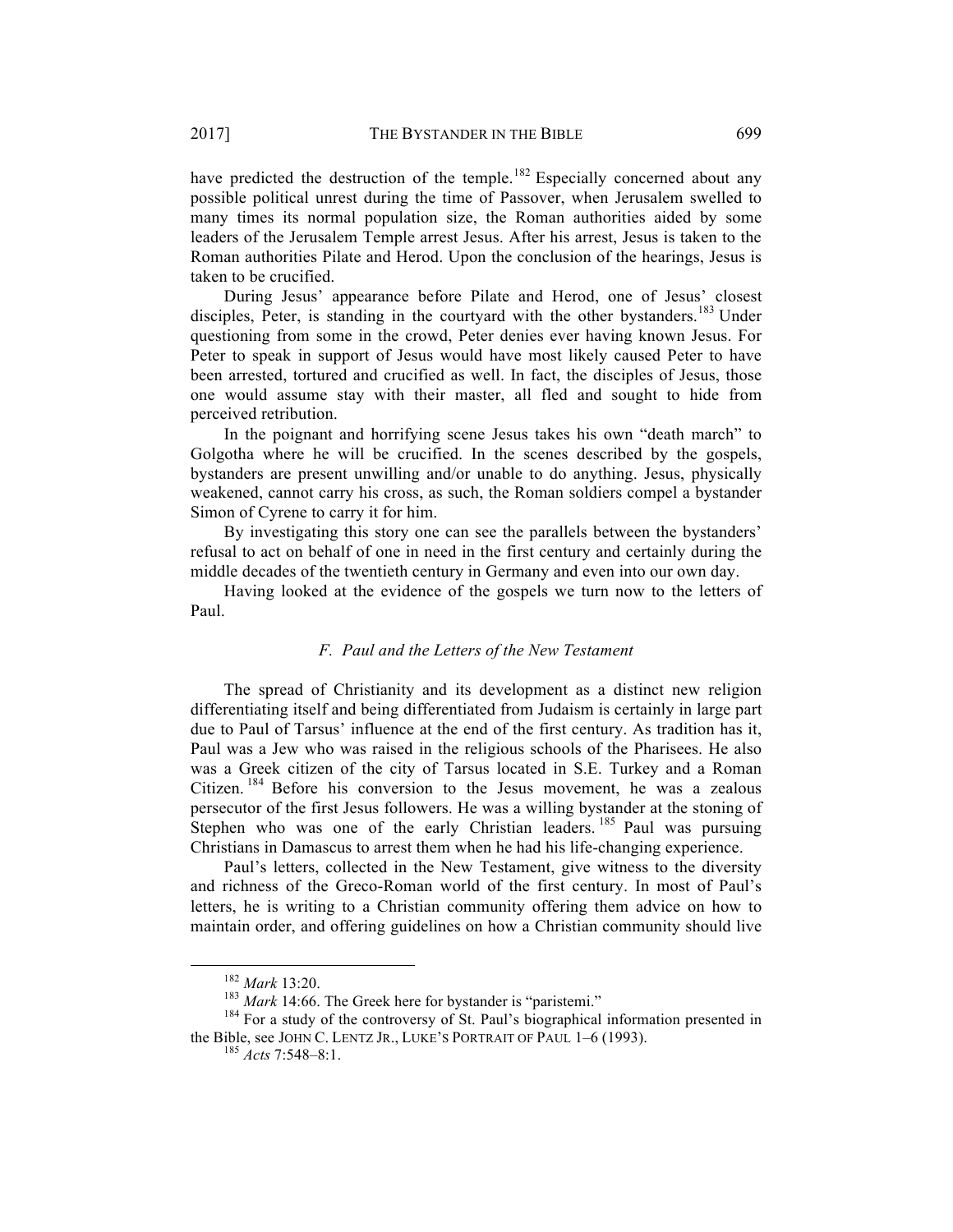700 UTAH LAW REVIEW [NO. 4

its distinct lifestyle and beliefs within the larger Greco-Roman culture. Paul's letters offer insights into the social, cultural and legal norms of the age. While Paul founded several of the Christian communities to which he wrote letters (e.g. Corinthians), he also offered guidance to communities that he did not found, for example in his letter to the church in Rome.

In Romans, Paul shows the tendency of early Christianity to intensify moral expectation of care for one another as well as for those outside the community of faith. In this example, Paul encourages his readers to care even for the "enemy," whoever that might be. "No, if your enemies are hungry, feed them; if they are thirsty, give them something to drink; for by doing this you will heap burning coals on their heads. Do not be overcome by evil, but overcome evil with good."<sup>186</sup>

The defining characteristic of the early church is hospitality to all. According to Paul, all persons are "children of God" and hence all are due welcome, respect and care. Paul famously declares: "There is no longer Jew or Greek, there is no longer slave or free, there is no longer male or female; for all of you are one in Christ Jesus."187 Hence, the early Christian ethic is one of non-distinction. No one is better than anyone else. Paul's use of the body metaphor in Corinthians 12 shows his celebration of all people and there is absolutely no distinction of worth between women and men of differing social strata and wealth. Hence, there is a duty to care for the other. Paul is very clear in his letter to the Romans:

Owe no one anything, except to love one another; for the one who loves another has fulfilled the law. The commandments, "You shall not commit adultery; You shall not murder; You shall not steal; You shall not covet"; and any other commandment, are summed up in this word, "Love your neighbor as yourself." Love does no wrong to a neighbor; therefore love is the fulfilling of the law.<sup>188</sup>

In a passage in Paul's letter to the Ephesians he reveals the standard for interpersonal relationships based on care for the other and self-sacrifice:

Put away from you all bitterness and wrath and anger and wrangling and slander, together with all malice, and be kind to one another, tenderhearted, forgiving one another as God in Christ has forgiven you. Therefore be imitators of God as beloved children, and live in love, as Christ loved us and gave himself up for as, a fragrant offering and sacrifice to God.<sup>189</sup>

According to Paul, Christians are to treat one another and live in civil society as an expression of God's intention for humanity. He picks this theme up in

 <sup>186</sup> *Romans* 12:20–21. <sup>187</sup> *Galatians* 3:28 (emphasis added). <sup>188</sup> *Romans* 13:8–10. <sup>189</sup> *Ephesians* 4:31–5:2.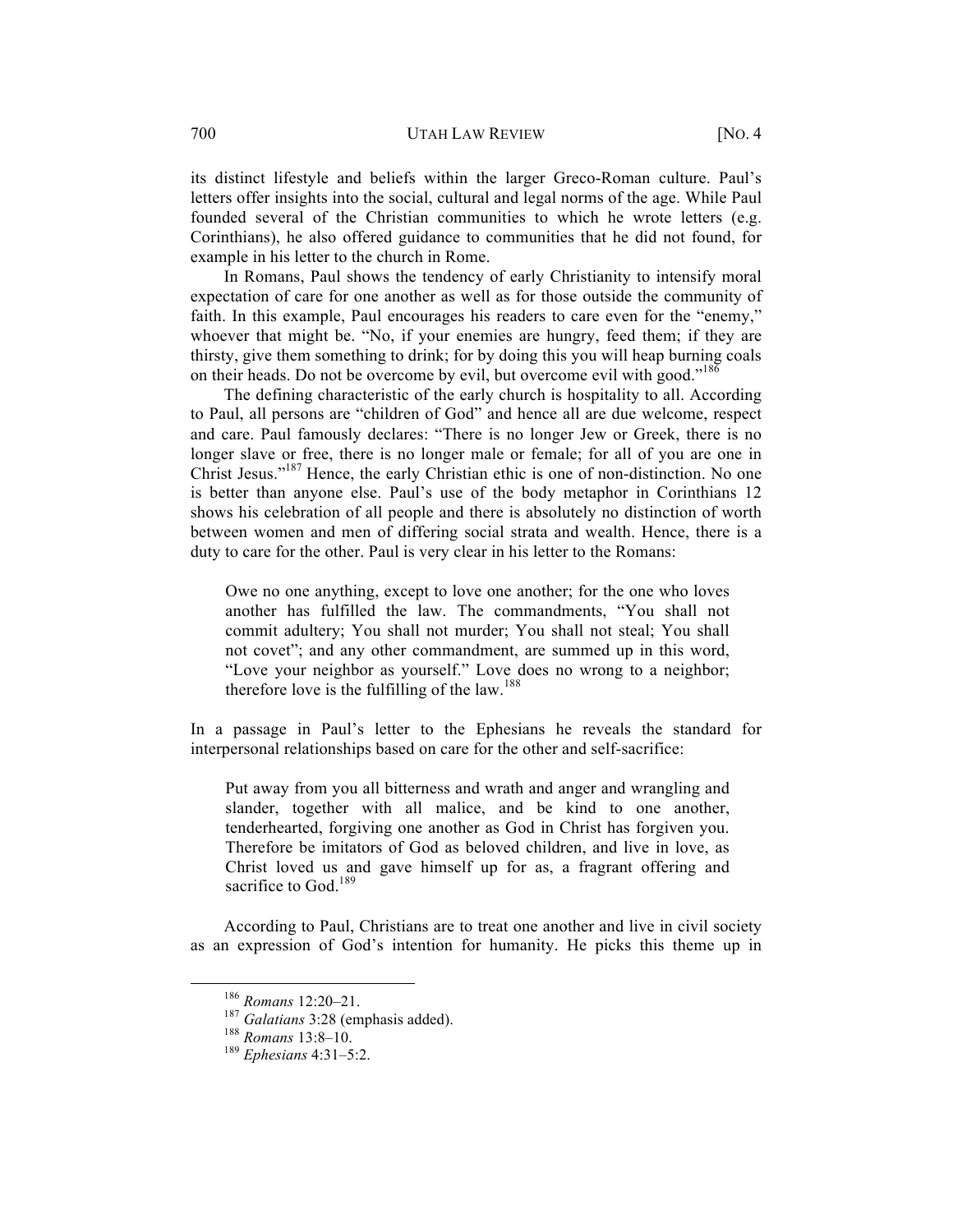Philippians as well: "Do nothing from selfish ambition or conceit, but in humility regard others as better than yourselves. Let each of you look not to your own interests, but to the interests of others."<sup>190</sup> Again in 1 Thessalonians, Paul writes: "See that none of you repays evil for evil, but always seek to do good to one another and to all."<sup>191</sup> Paul believes that a Christian "seeks not his own good, but the good of his neighbor." $192$ 

Other early Christian writers echo this interpretation of Jesus' teaching about the duty to act. In Hebrews, the author concludes his work with an exhortation to empathy: to act as if you were in the place of the victim. After reminding his readers of the common scriptural requirement to "show hospitality to strangers," he continues: "Remember those who are in prison, as though you were in prison, with them; those who are being tortured as though you yourselves were being tortured." <sup>193</sup> This awareness of the importance of placing oneself in the situation of the victim is fundamental to the Judeo-Christian understanding of care for the neighbor. Harkening back to the Hebrew Scriptures, the ethic of care for the stranger is based on the exhortation to remember that the Jew was once a stranger and wanderer.

The letter of James also stresses the ethical demand to care for others. At the very heart of religion is "care for orphans and widows in their distress."<sup>194</sup> James exhorts believers to live their faith rather than speak about it;

What good is it, my brothers and sisters, if you say you have faith but do not have works? Can faith save you? If a brother or sister is naked and lacks daily food, and one of you says to them "Go in peace; keep warm and eat your fill," and yet you do not supply their bodily needs, what is the good of that? $195$ 

There is often a misconception, even among Christians, that when the authors of the Biblical books speak of "love" they speak of a passive feeling of general affirmation for all things or a non-active concern. Reminiscent of this is the character Linus in Charles Shultz's "Peanuts" cartoon where he says: "I love mankind its people I can't stand.<sup>196</sup><sup>196</sup> However, the "love" expressed in the New Testament is nothing like Linus' impersonal generalization. "Love" by definition is active and engaging particularly expressed by support and advocacy for the most vulnerable. The author of the 1st John plainly states this active engaging and sacrificial love: "We know love by this, that he [Jesus] laid down his life for us – and we ought to lay down our lives for one another."<sup>197</sup> The author continues;

<sup>&</sup>lt;sup>190</sup> Philippians 2:3–4.<br>
<sup>191</sup> *I Thessalonians* 5:15.<br>
<sup>192</sup> *I Corinthians* 10:24.<br>
<sup>193</sup> *James* 1:27.<br>
<sup>194</sup> *James* 2:14–16.<br>
<sup>196</sup> CHARLES SCHULTZ, AROUND THE WORLD IN 45 YEARS 7 (1994).<br>
<sup>197</sup> *I John* 3:16.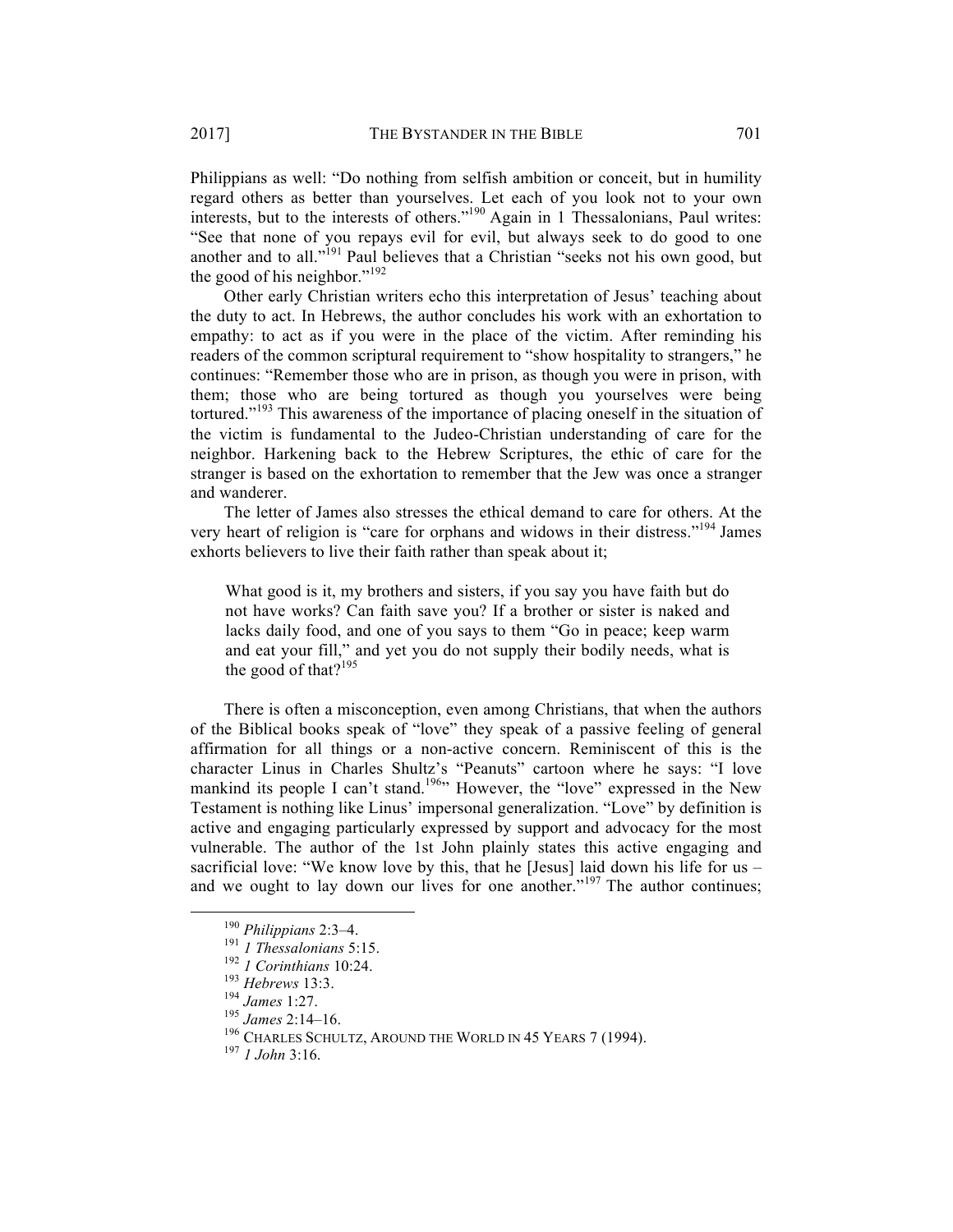"How does God's love abide in anyone who has the world's goods and sees a brother or sister in need and yet refuses help?"<sup>198</sup> To John, one cannot claim to be a Christian without active engagement in the care for others:

Those who say, "I love God" and hate their brothers or sisters, are liars; for those who do not love a brother or sister whom they have seen, cannot love God whom they have not seen. The commandment we have from him is this: those who love God must love their brother and sister also. $199$ 

# *G. Summary of the New Testament*

From this review of the New Testament the ethics of care for the neighbor and duty to act on behalf of a victim is amply revealed. In fact, what identified the early Christians, within the larger Greco-Roman world of the first century, was particularly this ethic of care and compassion, love and hospitality of the stranger and the self-sacrificial duty to serve the other in distress. The fact that far too often throughout history this defining attribute of those who profess this faith has been horrifically lacking is more than discouraging. When most needed the Biblical demand to sacrifice your own safety for another person has been often neglected as amply testified by many church folk during the Third Reich. Perhaps we can expect that only some will have the depth of faith, courage and conviction to follow the Biblical commands to care for one in need and not stand idly by. However, perhaps the failure of the institutional church and the diminishing impact of religious communities in general leave a moral vacuum in these days that must be filled by the civil authorities through the writing of laws that compel individuals to do the right thing and make bystanding a criminal act.

# X. SUMMARY AND CONCLUSION

Ethicist William F. May was fond of quoting these words of the author Flannery O'Connor: "you know a people by the stories they tell."<sup>200</sup> In this study I have set out to investigate the stories that Jews and Christians have told for over two thousand years. Surveying the Biblical literature, I have looked for verses, passages and stories related to the issue of the bystander's duty to act on behalf of the victim. The issue of a person's duty to help someone in need and to be proactively engaged on behalf of the most vulnerable is everywhere present in both the Hebrew and Christian scriptures. The Biblical proscriptions are not just

<sup>198</sup> *1 John* 3:17.<br><sup>199</sup> *1 John* 4:20–21.<br><sup>200</sup> *See* WILLIAM F. MAY, BELEAGUERED RULERS: THE PUBLIC OBLIGATION OF THE PROFESSIONAL 208 (2001); Paul Lauritzen, *Covenant Keeper: William F. May & the Crisis of Bioethics*, COMMONWEAL (Jan. 28, 2013), https://www.commonwealmagazine.org/ covenant-keeper [https://perma.cc/265Z-4NAQ].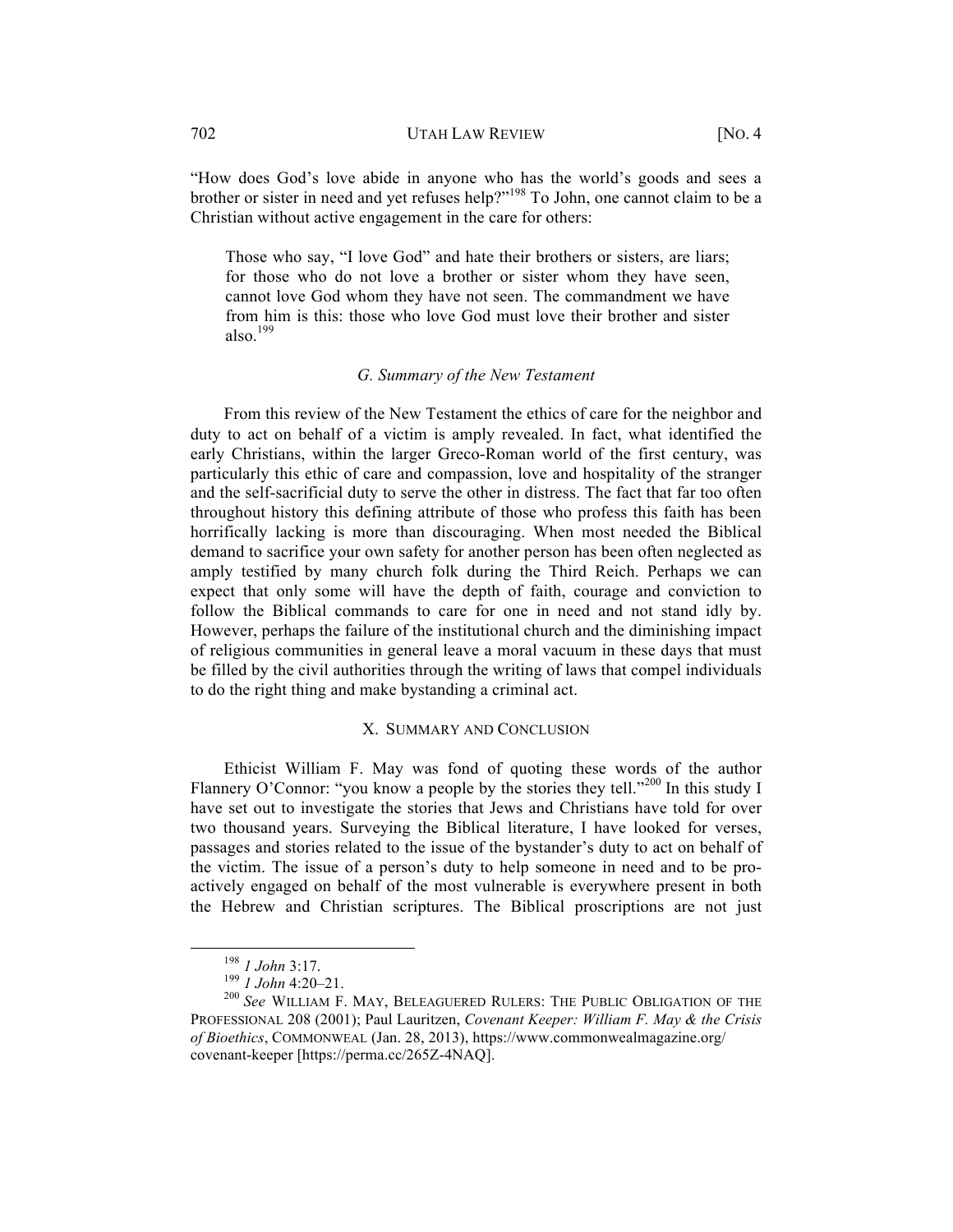suggestions to "do the right thing" but divine ethical demands to action on behalf on the one in need. A failure to act on behalf of one in need will lead to either exclusion from the community in this age or to judgment in the next. Both Jews and Christians are identified fundamentally by their actions towards others.

This essay does not argue that only Jews and Christians know how to act or that Biblical expectation should be imposed on a secular world. However, the ancient religious texts still have a positive normative power to shape non-religious legal discussion. The Biblical texts speak of the duty of a person to act on behalf of another because of the covenantal relationship that God has with humans which structures "human-to-human interaction in important ways."<sup>201</sup> God's covenant with the chosen people, which Christianity then appropriated and re-interpreted through its understanding of Jesus, expected one to care for all persons and not stand by while someone was victimized. People of faith believe that God cares. Therefore people, reflecting the divine intention, should care too. The duty to act is an expression of relational and communal responsibility.

With the rise of individualism and the breakdown of communal associations and religious institutions, society has, I believe, lost touch with these ancient covenantal community traditions. As Professor Paul Lauritzen of John Carroll University writes in his review of the works of William May: "Covenants are responsive; they emphasize exchange and reciprocity. They are personal in that those who are covenanted do not meet entirely as strangers. And while contracts are minimalist, encouraging a quid pro quo between parties who meet as selfinterested strangers, covenants stress mutual giving and receiving, emphasizing relationship, rather than choice, as the basis of exchange."<sup>202</sup> Lauritzen describes W.F. May as "drawing out this distinction between covenant and contract" as May seeks to show how this shift from covenant to contract "has impoverished our sense of public responsibility."<sup>203</sup> I would agree.

Whether modern scholarship accepts or even acknowledges the influence of the historic religious ethical teaching, the moral and legal implications of Biblical expectations upon contemporary society are unarguable. Furthermore, the notion that humans "do not meet entirely as strangers," offers a hopeful model for future conversations about human interaction and law. Above all we must move towards rebuilding public responsibility. One can certainly have this discussion without including religion, but at least religion and more specifically Jewish-Christian tradition provide a vocabulary and narrative which helps set the agenda.

There are more people in the world who claim a faith tradition than who do not. And even many who are critical of religious institutions and narrow religious interpretations acknowledge that many of the religious proscriptions are positive and should be followed. Hence, stressing the differences and the distance between secular law and religious expectation is not helpful. Religion is not the enemy of secular society. Morality and ethics are not in opposition to legislation. Even if one

 <sup>201</sup> Lauritzen, *supra* note 200. 202 *Id.* <sup>203</sup> *Id.*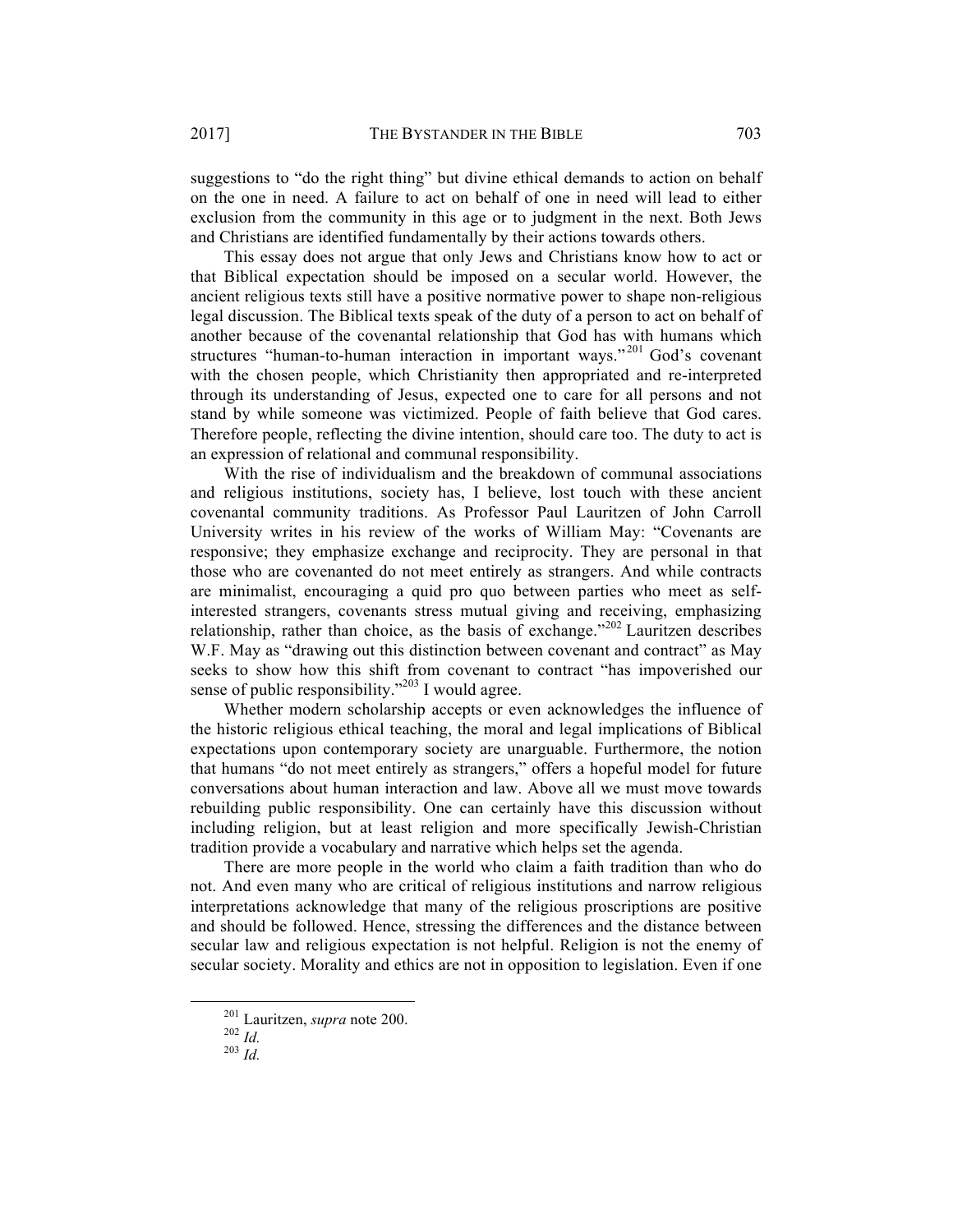law or another would cover every possible situation, an individual is still faced with the moral, ethical choice of either following or not following the law. Knowledge of the Biblical material not only challenges but also supports the laws of the state by holding legislators accountable to the creation of a more just and equitable society. Hence, the divine commands expressed in the Bible are foundational and aspirational.

While I support, in theory, the addition of laws that criminalize inaction and compel the bystander to act on behalf of the victim or at least to report to authorities the actions that are beheld, I wonder how effective they would be. The secular laws proposed will have so many extenuating details describing who, in fact, is a culpable bystander, that I wonder if the proposed legislation will be as successful as intended. Who reports the bystander? Isn't that person by definition a bystander too? Will the second person in the chain of bystanding be culpable as well? Will a person who claims he was "frozen in fear," be acquitted?

Will the law cover only those private citizens who witness an act or will it include, for example, individual police officers that stand by and watch fellow officers mistreat those in custody? Will lawyers and accountants be complicit in breaking the law for not reporting illegal action even if they are not personally active in the breaking of the law? Furthermore, just because a law is on the books does not mean that it is followed or interpreted consistently across jurisdictions. I would argue that the re-introduction of covenantal religious ethical norms moves us closer to a just and civil society.

Maryville College Professor of Religion, Ethics and Philosophy William J. Meyer, in a personal letter to me discussing Guiora's thesis writes:

[Professor Guiora's] thesis appears to turn the Good Samaritan laws on its head. Whereas those laws seek to protect individuals who voluntarily/charitably seek to assist those in need – the laws protect them from failure and/or error (e.g. performing CPR incorrectly and inadvertently harming the person rather than genuinely helping them) – Guiora argues for a law that coercively demands/requires them to help and coercively punishes them for failing to  $act.^{204}$ 

Meyer goes on to say: "If one has a legal duty to assist, does one also have a legal duty to assist effectively or helpfully?"<sup>205</sup> While Guiora argues that moral duty alone will not succeed in helping more than few, I am not sure that a new law will either; it may, in fact make matters worse. It is interesting to note that the students who witnessed, chased, caught and turned over to the police Brock Turner after his sexual assault of a student at Stanford University were not compelled because of a law, but because they knew the right thing to do. $206$ 

<sup>204</sup> Letter from William J. Meyer to author (June, 2016) (on file with author).<br><sup>205</sup> *Id.* 206 Sam Levin, *Brock Turner Laughed After Bystanders Stopped Stanford Sex Assault,* 

*Files Show*, THE GUARDIAN (Aug. 26, 2016), https://www.theguardian.com/society/2016/